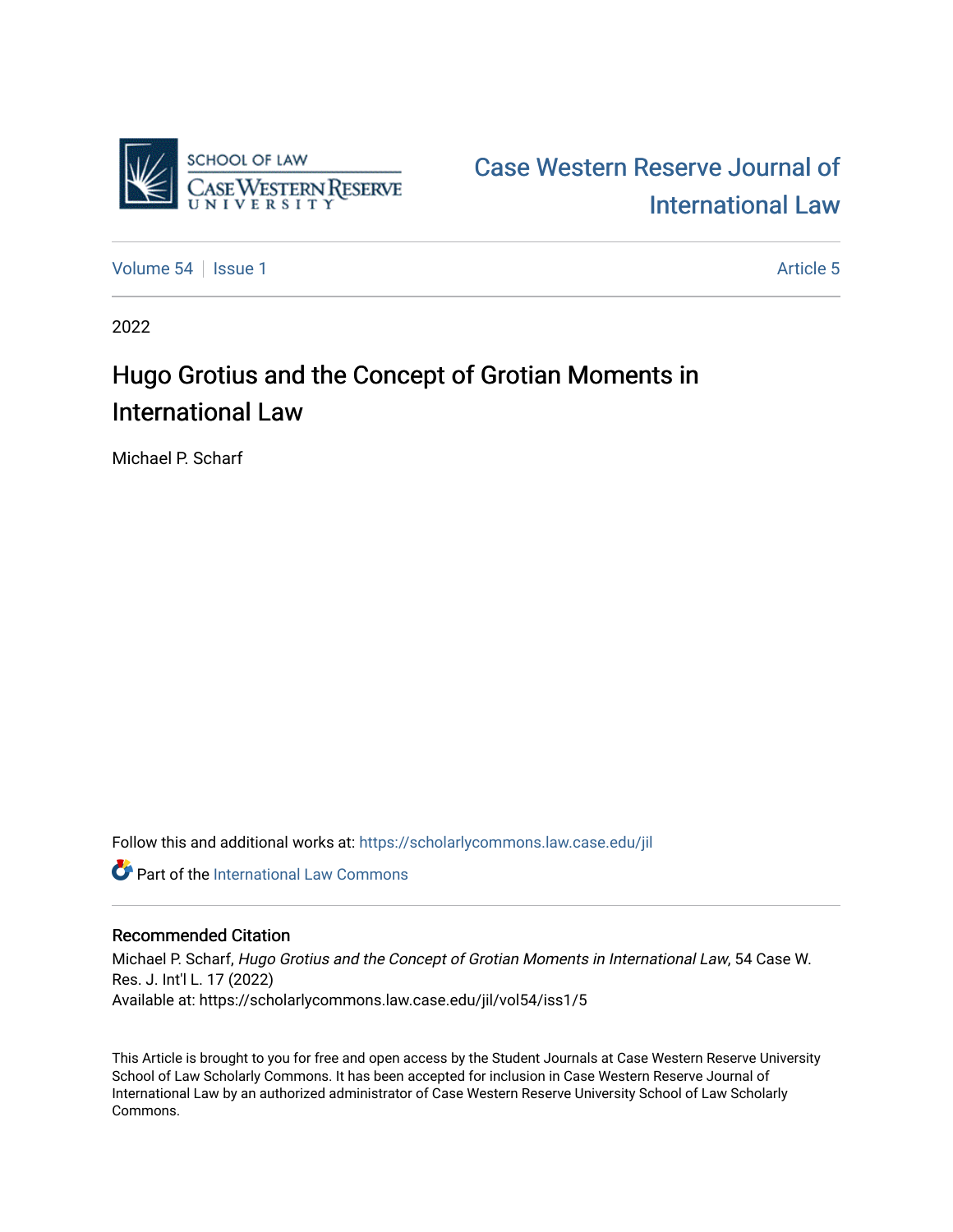# Hugo Grotius and the Concept of Grotian Moments in INTERNATIONAL LAW

## *Michael P. Scharf\**

#### **ABSTRACT**

The seventeenth-century academic and statesman, Hugo Grotius, had a profound influence on the development of International Law. This article explains why Grotius is often called "the father of international law," the role played by his great work, *The Law of War and Peace* in transforming the international legal system, and why it is appropriate to characterize fundamental changes to the international system and the rapid formation of customary international law that result therefrom in modern times as "Grotian Moments."

#### TABLE OF CONTENTS

| Н.  |                                                                     |  |
|-----|---------------------------------------------------------------------|--|
|     |                                                                     |  |
|     |                                                                     |  |
|     |                                                                     |  |
| HL. |                                                                     |  |
|     |                                                                     |  |
|     | B. The Importance of Customary International Law33                  |  |
|     |                                                                     |  |
|     |                                                                     |  |
|     | E. A Modern Grotian Moment: Use of Force Against Non-State Actors43 |  |
|     |                                                                     |  |

#### I. Introduction

Academics have had a profound influence on the development of international law, and one name stands out above all others: Hugo Grotius. In the mid-1600s, at the time that the nation-state was emerging as the fundamental political unit of Europe, Hugo Grotius theologian, poet, historian, jurist, statesman, diplomat and international lawyer—offered a new concept of international law designed to reflect and progressively develop that new reality. This article explains why Grotius is often characterized as "the father of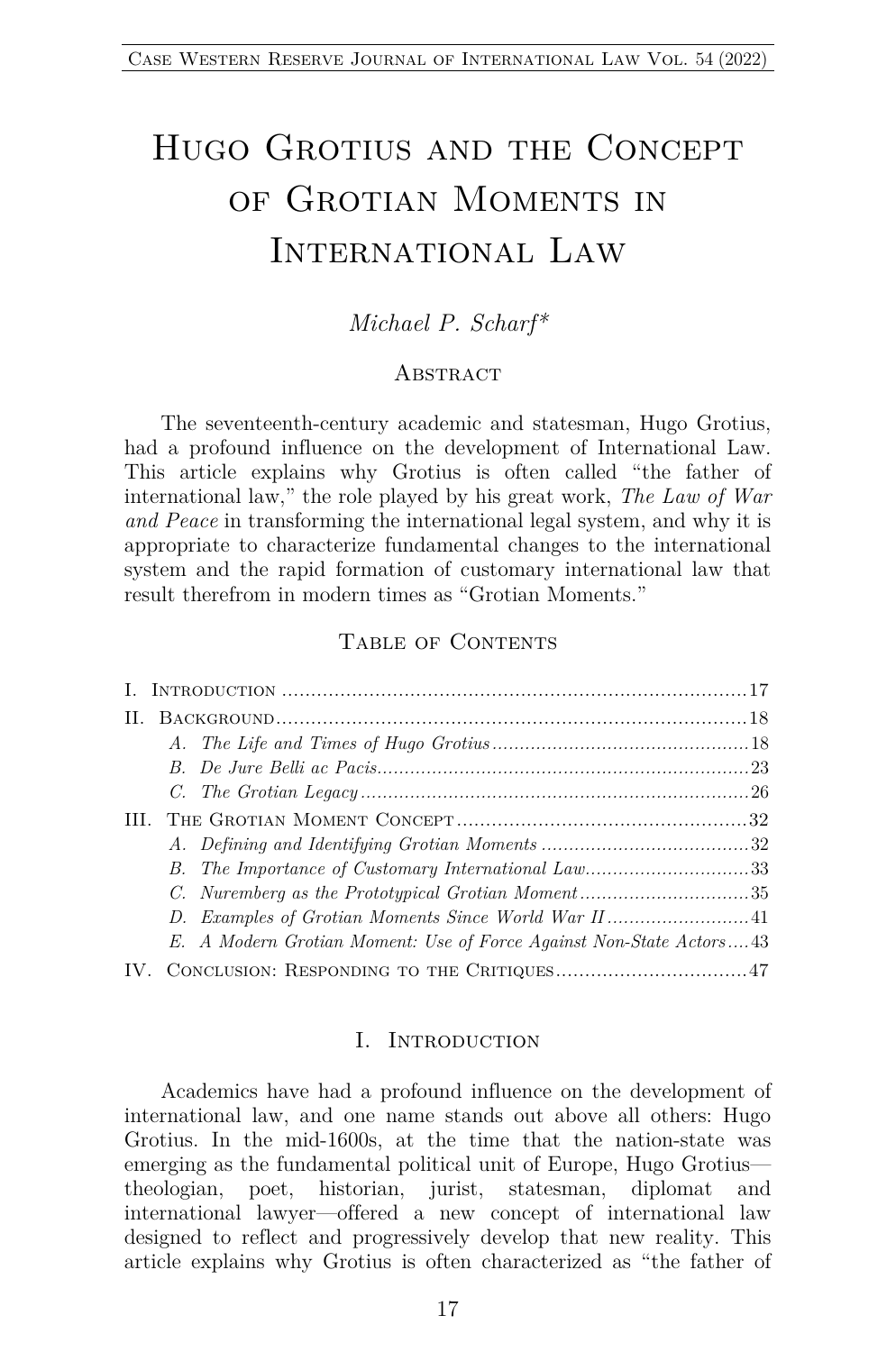international law," the role played by his great work, *De Jure Belli ac Pacis* ("The Law of War and Peace") in transforming international law, and why it is appropriate to characterize fundamental changes to the international system and the rapid formation of customary international law that result therefrom as "Grotian Moments."

### II. Background

### *A. The Life and Times of Hugo Grotius*

To comprehend the Grotian legacy, one must know something about the turbulent times in which Grotius lived and wrote.1 Hugo de Groot (young Hugo would subsequently adopt the Latinized "Grotius") was born to one of the leading Protestant families of the Dutch City of Delft on April 10, 1583.<sup>2</sup> He grew up during the Eighty Years' War (1558–1648) between the Dutch Provinces and the Spanish Empire, and as an adult Grotius witnessed the horrors of the Thirty Years' War (1618–1648), which engulfed the whole of Europe.3

Arising out of the Reformation, the Eighty Years' War began as a revolt of the Seventeen Dutch Provinces, which had embraced Protestantism, against Philip II of Spain, the sovereign of the Habsburg Netherlands.4 The revolt was a response to King Philip's heavy-handed efforts to enforce a policy of strict Catholic religious uniformity throughout the Spanish Empire, which at that time included the territory of Spain and its ally, Portugal, as well as Germany, the Netherlands, Belgium, most of Italy, various other principalities of Europe, Mexico, and Peru. <sup>5</sup> Over the years, the fortunes of war

- 1. See generally CHARLES S. EDWARDS, HUGO GROTIUS, THE MIRACLE OF HOLLAND: A STUDY IN POLITICAL AND LEGAL THOUGHT (Nelson-Hall Publishers, 1981); EDWARD DUMBAULD, THE LIFE AND LEGAL WRITINGS OF HUGO GROTIUS (Univ. of Okla. Press, 1969); and C.G. Roelofsen, *Grotius and the International Politics of the Seventeenth Century*, *in* HUGO GROTIUS AND INTERNATIONAL RELATIONS 98–99 (Hedley Bull et al. eds., 1990), for additional background information on Hugo Grotius's life and times.
- 2. EDWARDS, *supra* note 1, at 1; *see also* Jon Miller, *Hugo Grotius*, STAN. ENCYCLOPEDIA OF PHIL. (Jan. 8, 2021), https://plato.stanford.edu/entries /grotius/ [https://perma.cc/4JNM-KMJT**]**.
- 3*. See* Benedict Kingsbury & Adam Roberts, *Introduction: Grotian Thought in International Relations*, *in* HUGO GROTIUS AND INTERNATIONAL RELATIONS 1 (Hedley Bull et al. eds., 1990).
- 4*. Eighty Years' War*, NEW WORLD ENCYCLOPEDIA, https://www.newworld encyclopedia.org/entry/Eighty\_Years%27\_War [https://perma.cc/HZA7- LWMN].
- 5*. Id.*

<sup>\*</sup> Dean of Case Western Reserve University School of Law since 2013 and Joseph C. Hostetler—BakerHostetler Professor of Law.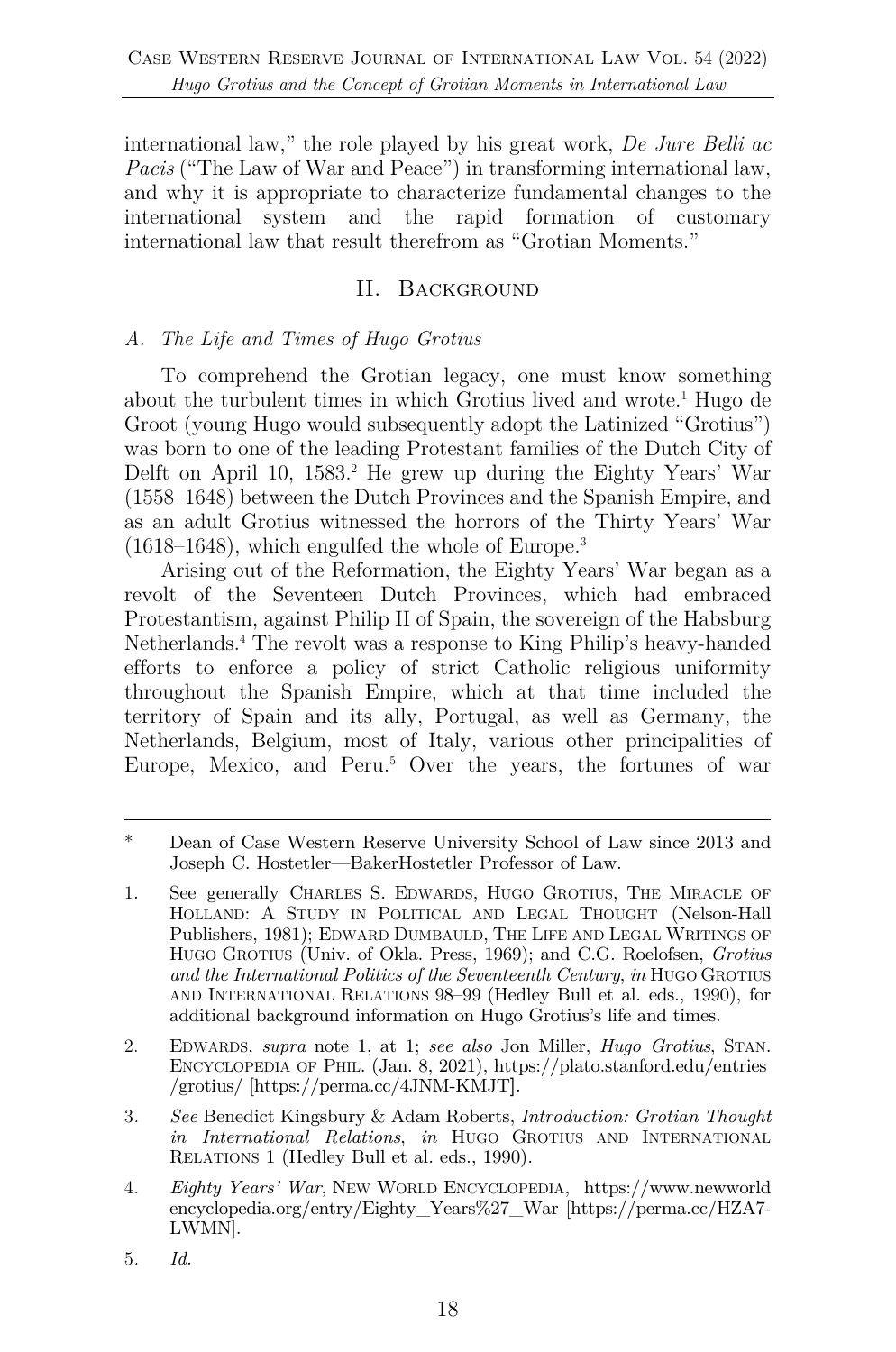whipsawed back and forth. <sup>6</sup> After the initial Dutch revolt, Philip II's armies regained control over most of the rebelling provinces.7 Then the Northern provinces, under the leadership of William of Orange, managed to oust the Habsburg armies and establish the Republic of the Seven United Netherlands.<sup>8</sup>

There was a temporary truce between Spain and the Dutch Provinces from 1609 to 1621, followed by a resumption of conflict, which was accompanied by the launch of the Thirty Years' War, involving most of the countries in Europe.9 Like the Eighty Years' War, the Thirty Years' War initially began as religious hostilities between Protestant- and Catholic-controlled regions of the Holy Roman Empire.<sup>10</sup> It gradually developed into a more general conflict reflecting the Bourbon France-Habsburg Spain rivalry for European political preeminence.11 Both wars were marked by extensive destruction of entire regions, denuded by the foraging armies.<sup>12</sup> The resulting ruin, famine and disease reduced the populace of the German states by thirty percent on average, while bankrupting most of the combatant powers.13 Armies were expected to be largely self-funding from loot taken or tribute extorted from the populations where they operated.14 This encouraged a form of lawlessness that imposed often-severe hardship on inhabitants of the occupied territory. In the words of one historian, during the conflict "[h]uman beings, turned by misery into wild beasts, rivaled the beasts in ferocity and foulness."15

- 9*. Eighty Years' War*, *supra* note 4. See Randall C.H. Lesaffer et al., *From Antwerp to Munster (1609/1648): Truce and Peace Under the Law of Nations*, *in* THE TWELVE YEARS TRUCE 233, 233–34 (1609) (Randall C.H. Lesaffer ed., 2014), for background information on the temporary truce known as the "Twelve Years' Truce."
- 10*. Thirty Years' War*, ENCYCLOPEDIA BRITANNICA, https://www.britannica. com/event/Thirty-Years-War [https://perma.cc/5ALJ-Q9RG].
- 11*. See id.*
- 12. See John W. Foster, *Evolution of International Law*, 18 YALE L.J. 149, 151 (1908), for an account of the brutal effect of the continental warfare on the region.
- 13*. Thirty Years' War*, NEW WORLD ENCYCLOPEDIA, https://www.newworld encyclopedia.org/entry/Thirty\_Years'\_War [https://perma.cc/BFR5-H5 5V].
- 14*. See id*.
- 15. Foster, *supra* note 12, at 151.

<sup>6</sup>*. See id.*

<sup>7</sup>*. See id.*

<sup>8</sup>*. Id.*; *see also* MARIA BROUWER, *The Republic of the Seven United Provinces (1581–1795)*, *in* GOVERNMENT FORMS AND ECONOMIC DEVELOPMENT 233, 233–234 (Springer Int'l Publ'g, 2016).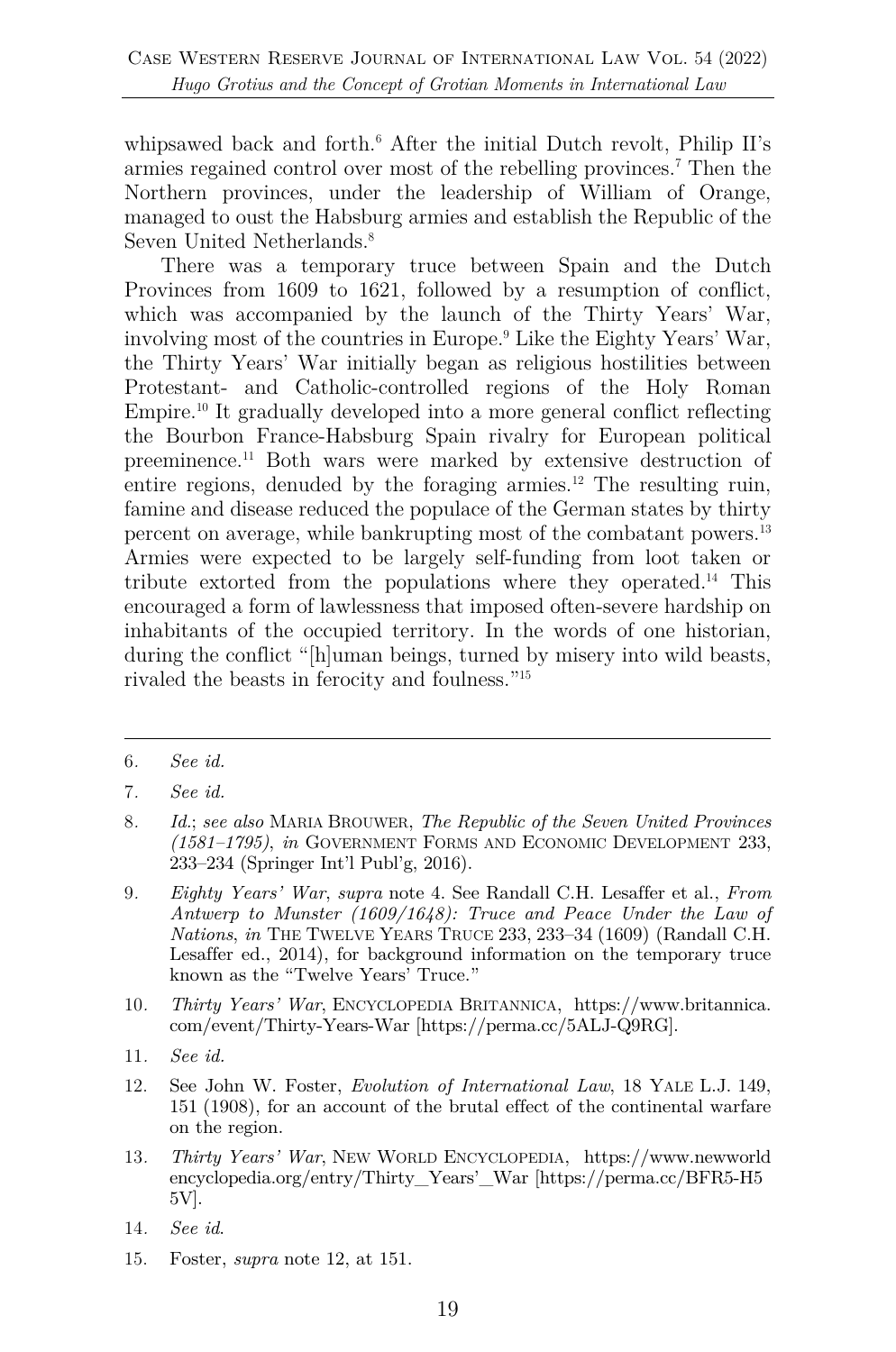Despite the omnipresent war, $^{16}$  Grotius thrived as an exceptionally gifted and well-connected child prodigy. When Grotius was eight, he began writing skillful elegies in Latin; by eleven, he was a student in the Faculty of Letters at the University of Leiden, where his father served as curator.<sup>17</sup> Three years later, he published the first of his nearly sixty books.<sup>18</sup> At age fifteen, he accompanied a friend of his father's, the leading Dutch politician of the day, Johan van Oldenbarnevelt, on a diplomatic trip to France, where Grotius received a Doctorate from the University of Orléans.19 The French reaction to the accomplished young Grotius was similar to the reception Wolfgang Amadeus Mozart would receive a hundred years later.<sup>20</sup> Thus, when the French monarch, Henry IV, met Grotius during the young man's visit to the royal court, the King of France publicly hailed Grotius as "the miracle of Holland."21

Upon his return to The Netherlands, Grotius was admitted to the  $\alpha$  bar of Holland at the age of sixteen.<sup>22</sup> He established a law practice in The Hague, with clientele that included the Dutch East India Company, Van Oldenbarnevelt (by then the Prime Minister of the United Netherlands), and Maurice of Nassau (the Prince of Orange).<sup>23</sup> Meanwhile, at age eighteen, Grotius was retained by the United Dutch Provinces to write the official chronicle of their history.<sup>24</sup> In 1607 (when he was twenty-four), Grotius was appointed Attorney General of Holland, and in 1613 (at age thirty) he was appointed Governor of Rotterdam.25 One of Grotius's contemporaries, French scholar and

- 18. Hedley Bull, *The Importance of Grotius in the Study of International Relations*, *in* HUGO GROTIUS AND INTERNATIONAL RELATIONS 67 (Hedley Bull et al. eds., 1990).
- 19*. Id*.; *see also* SCHARF, *supra* note 16.
- 20*. See Visit from the Child Mozart, 1763–1764*, CHÂTEAU DE VERSAILLES, https://en.chateauversailles.fr/discover/history/key-dates/visit-child-moza rt-1763-1764 [https://perma.cc/C485-NANB].
- 21. Miller, *supra* note 2.
- 22. DUMBAULD, *supra* note 1, at 7.
- 23. Miller, *supra* note 2.
- 24*. Id.*
- 25*. Id.* Grotius was technically given the title of "Pensionary of Rotterdam," which is essentially the same position as Governor in the United States.

<sup>16.</sup> Notable combat during Grotius's early years included the siege of Antwerp (1585), and the battles of Breda (1590), Zutphen, Deventer, Defzijl Nijmegen (1591), Steenwijk, Coevorden (1592), Geertruidenberg (1593), Groningen (1594), Grol, Enschede, Ootmarsum, Oldenzaal (1597), Dunkirk, Nieuwpoort (1600), and Grave (1602). MICHAEL P. SCHARF, CUSTOMARY INTERNATIONAL LAW IN TIMES OF FUNDAMENTAL CHANGE: RECOGNIZING GROTIAN MOMENTS 15 (Cambridge Univ. Press, 2013).

<sup>17</sup>*. Id.*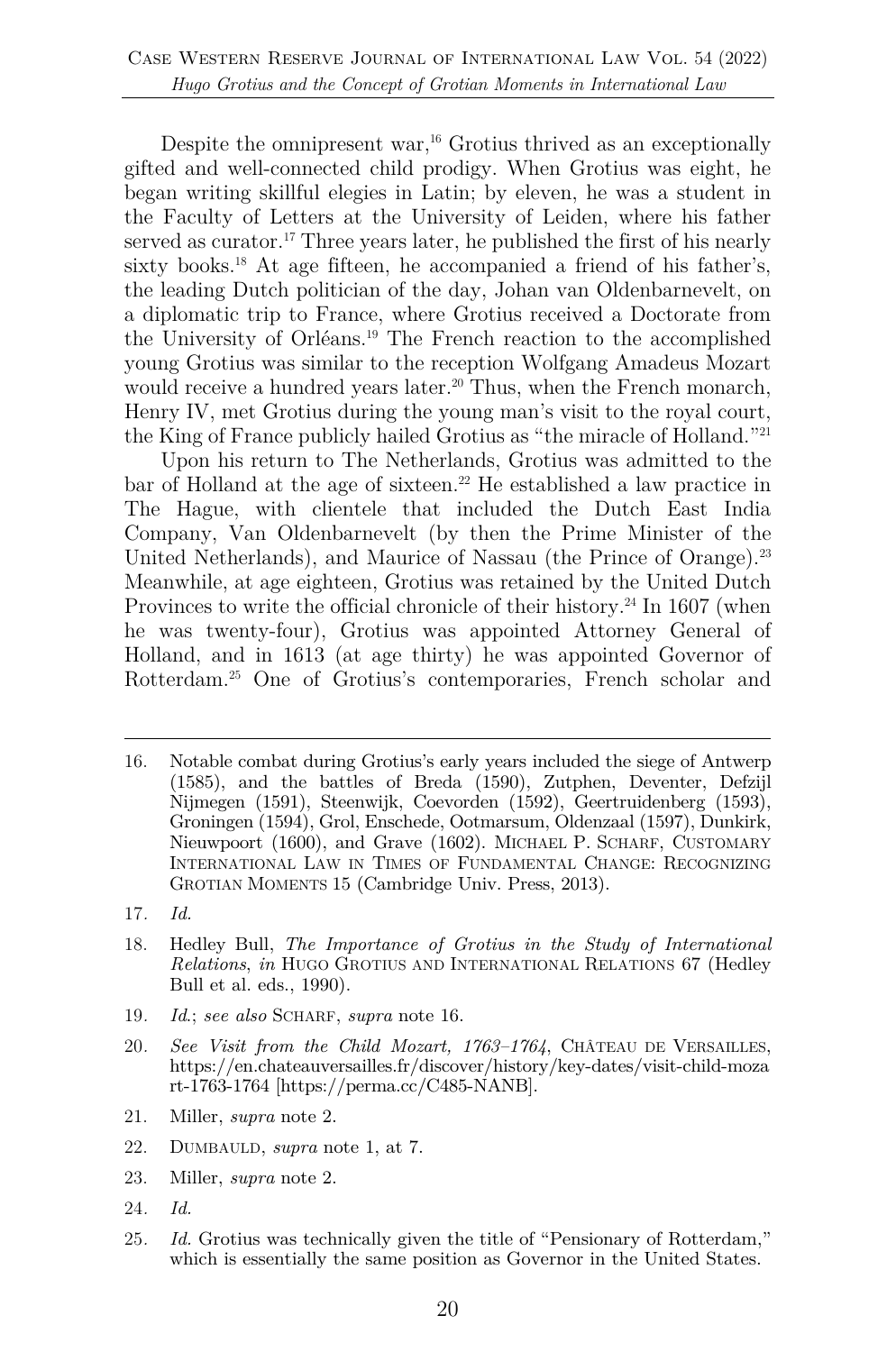Advocate-General Jérôme Bignon, declared that Grotius was "the most learned man the world had known since Aristotle."26

Grotius's string of successes was interrupted in 1619, when a Dutch Calvinist faction staged a *coup d'état*, and Grotius and other leading reformers (known as "Remonstrants") were charged with treason and imprisoned in Loevestein Castle. <sup>27</sup> During his confinement, Grotius had access to a large collection of books and spent his time at Loevestein deep in study.28 Two years later, with the help of his wife, Maria van Reigersberg, Grotius was smuggled out of Loevestein in a large trunk and made his way to Paris.29 There, supported by a pension from the French government, Grotius spent the next few years writing his opus, *De Jure Belli ac Pacis*, which was published by a Parisian press in 1625.30

*De Jure Belli ac Pacis* was written in a unique style for the day, with "voluminous references to ancient, medieval, and early modern works."31 Grotius relies, in his words, on "the testimony of philosophers, historians, poets, finally also of orators" to refute skepticism about international law and bolster his case for an international society governed by a system of norms.32 He did not write "a dry textbook for law students but employed the ornaments of eloquence and wit . . . wishing his work to be useful to practical men of affairs."<sup>33</sup> His style has been described as "penned by a sanguine spirit confident in the triumph of great principles even in a time of darkness, turmoil and confusion, with a moral glow warming the ponderous masses of erudition with which the author overlaid his thoughts.<sup>"34</sup> The book's content and style

- 28. Miller, *supra* note 2.
- 29*. Id.*
- 30. *Id.*
- 31. *Id.*

- 33. DUMBAULD, *supra* note 1, at 76.
- 34. Sir John MacDonell, Address Before the Grotius Society: The Influence of Grotius (May 13, 1919), *in* 5 TRANSACTIONS OF THE GROTIUS SOCIETY, PROBLEMS OF PEACE AND WAR: PAPERS READ BEFORE THE SOCIETY IN THE YEAR 1919, at xvii, xxi (1919).

<sup>26.</sup> HAMILTON VREELAND, JR., HUGO GROTIUS: THE FATHER OF THE MODERN SCIENCE OF INTERNATIONAL LAW 238 (1917).

<sup>27.</sup> Miller, *supra* note 2; *see also Loevestein Castle*, HOLLAND.COM, https://www.holland.com/global/tourism/holland-stories/castles-andcountry-houses/loevestein-castle-1.htm [https://perma.cc/TJN7-GTFW].

<sup>32.</sup> *Id.*; HUGO GROTIUS, DE JURE BELLI AC PACIS LIBRI TRES, from the *Prolegomena* § 40, at 23 (James Brown Scott ed., Francis W. Kelsey trans., Oxford Clarendon Press 1925).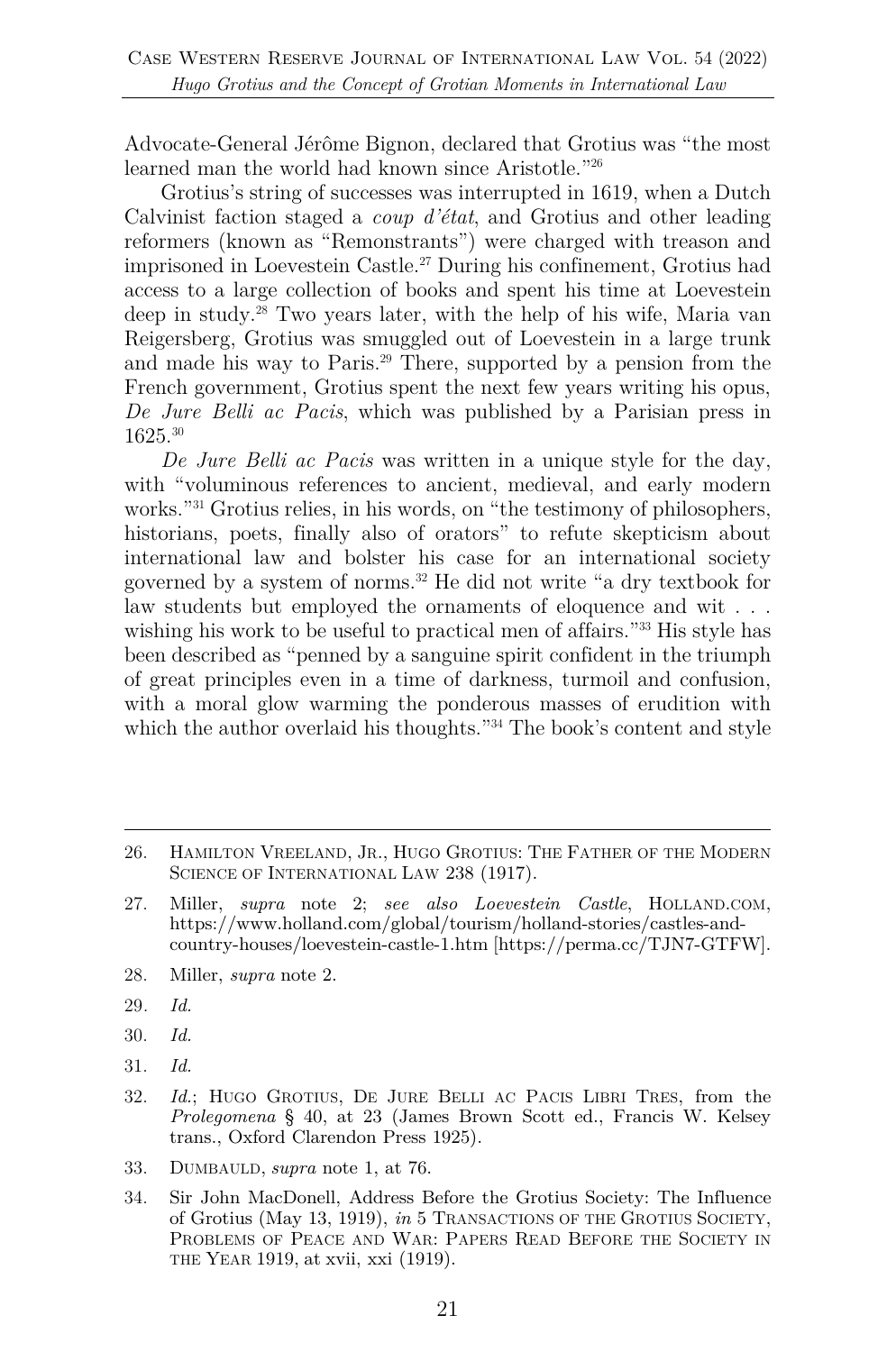struck a chord with political leaders and elites across the continent and made Grotius a household name almost overnight.35

Over the next twenty years, Grotius authored five dozen other books, but *De Jure Belli ac Pacis* was his masterpiece.<sup>36</sup> The proliferation of printing presses during the time rendered Grotius's book one of the earliest world-wide "best sellers."37 During his lifetime and in the years that followed, nearly one hundred editions and translations of the book were published in Latin, Dutch, English, German, Italian, Russian, and French.38 British author and statesman John Morley wrote that "along with Adam Smith's *The Wealth of Nations* [*De Jure Belli ac Pacis*] 'is one of the cardinal books of European history.'"39 American diplomat John Foster stated in 1909 that "[i]t has been well said that [*De Jure Belli ac Pacis*] is one of the few books that have changed the history of the world."<sup>40</sup>

Grotius tried to return to the Netherlands in 1631, but the Dutch authorities refused to issue him a pardon and placed a bounty on his head.<sup>41</sup> He then lived briefly in Hamburg, Germany.<sup>42</sup> In 1634, Grotius accepted an appointment by Sweden (one of the superpowers of midseventeenth-century Europe allied against Spain) to be the Ambassador to France—a position he held until just before his death eleven years later.43 His principal diplomatic accomplishment was helping to negotiate a treaty which brought France fully into the Thirty Years' War on the side of Sweden and the Protestant German princes, leading to the defeat of the Habsburg cause and the Peace of Westphalia thirteen years later.44 Grotius would die of illness following a shipwreck on the way from Stockholm to Germany in 1645, while the Peace of Westphalia was under negotiation.<sup>45</sup>

- 38. *Id.*
- 39. Bull, *supra* note 18, at 71.
- 40. Foster, *supra* note 12, at 153.
- 41. *See* Miller, *supra* note 2.
- 42. Andrew Blom, *Hugo Grotius (1583–1645)*, INTERNET ENCYCLOPEDIA PHIL., https://iep.utm.edu/grotius/ [https://perma.cc/4K4M-A9LS].
- 43. *Id.*
- 44. *See generally* Hamilton Vreeland Jr., *Hugo Grotius Diplomatist*, 11 AM. J. INT'L L. 580 (1917) (discussing Grotius's diplomatic maneuvering between France and Sweden).
- 45. Bull, *supra* note 18, at 67; Blom, *supra* note 42.

<sup>35.</sup> *See* Miller, *supra* note 2.

<sup>36.</sup> *Id.*

<sup>37.</sup> *See* Richard Tuck, *Introduction* to HUGO GROTIUS, THE RIGHTS OF WAR AND PEACE, at x (Richard Tuck ed., 2005).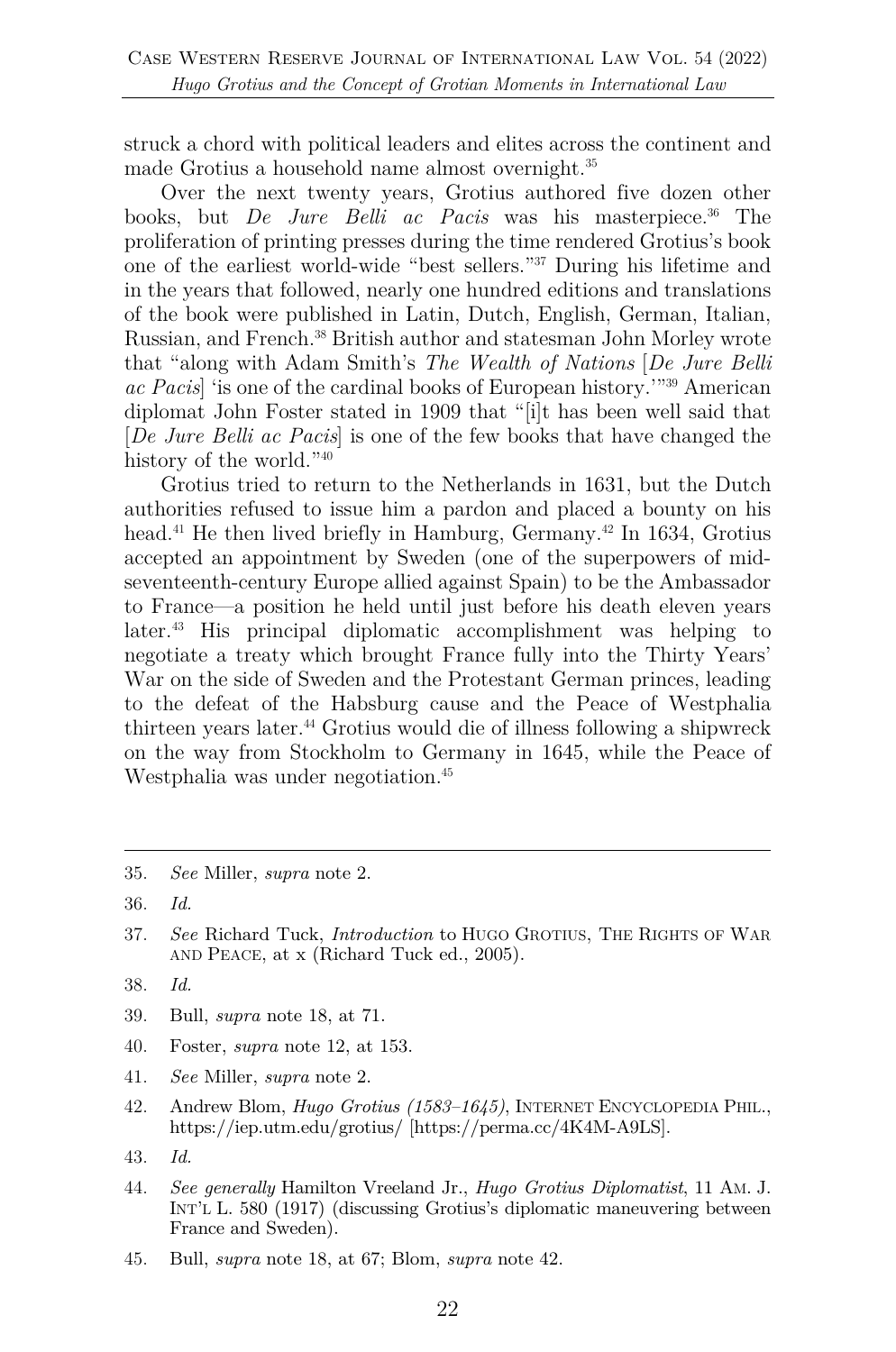#### *B. De Jure Belli ac Pacis*

In the American Society of International Law's inaugural Grotius Lecture, Judge Christopher Weeramantry of the International Court of Justice observed that "[i]t was an unprecedented situation that faced the newly emerging states of Grotius's time."46 The medieval era, which the Thirty Years' War brought to a bloody end, had been characterized by "criss-crossing political, legal, religious and moral allegiances" to feudal rulers, to the Holy Roman Empire, and to the Catholic Church. 47 Thus, according to Judge Weeramantry, "[d]etached from their traditional moorings to church, empire, and a higher law, [these new states] were groping for new principles of conduct and interrelationship to provide a compass for the tempestuous waters that lay ahead."48

Grotius sought to provide the nations of Europe with what they badly needed in the closing years of the Thirty Years' War—"a rational theory of international relations emancipated from theology and the authority of churches."49 He was among the first to suggest how the binding force of the law of nations could be preserved and made vital in the kind of anarchic and pluralistic environment that would emerge two decades later from the Peace of Westphalia.<sup>50</sup>

In explaining the motivation for writing *De Jure Belli ac Pacis*, Grotius writes in the book's *Prolegomena*:

Fully convinced . . . that there is a common law among nations, which is valid alike for war and in war, I have had many and weighty reasons for undertaking to write upon this subject. Throughout the Christian world I observed a lack of restraint in relation to war, such as even barbarous races should be ashamed of; I observed that men rush to arms for slight causes, or no cause at all, and that when arms have once been taken up there is no longer any respect for law, divine or human; it is as if, in accordance with a general decree, frenzy had openly been let loose for the committing of all crimes.<sup>51</sup>

- 48. Weeramantry, *supra* note 46, at 1516.
- 49. R.W. LEE, HUGO GROTIUS 57 (1930).
- 50. EDWARD KEENE, BEYOND THE ANARCHICAL SOCIETY: GROTIUS, COLONIALISM AND ORDER IN WORLD POLITICS 2 (2002).
- 51. GROTIUS, *supra* note 32, at Prolegomena § 29.

<sup>46.</sup> Christopher G. Weeramantry, *The Grotius Lecture Series*, 14 AM. U. INT'L L. REV. 1515, 1516 (1999).

<sup>47.</sup> Mark W. Janis, *Sovereignty and International Law: Hobbes and Grotius*, *in* ESSAYS IN HONOR OF WANG TIEYA 392 (Ronald St. John MacDonald ed., 1994).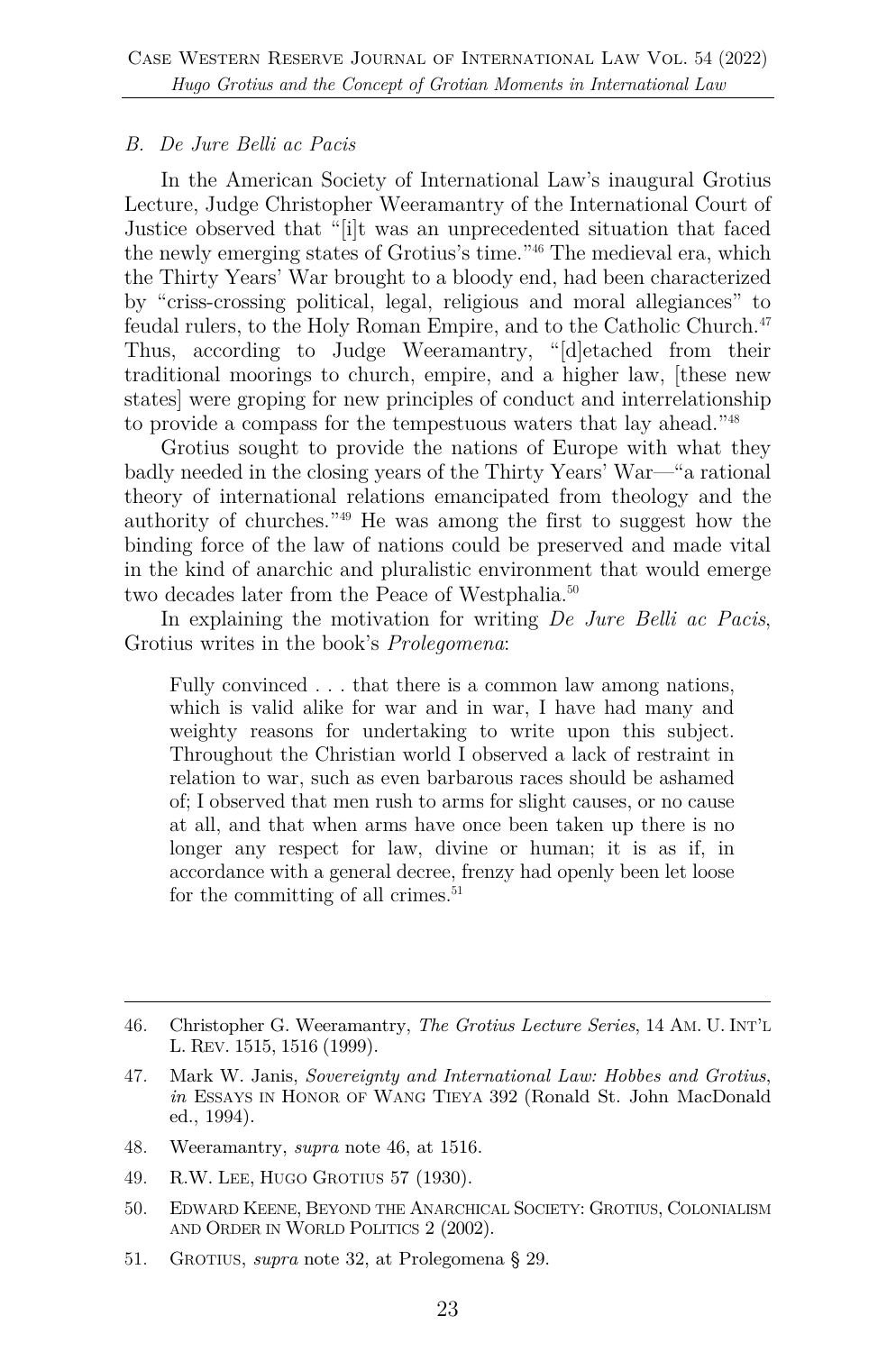Grotius further explains that his book was meant as a response to "those who view [international law] with contempt as having no reality except an empty name."<sup>52</sup>

At the time that Grotius wrote *De Jure Belli ac Pacis*, Machiavellianism had for a century been the prevailing philosophical approach to inter-State relations.53 In *The Prince*, Niccolò Machiavelli justified the State as a self-sufficient, non-moral entity, and advocated a worldview where international agreements are viewed as no more than temporary arrangements of mutual convenience.54 During Grotius's time, "the empire was decaying, the church was corrupted and intolerant, and . . . the Pope encouraged international faithlessness by absolving treaty makers from their oaths."55

Seeing the devastation of the Eighty Years' War and Thirty Years' War as confirmation of the folly of the Machiavellian method, Grotius sought to replace it with a notion that States could exist in an international community governed by treaties, which natural law obligated them to honor.56 Grotius's book stresses mutual interdependence of States, asserting that there is no State so powerful that it may not at some time require the help of others outside itself, either for trade or mutual defense.<sup>57</sup> This principle that agreements should be carried out—*pacta sunt servanda*—which Grotius advocated, has been described as the *grundnorm* of modern international law.<sup>58</sup>

*De Jure Belli ac Pacis* does not contain any direct reference to Machiavelli; rather Grotius uses the Greek philosopher Carneades as his foil.<sup>59</sup> Nevertheless, "it is principally against Machiavelli that Grotius directs his argument."60 And while others—in particular the sixteenth century Spanish theologians, Vitoria and Suarez ${}^{61}$ —had laid the foundations for this approach, Grotius's unique contribution was

- 56. GROTIUS, *supra* note 32, at bk. II, chs. XI, XII; *see also* Janis, *supra* note 47, at 396.
- 57. GROTIUS, *supra* note 32, at Prolegomena § 23.
- 58. MAURICE H. MENDELSON, THE FORMATION OF CUSTOMARY INTERNATIONAL LAW 183 (1998).
- 59. *See, e.g.*, GROTIUS, *supra* note 32, at Prolegomena § 7.
- 60. W.J. Korab-Karpowiez, *In Defense of International Order: Grotius's Critique of Machiavellism*, 60 REV. METAPHYSICS 55, 57 (2006).
- 61. Janis, *supra* note 47, at 395.

<sup>52.</sup> *Id.* § 3.

<sup>53.</sup> C. Van Vollenhoven, *Grotius and the Study of Law*, 19 AM. J. INT'L L. 1, 3–4 (1925).

<sup>54.</sup> NICCOLÒ MACHIAVELLI, THE PRINCE AND THE DISCOURSES 64 (Lerner ed., 1950).

<sup>55.</sup> Hamilton Vreeland, Jr., *Hugo Grotius*, 67 U. PA. L. REV. & AM. L. REG. 203, 204 (1919).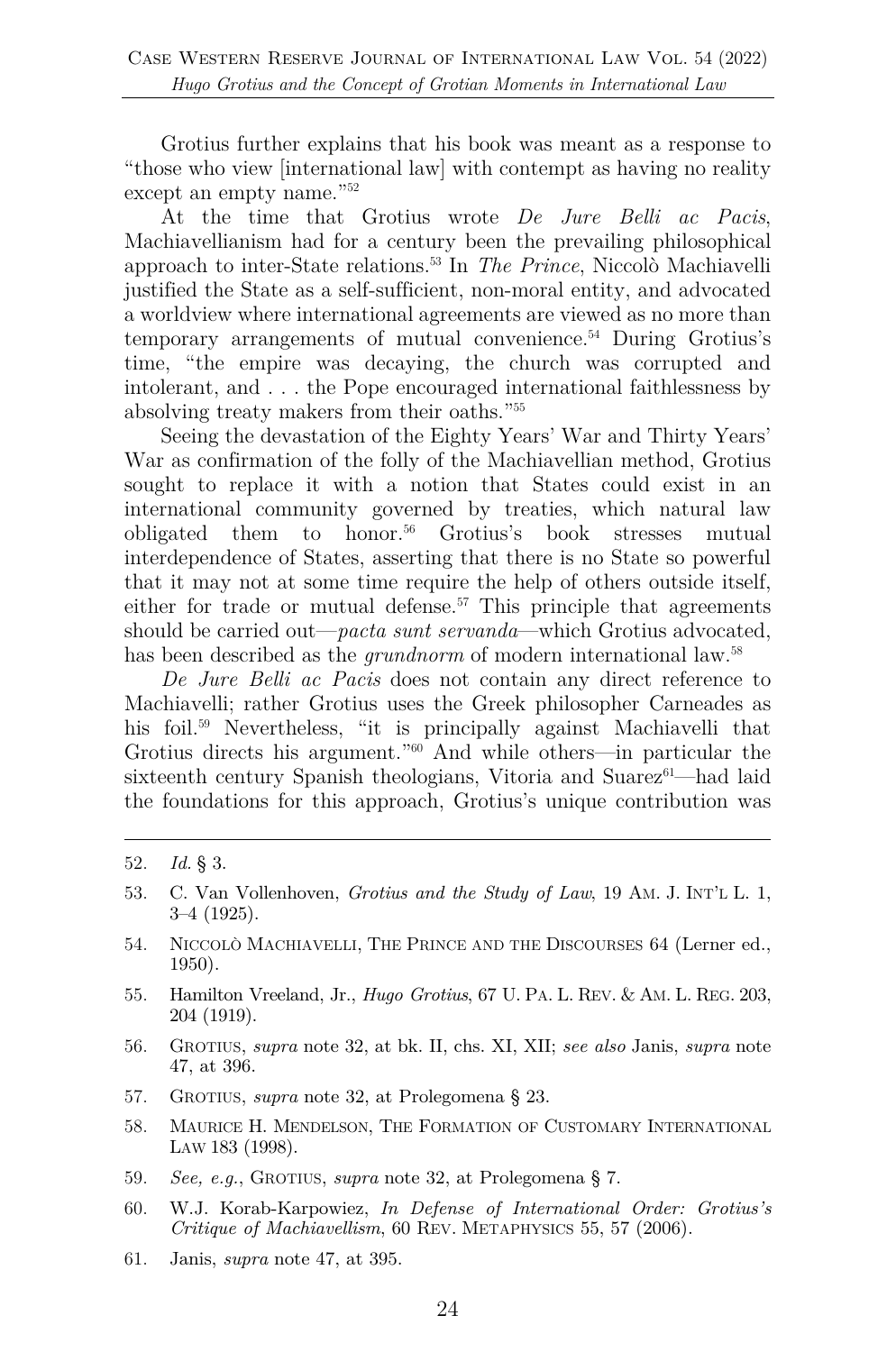that he "secularized" international law, fashioning a system that would appeal to Catholics, Protestants, and those outside the Christian tradition alike.<sup>62</sup> It was partly for this reason that the Catholic Church banned Grotius's book for nearly 275 years.<sup>63</sup>

Although Grotius's observations and arguments were not completely original, *De Jure Belli ac Pacis* is said to have "commended itself to the conscience of the age. It restated the wisdom of the ancients and applied it to the unprecedented circumstances of the world of the Renaissance and Reformation."64 Yet Grotius, the experienced diplomat and politician, was no mere idealist. He acknowledged that war was a natural feature of inter-State relations. $65$  At the same time he advocated for application of law to initiating war and to waging it once commenced. 66

Grotius organized *De Jure Belli ac Pacis* as three books, totaling hundreds of pages.<sup>67</sup> Following the *Prolegomena*, in which Grotius articulates and defends his philosophical approach, Book I advances his conception of war and natural justice, arguing that there are some circumstances in which war is justifiable.<sup>68</sup> Book II identifies three just causes for war: self-defense, reparation of injury, and punishment.<sup>69</sup> And Book III takes up the question of what rules govern the conduct of war once it has begun; Grotius argued that all parties to war are bound by such rules, whether their cause is just or not.<sup>70</sup>

One can easily connect the dots from Book III of *De Jure Belli ac Pacis* to President Lincoln's 1863 "Lieber Code"—the first codified laws

- 63. Pope Urban VIII placed *De Jure Belli ac Pacis* on the Papal Index on February 4, 1627, and it was forbidden to all Catholics until the ban was lifted in 1901 by Pope Leo XIII following the Papal delegation's exclusion from the Hague Peace Conference of 1899 in response to the ban of a book that contained the foundational principles of international law. VREELAND, *supra* note 26, at 167.
- 64. Cornelius F. Murphy, Jr., *The Grotian Vision of World Order*, 76 AM. J. INT'L L. 477, 482 (1982).
- 65. SCHARF, *supra* note 16, at 21.
- 66. *Id.*
- 67. *See* Blom, *supra* note 42.
- 68. GROTIUS, *supra* note 32, at bk. I.
- 69. *See id.* at bk. 2.
- 70. *See id.* at bk. 3.

<sup>62.</sup> Hersch Lauterpacht, *The Grotian Tradition in International Law*, 23 BRIT. Y.B. INT'L L. 1, 24 (1946). Grotius writes: "A question frequently raised concerning treaties is whether they are lawfully entered into with those who are strangers to the true religion. According to the law of nature this is in no degree a matter of doubt. For the right to enter into treaties is so common to all men that it does not admit of a distinction arising from religion." GROTIUS, *supra* note 32, at bk. II, ch. 15, § 8.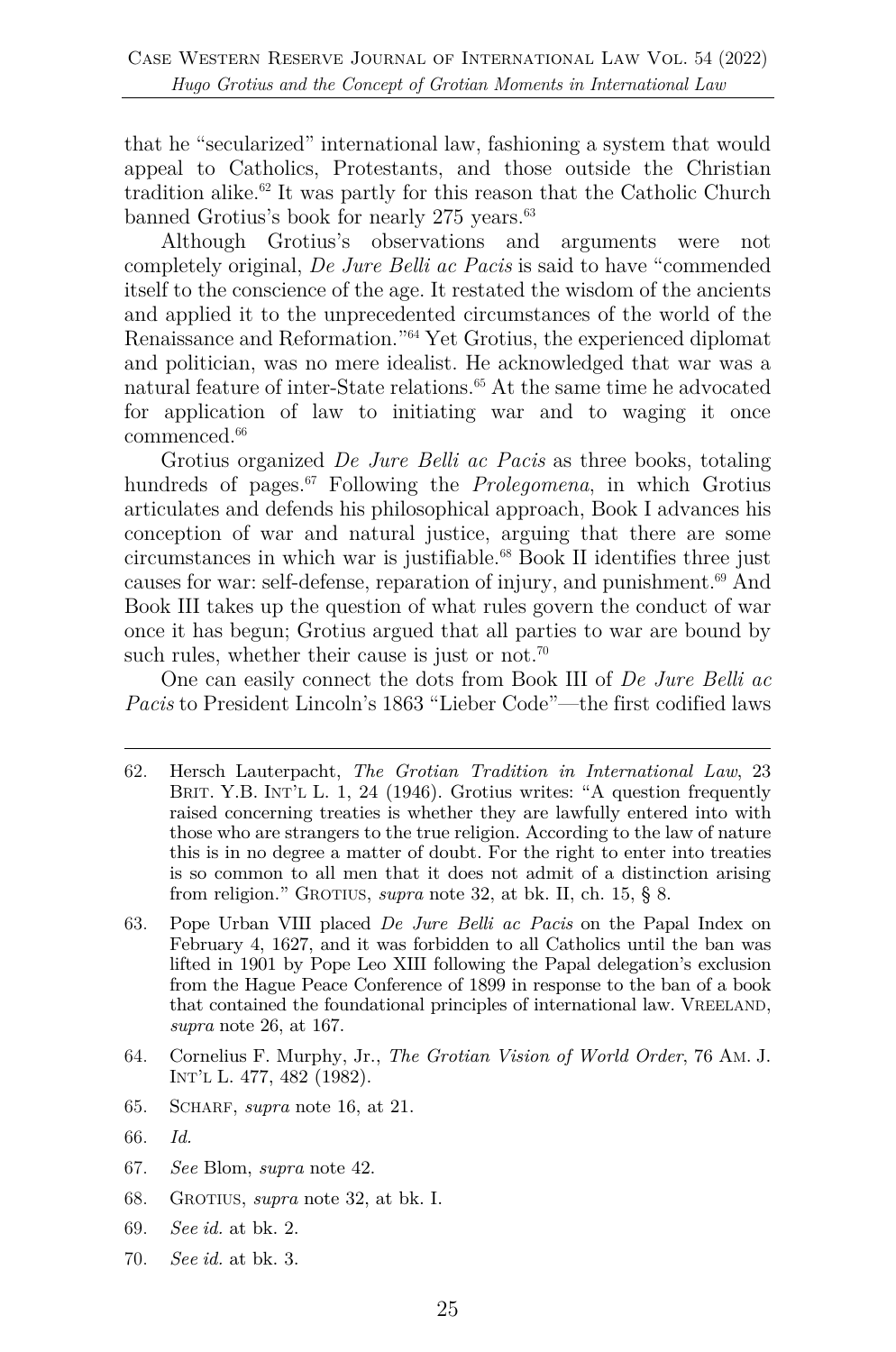for the conduct of war;<sup>71</sup> to the Martens Clause in the Hague Convention of 1899—the natural law-inspired provision of the first multinational convention codifying the laws of war;<sup>72</sup> and ultimately to the four Geneva Conventions of 1949—the comprehensive set of modern rules for warfare.73 At a commemoration of Grotius during the 1899 Hague Peace Conference, the American representative, Andrew White, stated:

Of all works not claiming divine inspiration, [*De Jure Belli ac Pacis*], by a man proscribed and hated both for his politics and his religion, has proved the greatest blessing to humanity. More than any other it has prevented unmerited suffering, misery and sorrow; more than any other it has promoted the blessings of peace and diminished the horrors of war.74

#### *C. The Grotian Legacy*

*De Jure Belli ac Pacis* is celebrated for much more than providing the scholarly underpinning for the development of the laws of war. Indeed, many scholars contend that Grotius's famous book laid the intellectual foundation for the general approach embodied in the Peace of Westphalia, which ended the Eighty Years' War and Thirty Years'

74. White, *supra* note 71, at 189.

<sup>71.</sup> *See* Andrew D. White, *Debt Due to Hugo Grotius*, 61 ADVOC. OF PEACE 186, 186, 186–90 (1899) (reprinting White's address delivered on July 4, 1899, in Deft, Holland, at the celebration given by the American Commission in honor of Grotius). General Orders No. 100: Instructions for the Government of Armies of the United States in the Field (Apr. 24, 1863), *reprinted in* 2 FRANCIS LIEBER, CONTRIBUTIONS TO POLITICAL SCIENCE 245, 247–74 (1881).

<sup>72.</sup> The Martens Clause is a catch-all provision of the Hague Regulations (repeated in the 1907 Hague Convention) that provides: "Until a more complete code of the laws of war is issued, the High Contracting Parties think it right to declare that in cases not included in the Regulations adopted by them, populations and belligerents remain under the protection and empire of the principles of international law, as they result from the usages established between civilized nations, from the laws of humanity and the requirements of the public conscience." JAMES B. SCOTT, THE HAGUE PEACE CONFERENCES OF 1899 AND 1907, at 113 (1909).

<sup>73.</sup> *See generally* GROTIUS, *supra* note 32, at bk. III; Geneva Convention for the Amelioration of the Condition of the Wounded and Sick in Armed Forces in the Field, Aug. 12, 1949, 6 U.S.T. 3114, 75 U.N.T.S. 31; Geneva Convention for the Amelioration of the Condition of Wounded, Sick and Shipwrecked Members of Armed Forces at Sea, Aug. 12, 1949, 6 U.S.T. 3217, 75 U.N.T.S. 85; Geneva Convention Relative to the Treatment of Prisoners of War, Aug. 12, 1949, 6 U.S.T. 3316, 75 U.N.T.S. 135; Geneva Convention Relative to the Protection of Civilian Persons in Time of War, Aug. 12, 1949, 6 U.S.T. 3516, 75 U.N.T.S. 287.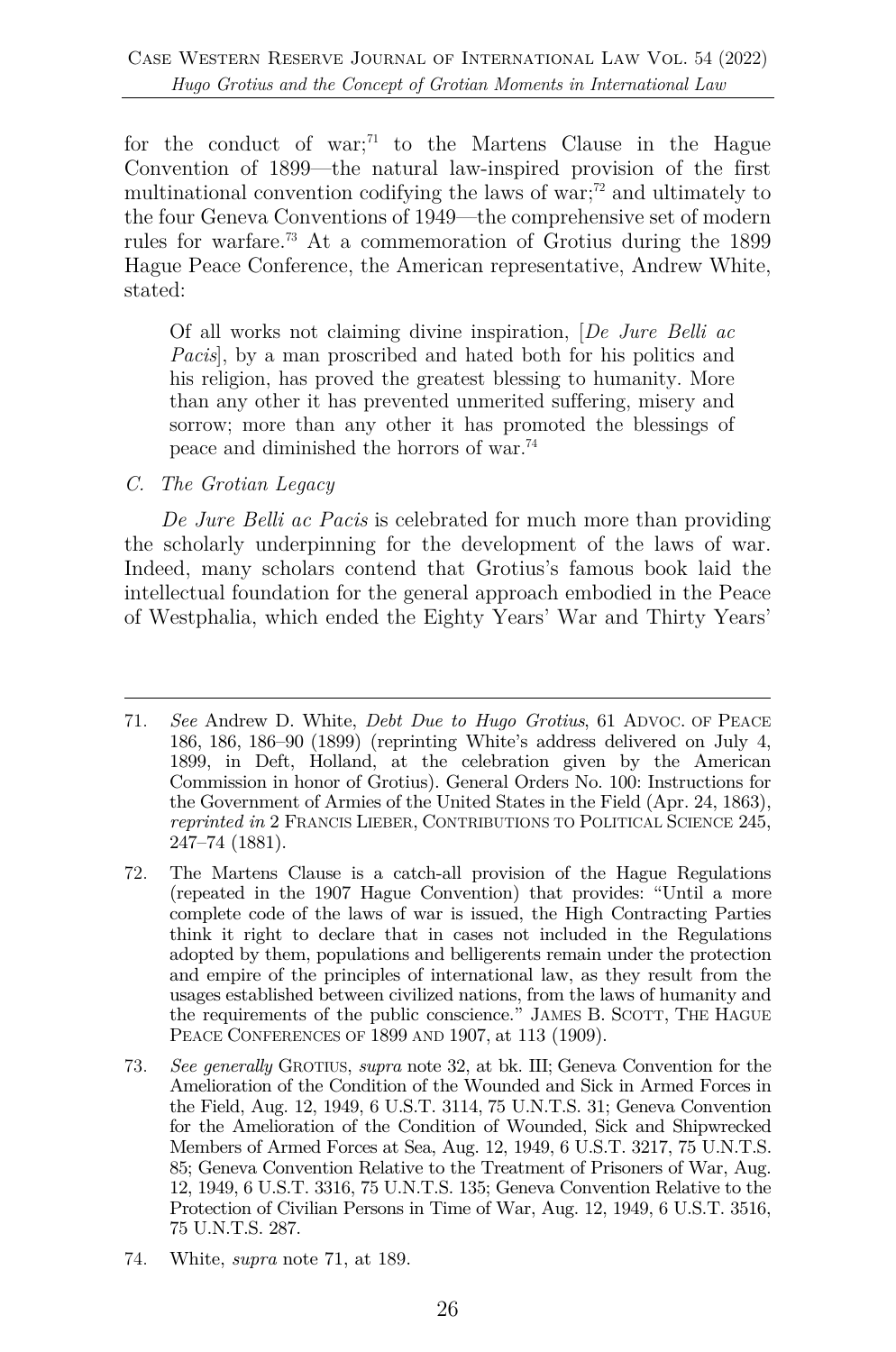War in 1648 and inaugurated the modern international legal system.*<sup>75</sup>* As James Bryce writes:

When by the Peace of Westphalia a crowd of petty principalities were recognized as practically independent states, the need of a body of rules to regulate their relations and intercourse became pressing. Such a code (if one may call it by that name) Grotius and his successors compiled out of the principles which they found in the Roman law, then the private law of Germanic countries, thus laying the foundation whereon the system of international jurisprudence has been built up during the last three centuries.76

The Peace of Westphalia was history's first general peace settlement, resulting from a six-year diplomatic conference with 109 participating delegations, including the Holy Roman Emperor, the House of Habsburg, the Kingdom of Spain, the Kingdom of France, the Swedish Empire, the Dutch Republic, the Princes of the Holy Roman Empire, and sovereigns of the free imperial cities.<sup> $77$ </sup> The agreement was embodied in two separate accords: the Treaty of Osnabrück concluded between the Protestant Queen of Sweden and her allies on the one side, and the Holy Roman Habsburg Emperor and the German Princes on the other;78 and the Treaty of Münster concluded between the Catholic King of France and his allies on the one side, and the Holy Roman Habsburg Emperor and the German Princes on the other.79

Aside from establishing fixed territorial boundaries for many of the countries involved in the conflict, the important provisions of these treaties were the recognition of the independent sovereignty of the States of Europe; <sup>80</sup> their right to exercise exclusive jurisdiction within their own territories;<sup>81</sup> the establishment of religious toleration;<sup>82</sup> the right of each State to negotiate its own treaties;<sup>83</sup> and the recognition

- 79. For the full text of the Osnabrück and Münster Treaties, in both their Latin and English versions, see 1 CONSOLIDATED TREATY SERIES 119, 270 (C. Parry, ed., 1969).
- 80. MOWAT, *supra* note 77.
- 81. *See id.*
- 82. *Peace of Westphalia*, BRITANNICA, https://www.britannica.com/event/ Peace-of-Westphalia [https://perma.cc/AF94-BHA5].
- 83. *Id.*

<sup>75.</sup> SCHARF, *supra* note 16, at 22.

<sup>76.</sup> JAMES BRYCE, THE HOLY ROMAN EMPIRE 436 (Norwood Press 1907).

<sup>77.</sup> *See generally* R. B. MOWAT, HISTORY OF EUROPEAN DIPLOMACY 1451–1789, at 104–14 (1928) (tracing the diplomatic negotiation of the Peace of Westphalia).

<sup>78.</sup> *Id.*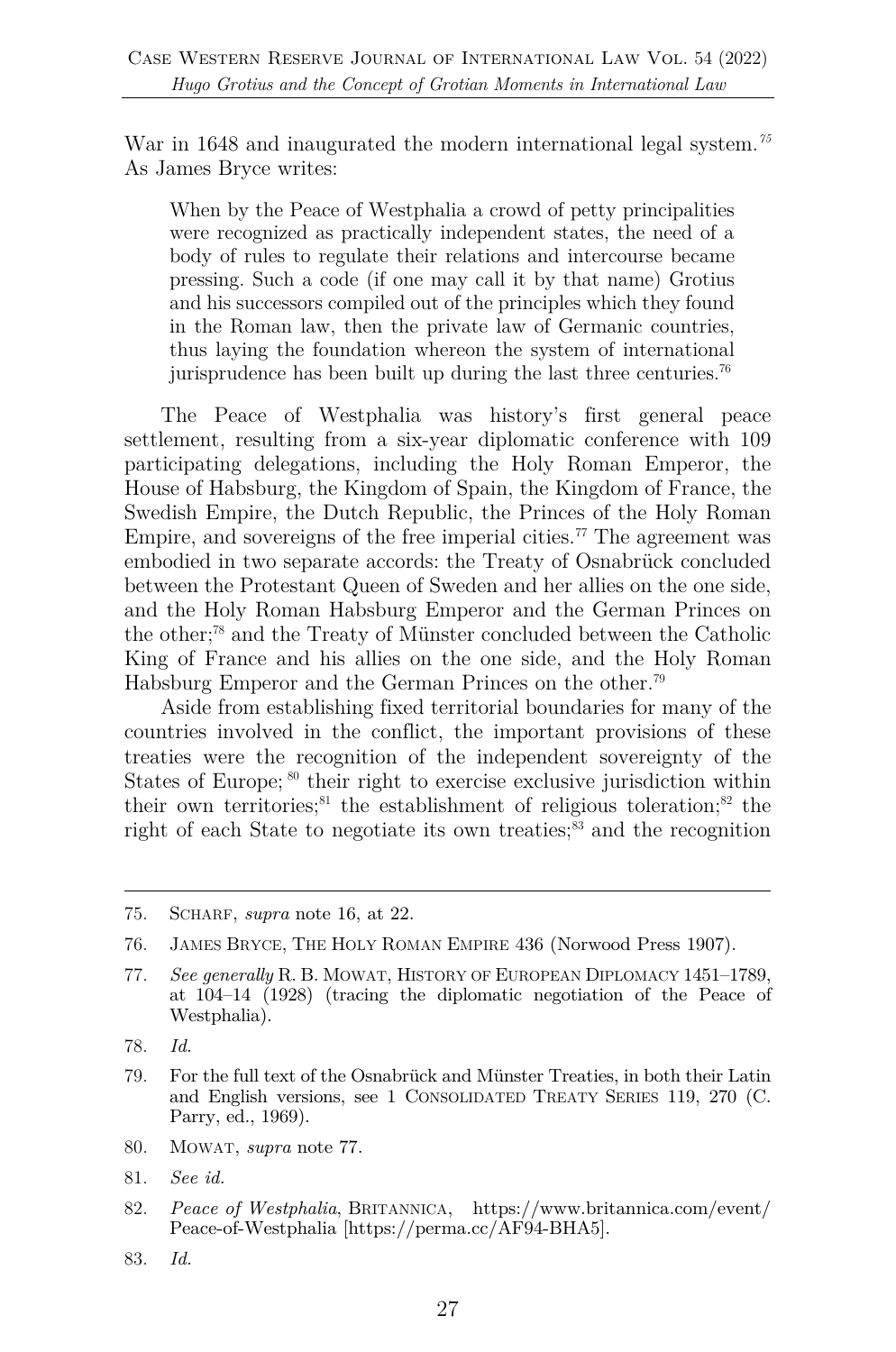that such treaties were binding.<sup>84</sup> The Peace of Westphalia changed the relationship of subjects to their rulers.<sup>85</sup> In earlier times, people had tended to have overlapping political and religious loyalties.<sup>86</sup> Through Westphalia, it was agreed that the citizenry of a respective nation were to be subjected first and foremost to the laws and whims of their own respective government rather than to those of neighboring powers, be they religious or secular.<sup>87</sup> This allowed the rulers of the Imperial States to independently decide their religious worship, and it reaffirmed the authority of the State over the church. Protestants and Catholics were redefined as equal before the law, Calvinism was given legal recognition, and neither the Pope nor the Holy Roman Emperor was permitted to interfere with the administration of the independent States.<sup>88</sup>

The conventional view is that by recognizing the German Princes as sovereign, with the right to negotiate their own treaties which would be binding upon them, the Peace of Westphalia signaled the beginning of a new era reflecting the Grotian conception of international community regulated by universal principles.<sup>89</sup> Thus, one of the primary authors of the United States Constitution, James Madison, declared that Grotius "is not unjustly considered . . . the father of the modern code of nations."90 Stephen Field, one of the most eminent of nineteenth-century U.S. Supreme Court Justices, similarly proclaimed Grotius to be the "father" of modern international law, a moniker that has been repeated by other high court judges.<sup>91</sup> More recently, Professor David Bederman of Emory University School of Law wrote that Grotius certainly "earned" the title "father of international law," and major international statesmen and women of the 21st century—former U.N. High Commissioner for Human Rights Mary Robinson and former U.N.

- 86. *See, e.g.*, *Thirty Years' War*, *supra* note 10.
- 87. *See, e.g.*, SCHARF, *supra* note 16, at 23.
- 88. *See* Murphy, *supra* note 64, at 478–79.
- 89. *But cf.* Stéphane Beaulac, *The Westphalian Legal Orthodoxy—Myth or Reality?*, 2 J. HIST. INT'L L. 148 (2000) (describing an emerging critique of this conventional view).
- 90. JAMES MADISON, *An Examination of the British Doctrine, Which Subjects to Capture a Neutral Trade, Not Open in Time of Peace*, *in* 2 LETTERS AND OTHER WRITINGS OF JAMES MADISON 1794–1815, at 229, 234 (1865).
- 91. Charles J. Reid, Jr., *Hugo Grotius—A Case of Dubious Paternity*, U. ST. THOMAS L. LEGAL STUD. RSCH. PAPER NO. 07*–*13, at 109 (2009).

<sup>84.</sup> *See id.*

<sup>85.</sup> See Leo Gross, *The Peace of Westphalia*, 1648–1948, 42 AM. J. INT'L L. 20, 22–23 (1948), for a discussion of the expanded liberties that subjects of the European monarchies received after the Peace of Westphalia, both in its immediate aftermath and for centuries to come.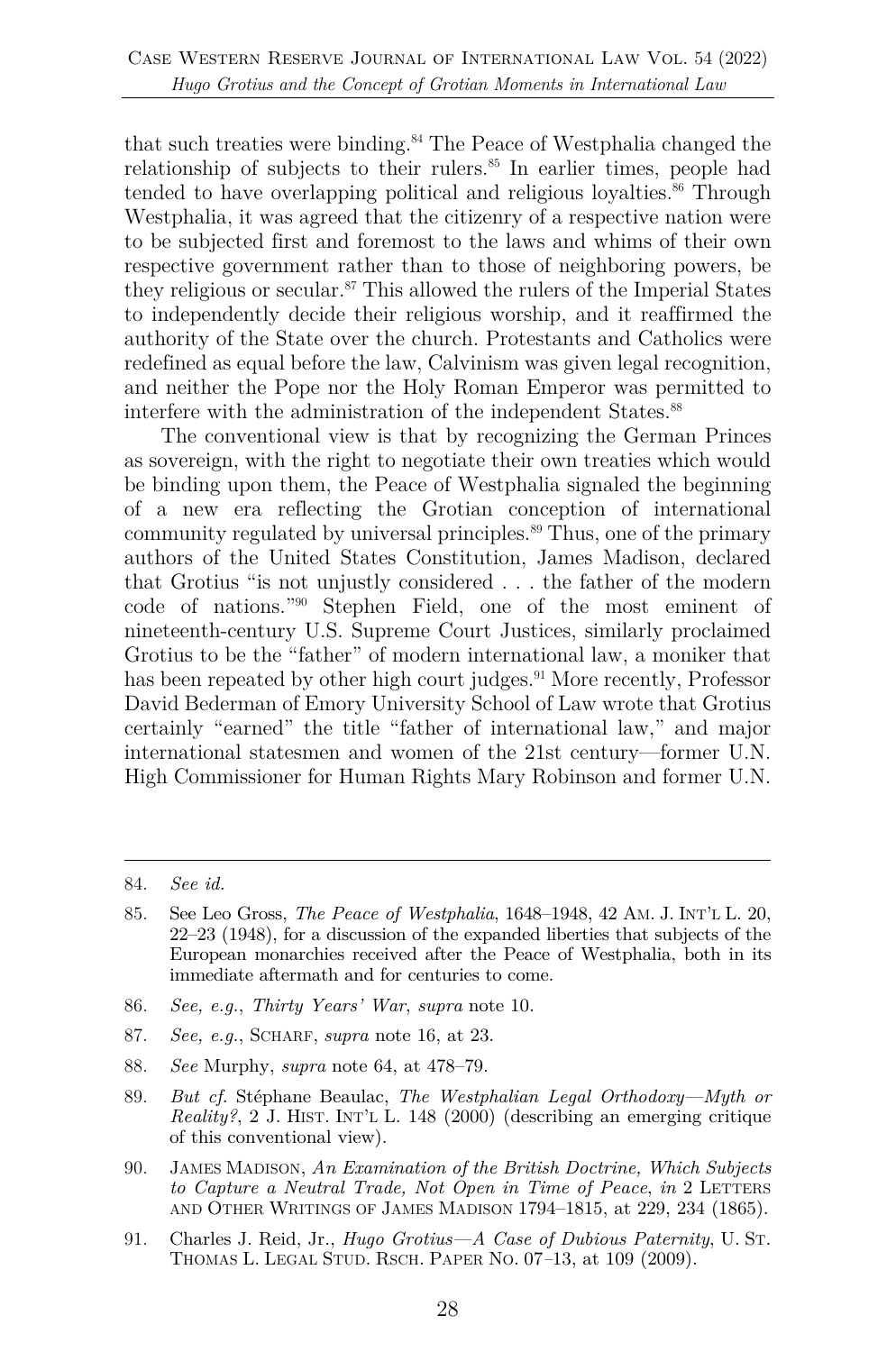Secretary-General Boutros Boutros-Ghali to name two—have made similar pronouncements.<sup>92</sup>

To those who accept this view of history, the year 1648 marked a fundamental turning point for international law and relations. In light of the intellectual foundations Grotius provided for this historic development, we could call it the first "Grotian Moment" in international law.

This view of the Peace of Westphalia as a sudden paradigmshifting<sup>93</sup> event inspired by the writings of Grotius is not entirely accurate, however. While co-existing with empires, the State system had emerged a hundred years before Westphalia.<sup>94</sup> Moreover, the power to conclude alliances formally recognized at Westphalia was not unqualified, and was in fact a power that the German Princes had already possessed for almost half a century.<sup>95</sup> Furthermore, although the treaties eroded some of the authority of the Habsburg Emperor, the Empire remained a key actor according to the terms of the treaties. $96$ For example, the Imperial Diet retained the powers of legislation, warfare, and taxation, and it was through Imperial bodies, such as the Diet and the Courts, that religious safeguards mandated by the Treaty were imposed on the German Princes.<sup>97</sup>

These nuances are perhaps beside the point. While the results of Westphalia may have been simplified by the lens of history, and Grotius's role may have been exaggerated,<sup>98</sup> Westphalia has unquestionably emerged as a symbolic marker and Grotius as an emblematic figure of changing historical thought. To understand how and why that perception has grown to be more important than reality, one can turn to the theory of semiotics. <sup>99</sup> Derived from the Greek word *semesion*, meaning sign, semiotics was developed by Charles Peirce in the nineteenth century as the study of how meaning of signs, symbols,

- 94. Stéphane Beaulac, *The Westphalian Model in Defining International Law: Challenging the Myth*, 8 AUSTL. J. LEGAL HIST. 181, 205 (2004).
- 95. *Id.*
- 96. *Id.* at 208.
- 97. Michael P. Scharf, *Earned Sovereignty: Juridical Underpinnings*, 31 DENV. J. INT'L L. 373, 375 n.20; Beaulac, *supra* note 89, at 167–68.
- 98. KEENE, *supra* note 50, at 45–52.
- 99. Halina Sendera Mohd. Yakin & Andreas Totu, *The Semiotic Perspectives and Saussure: A Brief Comparative Study*, 155 SOC. & BEHAV. SCIS. 4, 4 (2014).

<sup>92.</sup> David J. Bederman, *World Law Transcendent*, 54 EMORY L.J. 53, 55 (2005); Mary Robinson, *The Fifth Annual Grotius Lecture Shaping Globalization: The Role of Human Rights*, 19 AM. U. INT'L L. REV. 1, 2 (2003); Boutros Boutros-Ghali, *A Grotian Moment*, FORDHAM INT'L L.J. 1609, 1609 (1995).

<sup>93.</sup> THOMAS S. KUHN, THE STRUCTURE OF SCIENTIFIC REVOLUTIONS 150 (1970) (coining the phrase paradigm shift).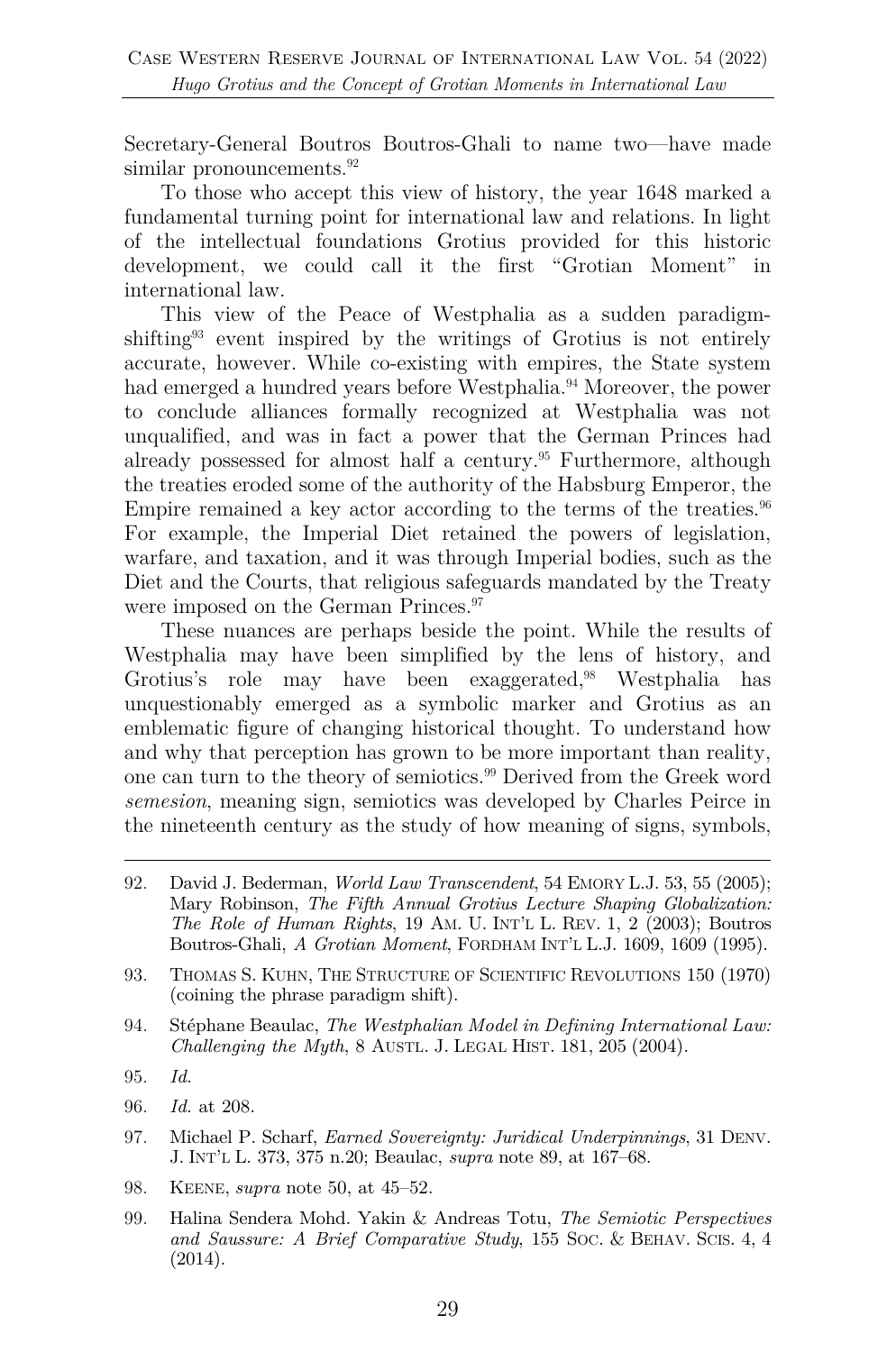and language is constructed and understood.100 Semiotics begins with the assumption that phrases, such as "the Peace of Westphalia" or "the Grotian tradition," are not historic artifacts whose meanings remain static over time.101 Rather, semiotics posits that the meanings of such terms change over the years along with the interpretive community or communities.102 Thus, the legend and mystique that surround Grotius and the Peace of Westphalia have attained their own significance, by which Grotius is now widely viewed as "the patron saint of the modern states-system."103 The fact that the legend suffers from historical inaccuracy does not diminish its usefulness as a metaphor for critical turning points in international law and relations.<sup>104</sup>

Ultimately, the Grotian tradition,<sup>105</sup> while widely acclaimed, proved incapable of bringing order and stability to the destructive rivalries inherent in the nation-state system.106 And in the centuries after the publication of his celebrated book, Grotius's reputation experienced great decline during the rise of positivism, and later of anti-colonialism, in international law.107 Yet, there has been renewed interest in the salience of Grotius's political thought to the world of today. Although Grotius did not foresee the advent of an international organization like the United Nations, he did envision a community of nations, and his just war approach is reflected in Chapter VII of the U.N. Charter. 108 His concept that international law might properly be enforced through punishment by third States<sup>109</sup> anticipated the collective sanctions schemes of the League of Nations and U.N. Charter. His natural law approach presaged the modern concept of jus cogens—peremptory

- 101. *See* Dan Li, *Critical Media Literacy: A Social Semiotic Analysis and Multimodal Discourse of Corporacy*, 19 INT'L J. EDUC. ARTS, Sept. 25, 2018, at 1, 4.
- 102. *See* 5 CHARLES SANDERS PEIRCE, COLLECTED PAPERS OF CHARLES SANDERS PEIRCE: PRAGMATISM AND PRAGMATICISM (Charles Hartshorne & Paul Weiss eds., 1935); UMBERTO ECO, A THEORY OF SEMIOTICS 8 (1976).
- 103. MARTINE JULIA VAN ITTERSUM, PROFIT AND PRINCIPLE: HUGO GROTIUS, NATURAL RIGHTS THEORIES AND THE RISE OF DUTCH POWER IN THE EAST INDIES 1595–1615, at xxxviii (2006).
- 104. SCHARF, *supra* note 16, at 26.
- 105. Lauterpacht, *supra* note 62, at 19; MARY ELLEN O'CONNELL, THE POWER AND PURPOSE OF INTERNATIONAL LAW 5 (Oxford Univ. Press 2008).
- 106. Murphy, *supra* note 64, at 492.
- 107. Edward Keene, *The Reception of Hugo Grotius in International Relations Theory*, 20/21 GROTIANA 135, 154 (1999); KEENE, *supra* note 50, at 33; A. Claire Cutler, *The 'Grotian Tradition' in International Relations*, 17 REV. INT'L STUD. 41, 54 (1991).
- 108. U.N. Charter ch. VII.
- 109. GROTIUS, *supra* note 32, at bk. II, ch. XX, §§ XX, XL.

<sup>100.</sup> *Id.*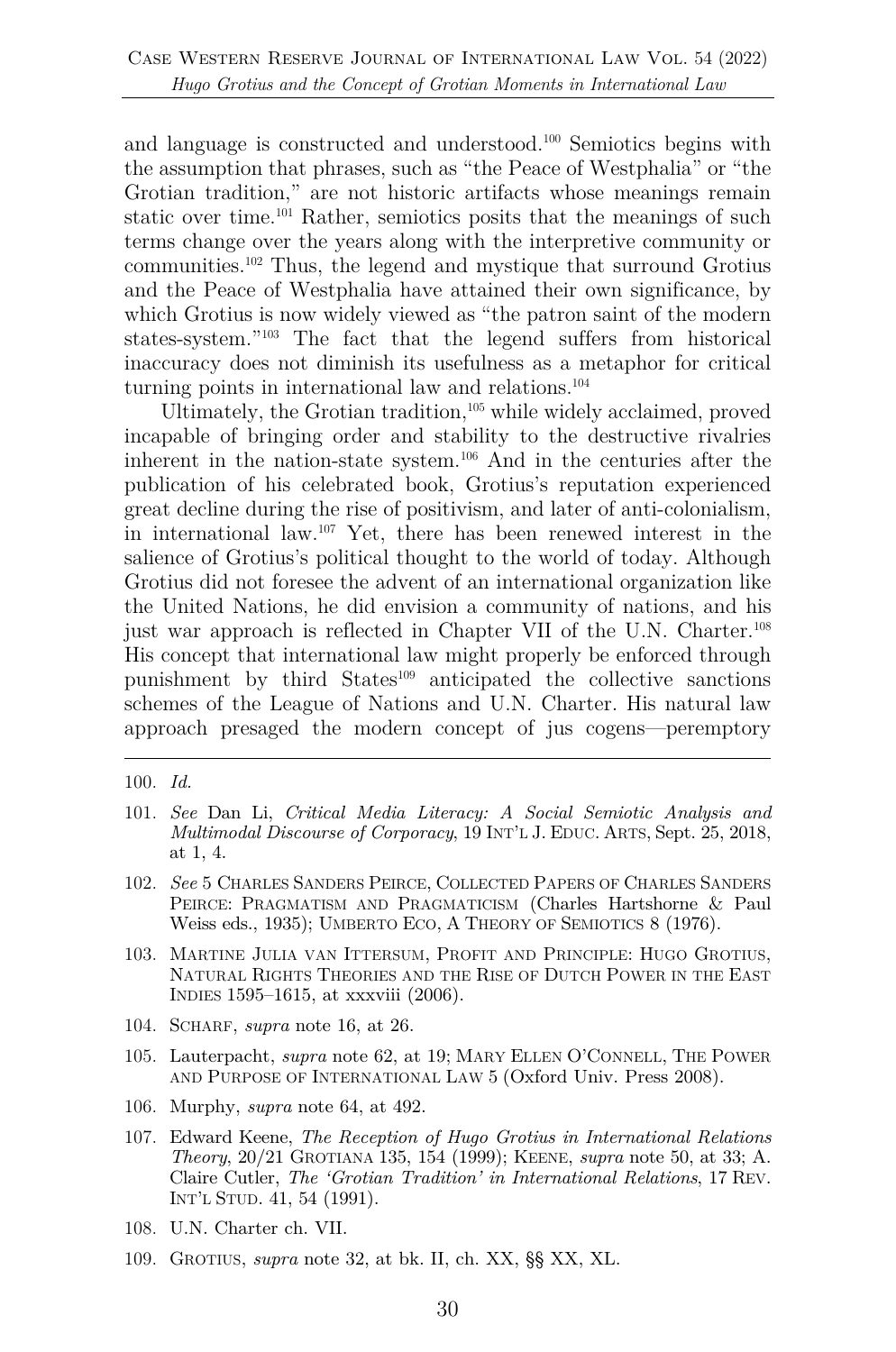norms as to which States cannot by treaty derogate.<sup>110</sup> Grotius's justification for humanitarian intervention (he argues that the State that is oppressive and egregiously violates basic human rights forfeits its moral claim to full sovereignty),<sup>111</sup> is at the heart of the modern "Responsibility to Protect" doctrine. His notion that individuals and non-State actors could be subjects of international law<sup>112</sup> is relevant to modern human rights law and international criminal law, as well as notions of self-defense against terrorist groups.<sup>113</sup> And his defense of the force of international law is used today to dispute neo-realist claims that international law is not binding.<sup>114</sup>

While Grotius's contributions go back nearly 500 years, the term "Grotian Moment" is a relatively recent creation, coined by Princeton Professor Richard Falk in 1985.<sup>115</sup> Since then, scholars and even the U.N. Secretary-General have employed the term in a variety of ways,  $^{116}$ but even more frequently it has been used to denote a transformative development in which new rules and doctrines of customary international law emerge with unusual rapidity and acceptance.117 Usually this happens during "a period in world history that seems analogous at least to the end of European feudalism . . . when new

- 111. GROTIUS, *supra* note 32, at bk. II, ch. II, § XIX.
- 112. *Id.* at bk. I, ch. I, § I; *id.* at bk. III, ch. XXIII, § II.
- 113. Yaroslav Shiryaev, *The Right of Armed Self-Defense in International Law and Self-Defense Arguments Used in the Second Lebanon War*, 31 ACTA SOCIETATIS MARTENSIS 80, 93 (2007/2008).
- 114. O'CONNELL, *supra* note 105, at 3.
- 115. Richard Falk, *Some Thoughts on the Decline of International Law and Future Prospects*, 9 HOFSTRA L. REV. 399, 408–09 (1981). For the early seeds of this concept of a changing paradigm in Falk's work, see Richard A. Falk*, The Interplay of Westphalia and Charter Conceptions of International Legal Order*, *in* 1 THE FUTURE OF THE INTERNATIONAL LEGAL ORDER 32 (Richard A. Falk & Cyril E. Black eds., 1969).
- 116. Boutros-Ghali, *supra* note 92, at 1613 (referring to the establishment of the International Criminal Tribunal for the Former Yugoslavia as part of the process of building a new international system for the 21st century).
- 117. Saul Mendlovitz & Merav Datan, *Judge Weeramantry's Grotian Quest*, 7 TRANSNAT'L L. & CONTEMP. PROBS. 401, 402 (1997) (defining the term "Grotian moment"); Milena Sterio, *Humanitarian Intervention Post-Syria: A Grotian Moment?*, 20 ILSA J. INT'L & COMP. L. 343, 344 (2014).

<sup>110.</sup> Vienna Convention on the Law of Treaties art. 53, May 23, 1969, 1155 U.N.T.S. 331 (defining *jus cogens* norms as laws such as the prohibitions on the use of force and genocide "accepted and recognized by the international community of States as a whole . . . from which no derogation is permitted and which can be modified only by a subsequent norm of general international law having the same character.").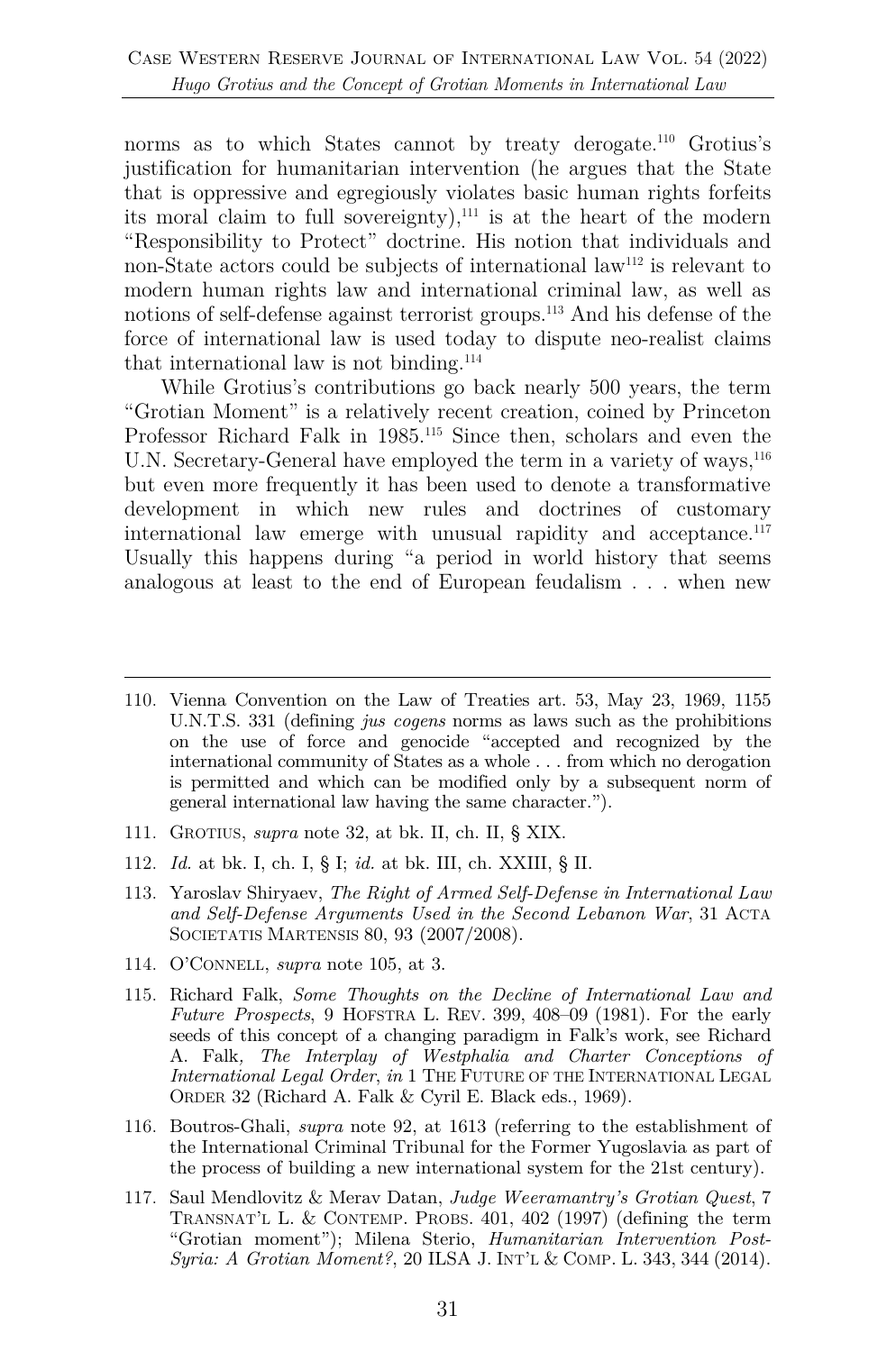norms, procedures, and institutions had to be devised to cope with the then decline of the Church and the emergence of the secular state."118

## III. The Grotian Moment Concept

### *A. Defining and Identifying Grotian Moments*

Professor Myres McDougal famously described the customary international law formation process as one of continuous claim and response.119 Out of this process of claim and response, and third-party State support, acquiescence or repudiation, rules emerge or are superseded.120 Just "as pearls are produced by the irritant of a piece of grit entering an oyster's shell, so the interactions and mutual accommodations of States produce the pearl—so to speak—of customary law."121 Like the slow creation of a pearl, usually this process of customary international law formation takes many decades.122 Under the traditional view, the formation of customary rules is so gradual that it is often described as "crystallization."123 But sometimes, world events

- 120. Michael P. Scharf, *Accelerated Formation of International Law*, 20 ILSA J. INT'L & COMP. L. 305, 314 (2014).
- 121. MENDELSON, *supra* note 58, at 195.
- 122. *See* Vincy Fon & Francesco Parisi, *Customary Law and Articulation Theories: An Economic Analysis*, GEO. MASON UNIV. L., WORKING PAPER NO. 02–24, at 5 (2000), https://www.law.gmu.edu/assets/files/publications /working\_papers/02-24.pdf [https://perma.cc/D6ZX-6APM]; G.I. Tunkin, *Remarks on the Judicial Nature of Customary Norms in International Law*, 49 CALIF. L. REV. 419, 420 (1961); Manley O. Hudson, *Article 24 of the Statute of the International Law Commission, Ways and Means for Making the Evidence of Customary International Law More Readily Available*, [1950] Y.B. Int'l L. Comm'n 24, U.N. DOC. A/CN.4/16.
- 123. SCHARF, *supra* note 16, at 211.

<sup>118.</sup> BURNS H. WESTON ET AL., INTERNATIONAL LAW AND WORLD ORDER 1369 (3d ed. 1997); B.S. Chimni, *A Just World Under Law: A View from the South*, 22 AM. U. INT'L L. REV. 199, 201 (2007).

<sup>119.</sup> *See generally* Myres S. McDougal & Norbert A. Schlei, *The Hydrogen Bomb Tests in Perspective: Lawful Measures for Security,* 64 YALE L.J. 648 (1955) (tracing the history of America's decision to test atomic bombs in the late 1940s and 1950s, when it was unprecedented in international relations).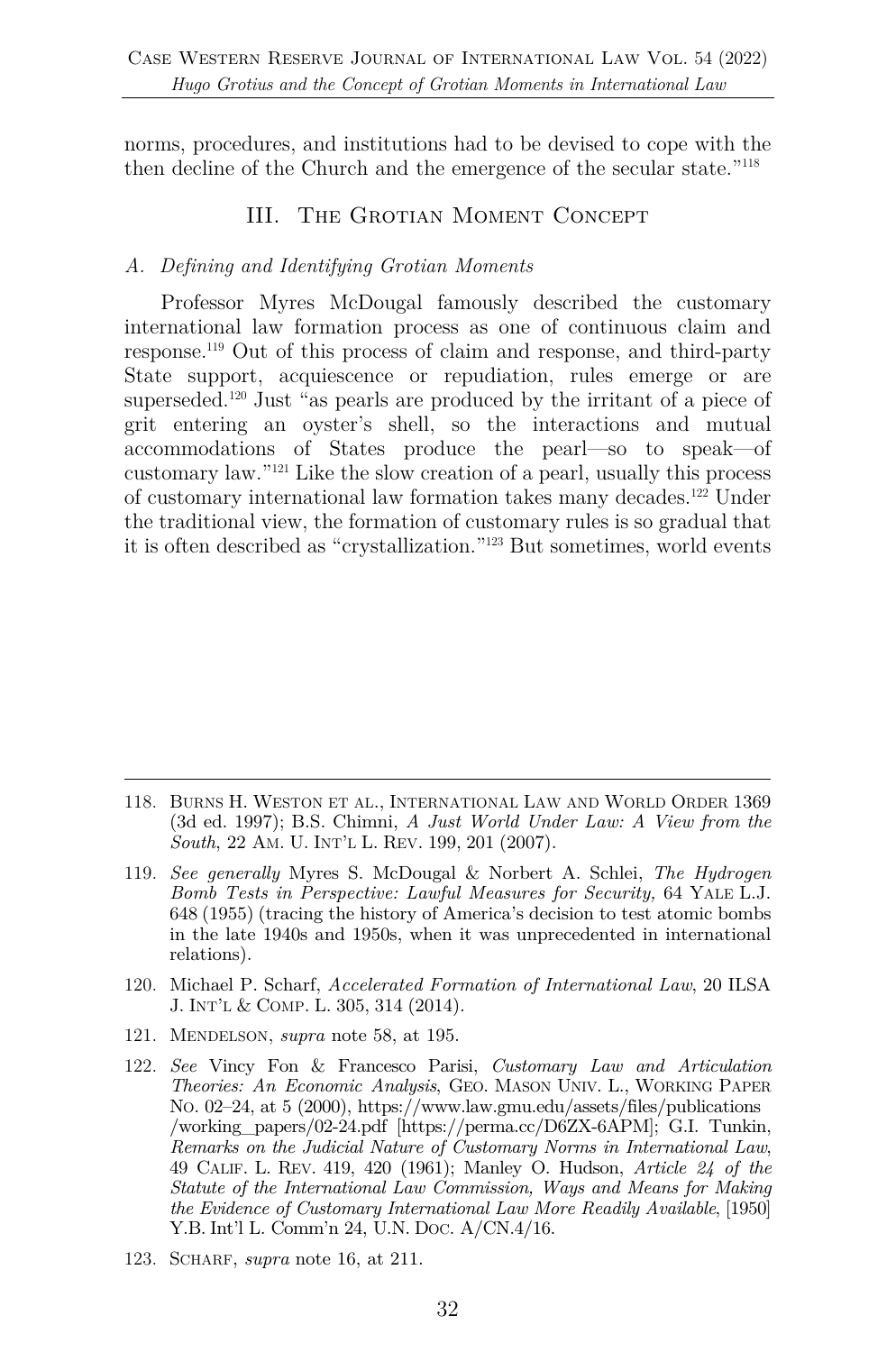are such that customary international law develops quite rapidly.124 Those instances have come to be known as "Grotian Moments."125

By tradition, jurists and scholars have looked exclusively to two factors: (1) widespread State practice, and (2) manifestations of a conviction that the practice is required or permitted by law—to decide whether an emergent rule has attained customary international law status.126 The Grotian Moment concept compels consideration of a third factor—a context of fundamental change—that can serve as an accelerating agent, enabling customary international law to form much more rapidly and with less positive State practice than is normally the case.

#### *B. The Importance of Customary International Law*

To understand the significance of the Grotian Moment concept, one must begin by recognizing the continuing vigor of customary international law. To paraphrase Mark Twain, reports of the death of customary international law are greatly exaggerated.127 Despite its widespread codification in treaties during the last century, the unwritten norms, rules, and principles of customary law continue to play a crucial role in international relations.128 There are three primary reasons for customary international law's ongoing vitality.

- 124. Rapid formation of customary international law during a Grotian Moment is not the same as so-called "instant custom." Both State practice and *opinio juris* are required, though the time period may be quite brief. Int'l Law Comm'n, Draft Conclusions on Identification of Customary International Law, with Commentaries, U.N. DOC. A/73/10, at 138, 122, 136 (2018) ("Provided that the practice is general, no particular duration is required.") [hereinafter Int'l Law Comm'n Draft Conclusions]; North Sea Continental Shelf (Ger. v. Den., Ger. v. Neth.), Merits, 1969 I.C.J. 3, ¶¶ 71, 73–74 (Feb. 20).
- 125. *See generally* SCHARF, *supra* note 16, at 212; MICHAEL P. SCHARF ET AL., THE SYRIAN CONFLICT'S IMPACT ON INTERNATIONAL LAW 173 (2020). Other scholars have called these international constitutional moments. *See e.g*., Leila Nadya Sadat, *Extraordinary Rendition, Torture, and Other Nightmares from the War on Terror*, 75 GEO. WASH. L. REV. 1200, 1206 (2007) (describing Nuremberg as an international "constitutional moment"); Anne-Marie Slaughter & William Burke-White, *An International Constitutional Moment*, 43 HARV. INT'L L.J. 1, 1–2 (2002) (describing 9/11 as an "international constitutional moment").
- 126. Int'l Law Comm'n Draft Conclusions, *supra* note 124, at 123.
- 127. Mark Twain (Samuel Longhorne Clemens), *Cable from London to the Associated Press (1897)*, *in* BARTLETT'S FAMILIAR QUOTATIONS 625 (Emily Morison Beck ed., 15th ed. 1980); David Bederman, *Acquiescence, Objection and the Death of Customary International Law*, 21 DUKE J. COMP. INT'L L. 31, 43 (2010).
- 128. Their definitions vary, but in ordinary usage the terms norms, principles and rules of customary international law are often used interchangeably,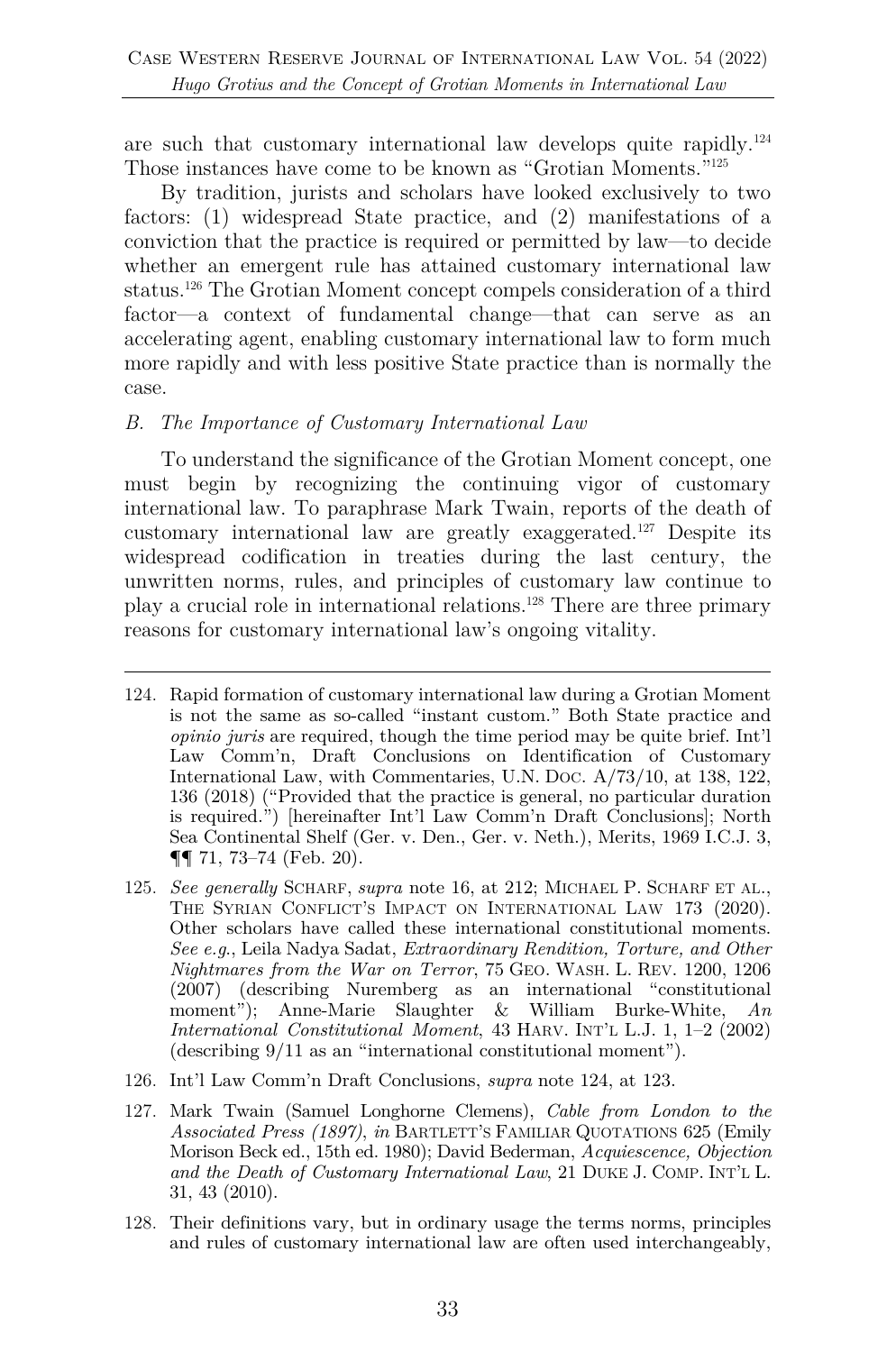First, in some ways, customary international law possesses more jurisprudential power than does treaty law. Unlike treaties, which bind only the parties thereto, once a norm is established as customary international law, it is binding on all States, even those new to a type of activity, so long as they did not persistently object during its formation.129 Since some international law rules co-exist in treaties and custom, customary international law expands the reach of the rules to those States that have not yet ratified the treaty. In addition, the customary international law status of the rules can apply to actions of the treaty parties that pre-dated the entry into force of the treaty.130 Moreover, States that were not even in existence at the time the norm evolved, such as colonies or former parts of a larger State, and therefore never had an opportunity to express their positions as a particular rule emerged, are nonetheless generally deemed to be bound by the entire corpus of customary international law existing upon the date they become sovereign States.131 Finally, unlike some treaties which by their terms permit withdrawal, customary international law does not recognize a unilateral right to withdraw from it.<sup>132</sup>

Second, while one might tend to think of customary international law as growing only slowly, in contrast to the more rapid formation of treaties, the actual practice of the world community in modern times suggests that the reverse is more often the case. For example, negotiations for the Law of the Sea Convention began in 1973, the Convention was concluded in 1982, and did not enter into force until it received its sixtieth ratification in 1994—a period of twenty-one

as they are here. Niels Petersen, *Customary Law Without Custom? Rules, Principles, and the Role of State Practice in International Norm Creation*, 23 AM. U. INT'L. L. REV. 275, 276 (2007).

- 129. INT'L L. ASS'N, LONDON CONFERENCE: REPORT OF THE INTERNATIONAL LAW ASSOCIATION, COMMITTEE ON FORMATION OF CUSTOMARY (GENERAL) INTERNATIONAL LAW 25, 27 (2000).
- 130. SCHARF, *supra* note 16, at 30.
- 131. David Koplow, U.N. Inst. for Disarmament Rsch., *International Legal Standards and the Weaponization of Outer Space*, *in* SPACE: THE NEXT GENERATION—CONFERENCE REPORT, 159, 161 (2008).
- 132. Professors Bradley and Gulati criticize customary international law for failing to recognize a right to subsequently withdrawal from a customary rule in parallel with the right to withdraw from a treaty. *See* Curtis A. Bradley & Mitu Gulati, *Customary International Law and Withdrawal Rights in an Age of Treaties*, 21 DUKE J. INT'L & COMP. L. 1, 1 (2010). Note, however, that not all treaties permit withdrawal. Moreover, there are situations, such as in a fundamental change of circumstances, where a State can be excused for failing to comply with a customary rule. HERSCH LAUTERPACHT, THE FUNCTION OF LAW IN THE INTERNATIONAL COMMUNITY 271, 271 (1933).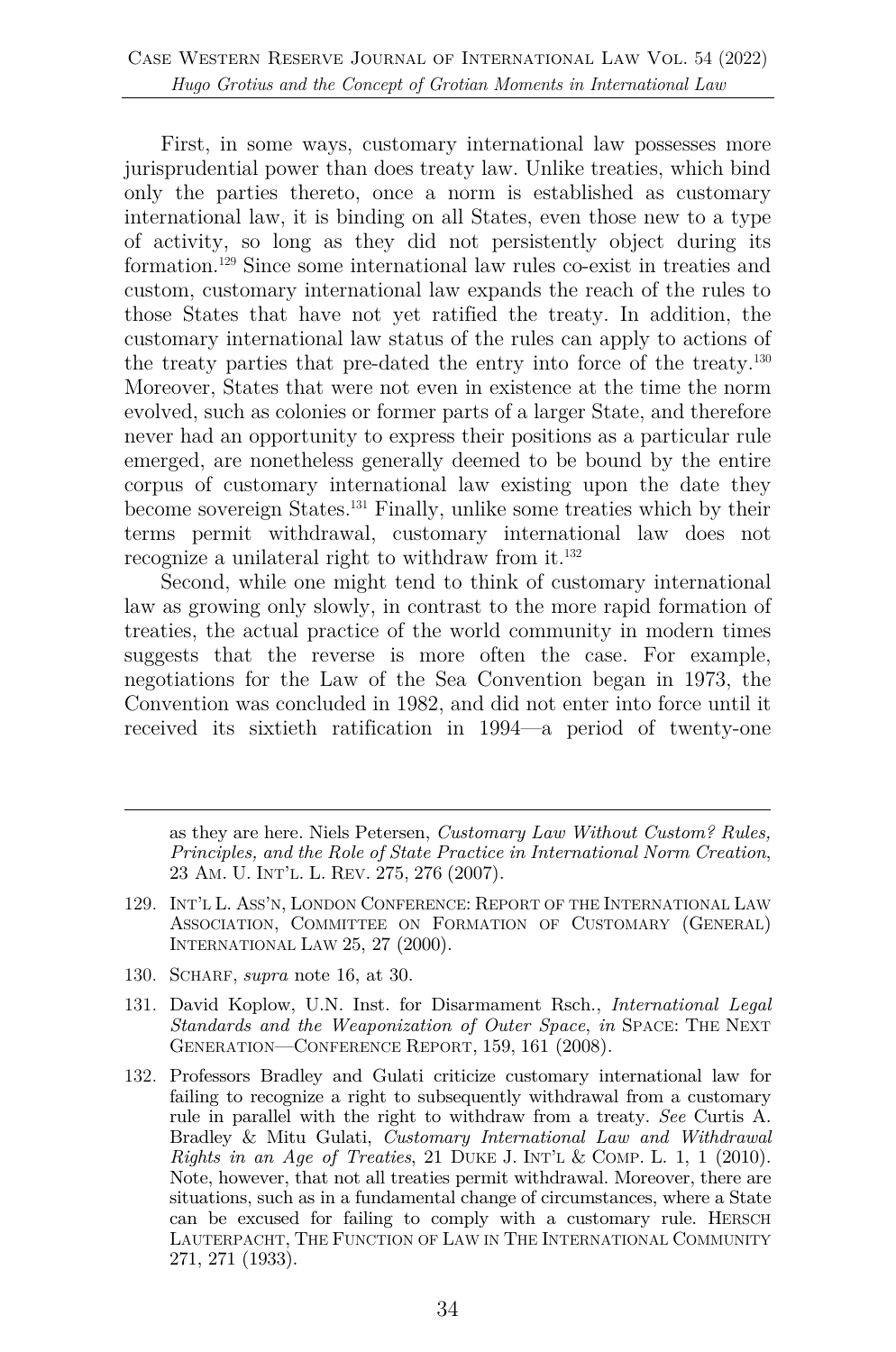years.133 Similarly, negotiations for the Vienna Convention on the Law of Treaties began in 1949, the Convention was concluded in 1969, and did not enter into force until it received its thirty-fifth ratification in 1980—some thirty-one years.134 And the International Law Commission ("ILC") began its work on the Statute for an International Criminal Court in 1949; several preparatory committees then worked on it, and it was finally concluded in Rome in 1998 and entered into force upon receipt of its sixtieth ratification in 2002—a span of fifty-three years from start to finish.135 As we shall see below, customary international law often forms at a much faster pace, especially with respect to areas of technological or other fundamental change.136

Finally, while one might assume that treaty law offers the benefit of greater clarity and precision in the articulation of the legal obligations, this is not always the case. Rather, the provisions of treaties, especially multinational conventions, are also often subject to what H. L. A. Hart called a "penumbra of uncertainty"<sup>137</sup> resulting from the need to bridge language, cultural, legal, and political divides between diverse parties. In some areas, customary rules may provide greater precision since they evolve in response to concrete situations and cases, and are often articulated in the written decisions of international courts.138

#### *C. Nuremberg as the Prototypical Grotian Moment*

During a sabbatical in the fall of 2008, the author of this article had the privilege of serving as Special Assistant to the International Prosecutor of the Extraordinary Chambers in the Courts of Cambodia ("ECCC"), the tribunal created by the U.N. and government of Cambodia to prosecute the former leaders of the Khmer Rouge for the

- 133. John A. Duff, *The United States and the Law of the Sea Convention: Sliding Back from Accession and Ratification*, 11 OCEAN & COASTAL L. J., no. 1, 2005, at 5–6.
- 134. *See* Vienna Convention on the Law of Treaties, *supra* note 110.
- 135. *Establishment of an International Criminal Court*, UNITED NATIONS (1998), https://legal.un.org/icc/general/overview.htm [https://perma.cc /MNU2-EYT7].
- 136. In contrast to earlier times, in the modern era of instantaneous electronic communications, and a proliferation of diplomatic conferences, organizations and other forums for multinational diplomatic exchanges, state practice is being generated at an increasing pace, while information about state practice is becoming more and more widely disseminated over the internet. This means that the requisite quantity of claims and responses can be reached much more quickly than in the past leading to a general acceleration of the formation of customary rules. Tullio Treves, *Customary International Law*, MAX PLANCK ENCYC. PUB. INT'L L. (2012),  $\P$  25.
- 137. H.L.A. HART, THE CONCEPT OF LAW 12 (2d ed. 1994).
- 138. Int'l Law Comm'n Draft Conclusions, *supra* note 124, at 20.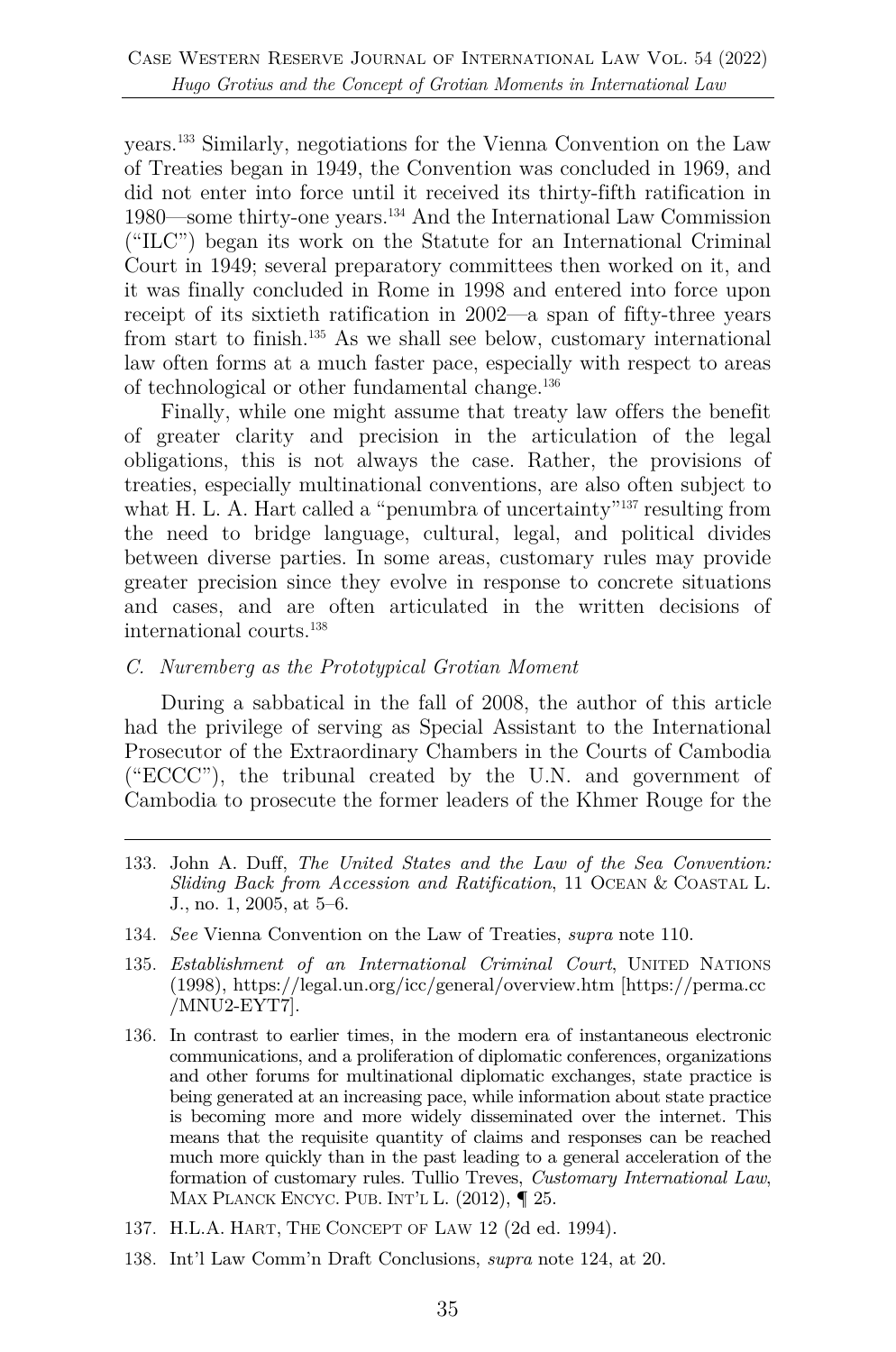atrocities committed during their reign of terror 1975 to 1979.139 While in Phnom Penh, the author was assigned to write the Prosecutor's brief140 in response to the Defense Motion to Exclude Joint Criminal Enterprise ("JCE") liability as a mode of liability from the trial of the five surviving leaders of the Khmer Rouge.<sup>141</sup>

JCE is a form of liability somewhat similar to the Anglo-American "felony murder rule"<sup>142</sup> and "Pinkerton rule,"<sup>143</sup> in which a person who willingly participates in a criminal enterprise can be held criminally responsible for the reasonably foreseeable acts of other members of the criminal enterprise even if those acts were not part of the plan. Originally called "common design" liability, it was first applied by an international tribunal at Nuremberg following World War II.144 Although only a few countries around the world apply principles of coperpetration similar to the felony murder rule or Pinkerton rule,145 since

- 139. For background on the creation of the ECCC, see generally Michael P. Scharf, *Tainted Provenance: When, If Ever, Should Torture Evidence be Admissible?*, 65 WASH. & LEE L. REV. 129 (2008).
- 140. Case of Ieng Sary, Case No. 002/19-09-2007-ECCC/OCIJ, Co-Prosecutors' Supplementary Observations on Joint Criminal Enterprise (Dec. 31, 2008). A year later, the Co-Investigating Judges ruled in favor of the Prosecution that the ECCC could employ JCE liability for the international crimes within its jurisdiction. *See* Case of Ieng Sary, Case No. 002/19-09-2007- ECCC/OCIJ, Order on the Application at the ECCC of the Form of Liability Known as Joint Criminal Enterprise (Dec. 8, 2009).
- 141. Pursuant to the Co-Investigating Judges' September 16, 2008 Order, the Co-Prosecutors filed the brief to detail why the extended form of JCE liability, "JCE III," is applicable before the ECCC. The Defense Motion argued in part that JCE III, as applied by the Tadić decision of the International Criminal Tribunal for the Former Yugoslavia ("ICTY") Appeals Chamber, is a judicial construct that does not exist in customary international law or, alternatively, did not exist from 1975 to 1979. Case of Ieng Sary, Case No. 002/19-09-2007-ECCC/OCIJ, Ieng Sary's Motion Against the Application at the ECCC of the Form of Responsibility Known as Joint Criminal Enterprise, ¶ 29 (July 28, 2008).
- 142. For background about, and cases applying the felony murder doctrine, see generally David Crump & Susan Waite Crump, *In Defense of the Felony Murder Doctrine*, 8 HARV. J.L. & PUB. POL'Y 359 (1985).
- 143. For background about, and cases applying the Pinkerton Rule, see generally Matthew A. Pauley, *The Pinkerton Doctrine and Murder*, 4 PIERCE L. REV. 1 (2005).
- 144. Agreement for the Prosecution and Punishment of Major German War Criminals of the European Axis art. 6, Aug. 8, 1945, 59 Stat. 1544, 82 U.N.T.S. 279; U.N. WAR CRIMES COMM'N, XV LAW REPORTS OF TRIALS OF WAR CRIMINALS 97–98 (1949) (summarizing the jurisprudence of the Nuremberg and Control Council Law Number 10 trials).
- 145. The French and Dutch concept of "association de malfaiteurs" is somewhat similar to JCE. The Indian Penal Code imposes individual liability for unlawful acts committed by several persons in furtherance of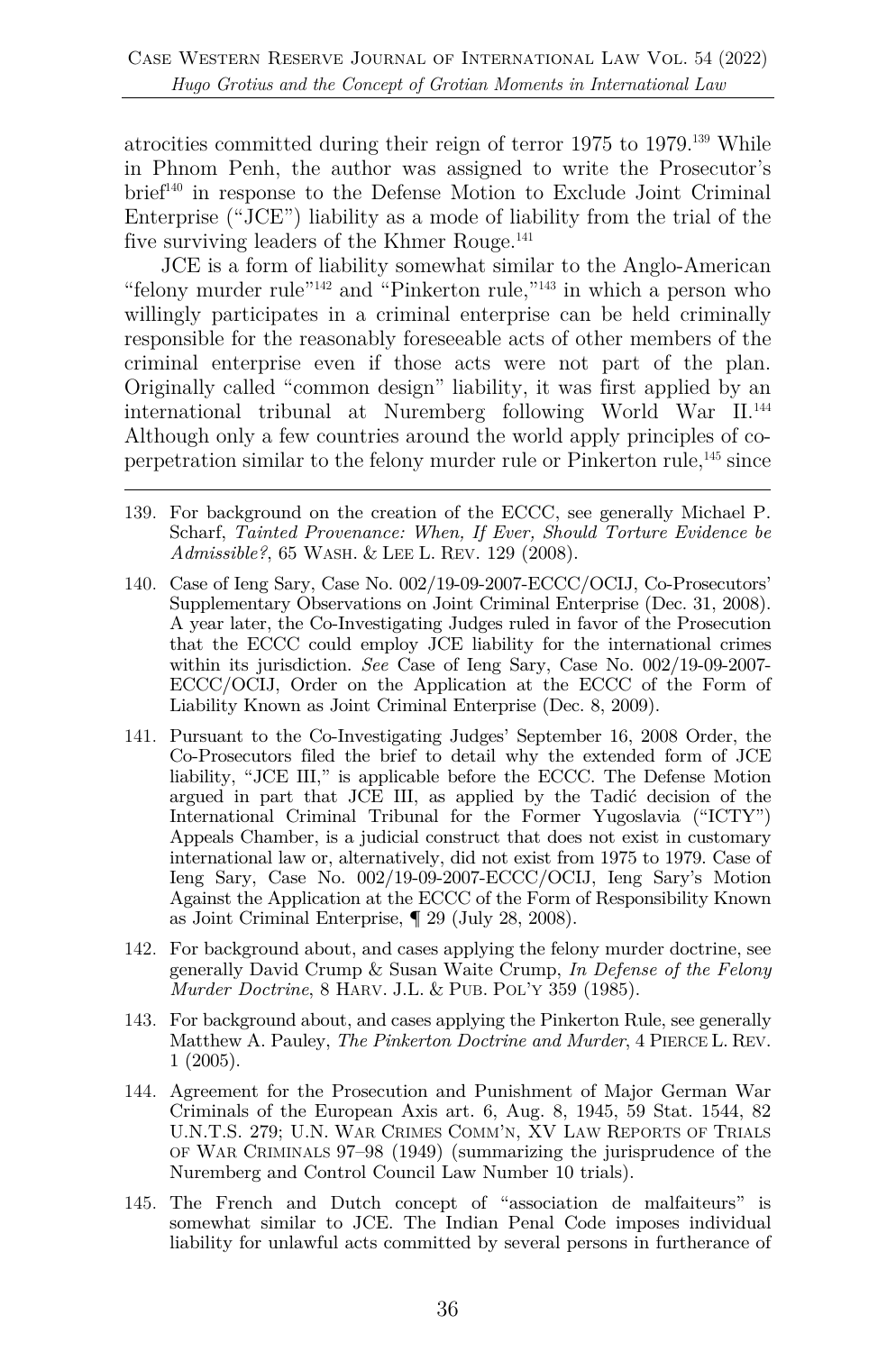the decision of the Appeals Chamber of the International Criminal Tribunal for the Former Yugoslavia in the 1999 Tadić case,<sup>146</sup> it has been accepted that JCE is a mode of liability applicable to international criminal trials. Dozens of cases before the Yugoslavia Tribunal, the International Criminal Tribunal for Rwanda, the Special Court for Sierra Leone, and the Special Tribunal for Lebanon have recognized and applied JCE liability during the last twenty-five years.<sup>147</sup>

These modern precedents, however, were not relevant to the Cambodia Tribunal because the crimes under its jurisdiction had occurred some twenty years earlier. Under the international law principle of *nullum crimen sine lege*<sup>148</sup> (the equivalent to the U.S. Constitution's *ex post facto* law prohibition), the Cambodia Tribunal could only apply the substantive law and associated modes of liability that existed as part of customary international law in 1975.<sup>149</sup> Therefore, the question at the heart of the Prosecution's Brief was whether the Nuremberg Tribunal precedent and the U.N.'s adoption of the "Nuremberg Principles" were sufficient to establish JCE liability as part of customary international law following World War II.

The attorneys for the Khmer Rouge Defendants argued that Nuremberg and its progeny provided too scant a sampling to constitute the widespread State practice and *opinio juris* required to establish JCE as a customary norm as of 1975.150 In response, the Prosecution Brief

- 146. Prosecutor v. Tadić, Case No. IT-94-1-I, Judgment (Int'l Crim. Trib. for the Former Yugoslavia July 15, 1999).
- 147. *See, e.g.*, Prosecutor v. Kvočka, Case No. IT-98-30/1-A, Appeal Judgment, ¶ 80 (Int'l Crim. Trib. for the Former Yugoslavia Feb. 28, 2005); Prosecutor v. Karemera, Case No ICTR-98-44-T, Decision on the Preliminary Motions by the Defence Challenging Jurisdiction in Relation to Joint Criminal Enterprise, ¶ 36 (Int'l Crim. Trib. for Rwanda May 14, 2004); CDF Case, Case No. SCSL-04-14-T, Decision on Motions for Judgment of Acquittal Pursuant to Rule 98, ¶ 130 (Special Court for Sierra Leone Oct. 21, 2005); Prosecutor v. Ayyash, Interlocutory Decision on the Applicable Law: Terrorism, Conspiracy, Homicide, Perpetration, Cumulative Charging, Case No. STL-11-01/1, ¶¶ 259–61 (Special Trib. for Lebanon Appeals Chamber Feb. 16, 2011).
- 148. *Nullum crimen sine lege*, LEGAL INFO. INST., https://www.law.cornell.edu /wex/nullum\_crimen\_sine\_lege [https://perma.cc/X5XD-DF45].
- 149. Case of Ieng Sary, Case No. 002/19-09-2007-ECCC/OCIJ, Ieng Sary's Motion Against the Application the ECCC of the Form of Responsibility Known as Joint Criminal Enterprise, ¶ 33 (Extraordinary Chambers in the Courts of Cambodia July 28, 2008).
- 150. *Id.* ¶¶ 18–24. For the definition of "customary international law," see North Sea Continental Shelf (Ger. v. Den. & Neth.), Judgment, 1969 I.C.J. 3, ¶ 77 (Feb. 20).

a common plan. And the Canadian Criminal Code punishes persons who "form a common intention to prosecute any unlawful purpose." SCHARF, *supra* note 16, at 70 n.20.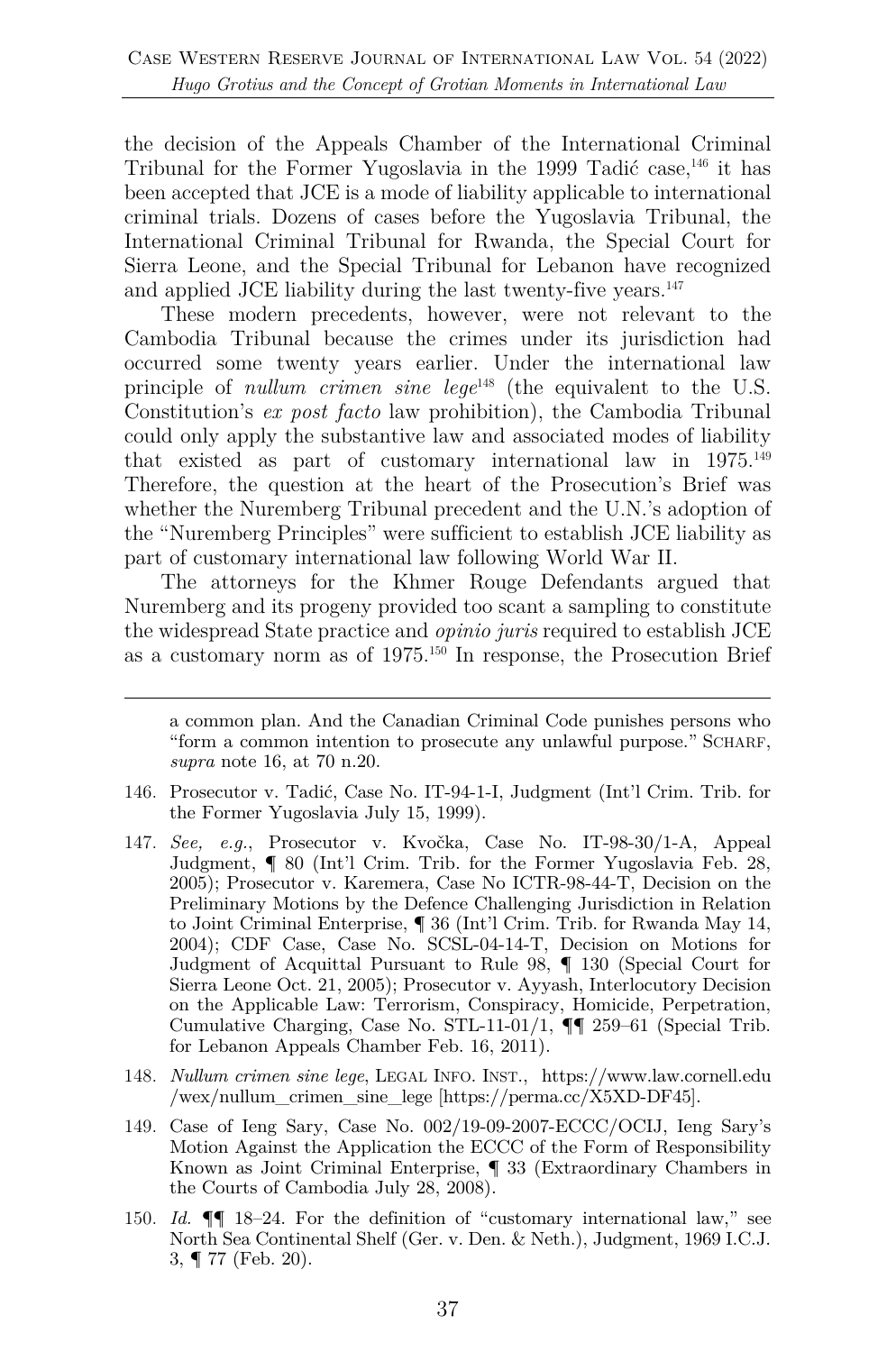maintained that Nuremberg constituted "a Grotian Moment"—an instance in which there is such a fundamental change to the international system that a new principle of customary international law can arise with exceptional velocity.<sup>151</sup> Despite the dearth of State practice, the Cambodia Tribunal ultimately found JCE applicable to its trials based on the Nuremberg precedent and U.N. General Assembly endorsement of the Nuremberg Principles.<sup>152</sup>

While the Nuremberg trials were not without criticism, there can be no question that Nuremberg represented a paradigm-shifting153 development in international law. The ILC has recognized that the Nuremberg Charter and Judgment gave birth to the entire international paradigm of individual criminal responsibility.154 Prior to Nuremberg, the concept of international criminal responsibility of individuals did not exist, and what a State did to its own citizens within its own borders was deemed its own business.155 Nuremberg fundamentally altered that conception. "International law now protects individual citizens against abuses of power by their governments [and] imposes individual liability on government officials who commit grave war crimes, genocide, and crimes against humanity."156 The ILC has described the principle of individual responsibility and punishment for crimes under international law recognized at Nuremberg as the "cornerstone of international criminal law" and the "enduring legacy of the Charter and Judgment of the [Nuremberg] Tribunal."157

Importantly, on December 11, 1946, in one of the first actions of the newly formed United Nations, the General Assembly unanimously

- 154. Scharf, *supra* note 16, at 65.
- 155. Edoardo Greppi, *The Evolution of Individual Criminal Responsibility Under International Law*, 81 INT'L REV. RED CROSS 531, 536–37 (1999).
- 156. Slaughter & Burke-White, *supra* note 125, at 13.
- 157. *See* Int'l L. Comm'n, Rep. of the International Law Commission on the Work of Its Forty-Eight Session (May 6–July 26, 1996), U.N. Doc. A/51/10, at 19 (1996).

<sup>151.</sup> Scharf, *supra* note 120, at 332.

<sup>152.</sup> In Case 002, the ECCC Pre-Trial Chamber later confirmed that JCE I and JCE II reflected customary international law as of 1976 but questioned whether JCE III was actually applied at Nuremberg, and therefore was not applicable to the ECCC trial. Case No. 002/19-09-2007- ECCC/TC, Decision on the Appeals Against the Co-Investigative Judges' on Joint Criminal Enterprise (JCE), ¶ 45 (Extraordinary Chambers in the Courts of Cambodia Pre-Trial Chamber May 20, 2010).

<sup>153.</sup> As defined by Thomas Kuhn, a paradigm shift is a change in the basic assumptions within the ruling theory of science. While Kuhn opined that the term should be confined to the context of pure science, it has since been widely used in numerous nonscientific contexts to describe a profound change in a fundamental model or perception of events. *See*  KUHN, *supra* note 93, at 138.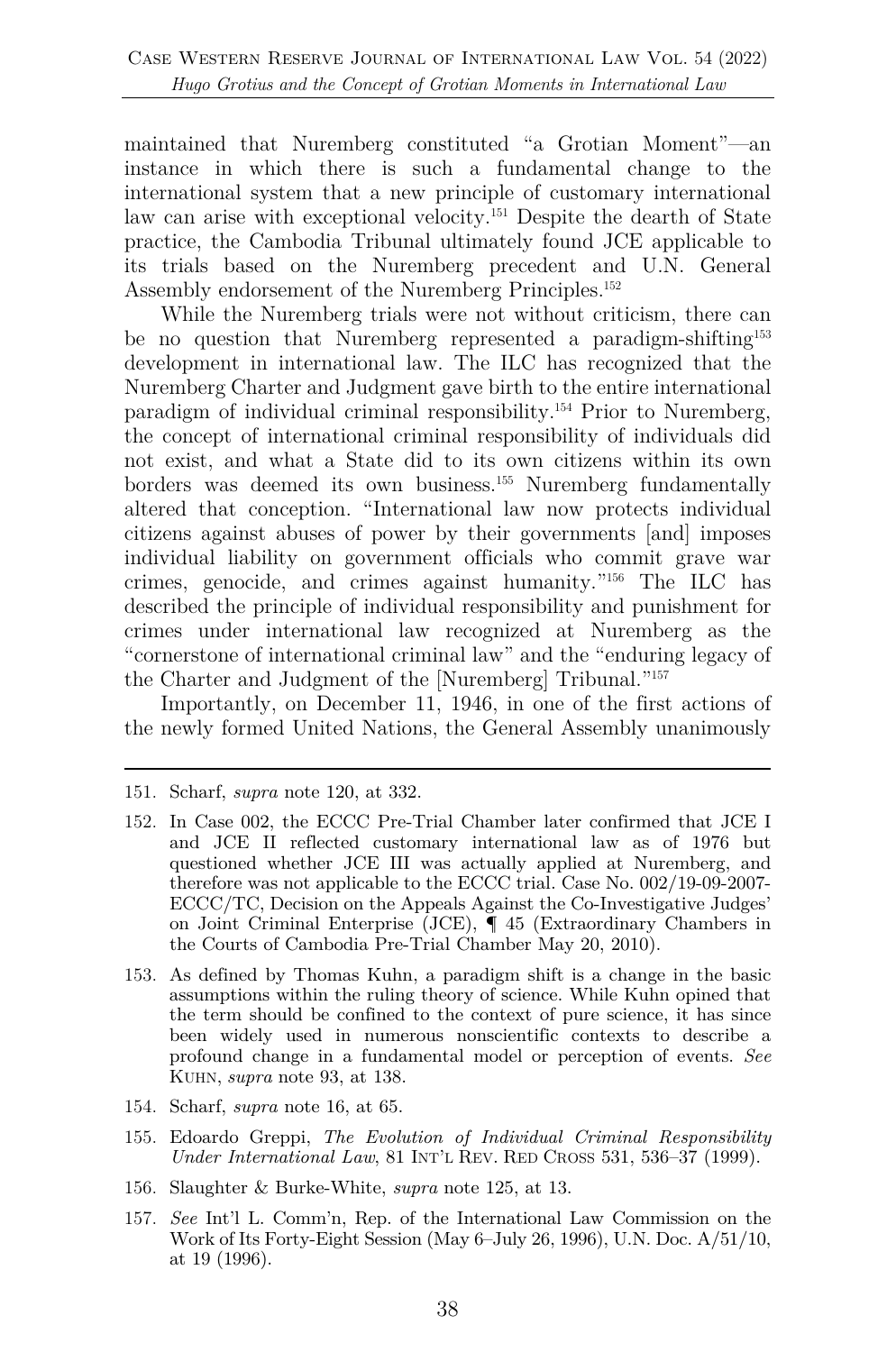affirmed the principles from the Nuremberg Charter and judgments in Resolution 95(I).158 This General Assembly Resolution had all the attributes of a resolution entitled to great weight as a declaration of customary international law159: It was labeled an "affirmation" of legal principles; it dealt with inherently legal questions; it was passed by a unanimous vote; and none of the members expressed the position that it was merely a political statement.<sup>160</sup>

Despite the fact that Nuremberg and its Control Council Law No. 10 progeny consisted of only a dozen separate cases tried by a handful of courts over a period of just three years, the ICJ,161 the International Criminal Tribunal for the Former Yugoslavia,<sup>162</sup> the European Court of Human Rights,<sup>163</sup> and several domestic courts<sup>164</sup> have cited the General

- 158. G.A. Res. 95(I), Affirmation of the Principles of International Law Recognized by the Charter of the Nürnberg Tribunal, at 188 (Dec. 11, 1946).
- 159. In deciding whether to treat a particular General Assembly resolution as evidence of an emergent rule of customary international law, the International Court of Justice has stated that "it is necessary to look at its content and the conditions of its adoption." Legality of the Threat or Use of Nuclear Weapons, Advisory Opinion, 1996 I.C.J. 226, 255 (July 8). For a discussion of and authorities related to the importance of wording, vote outcome, and explanation of votes in this regard, see SCHARF, *supra*  note 16, at 54–56.
- 160. Affirmation of the Principles of International Law Recognized by the Charter of the Nürnberg Tribunal, *supra* note 158, at 188.
- 161. Legal Consequences of the Construction of a Wall in Occupied Palestinian Territory, Advisory Opinion, 2004 I.C.J. 136, 172 (July 9).
- 162. *See, e.g.*, Prosecutor v. Tadić, Case No. IT-94-1-I, Opinion and Judgment, Trial Chamber, ¶ 623 (Int'l Crim. Trib. for the Former Yugoslavia May 7, 1997); Prosecutor v. Tadić, Case No. IT-94-1-I, Decision on the Defence Motion for Interlocutory Appeal on Jurisdiction, ¶ 141 (Int'l Crim. Trib. for the Former Yugoslavia Oct. 2, 1995).
- 163. The European Court of Human Rights recognized the "universal validity" of the Nuremberg principles in *Kolk & Kislyiy v. Estonia*, which stated:

Although the Nuremberg Tribunal was established for trying the major war criminals of the European Axis countries for the offences they had committed before or during the Second World War, the Court notes that the universal validity of the principles concerning crimes against humanity was subsequently confirmed by, *inter alia*, resolution 95 of the United Nations General Assembly (11 December 1946) and later by the International Law Commission.

*Kolk & Kislyiy v. Estonia*, App. No. 23052/04, 2006-I Eur. Ct. H.R. 399, 410 (2006).

164. The General Assembly resolution affirming the Nuremberg Principles has been cited as evidence of customary international law in cases in Canada, Bosnia, France, and Israel. *See* R. v. Finta, [1994] 1 S.C.R. 701, 709–10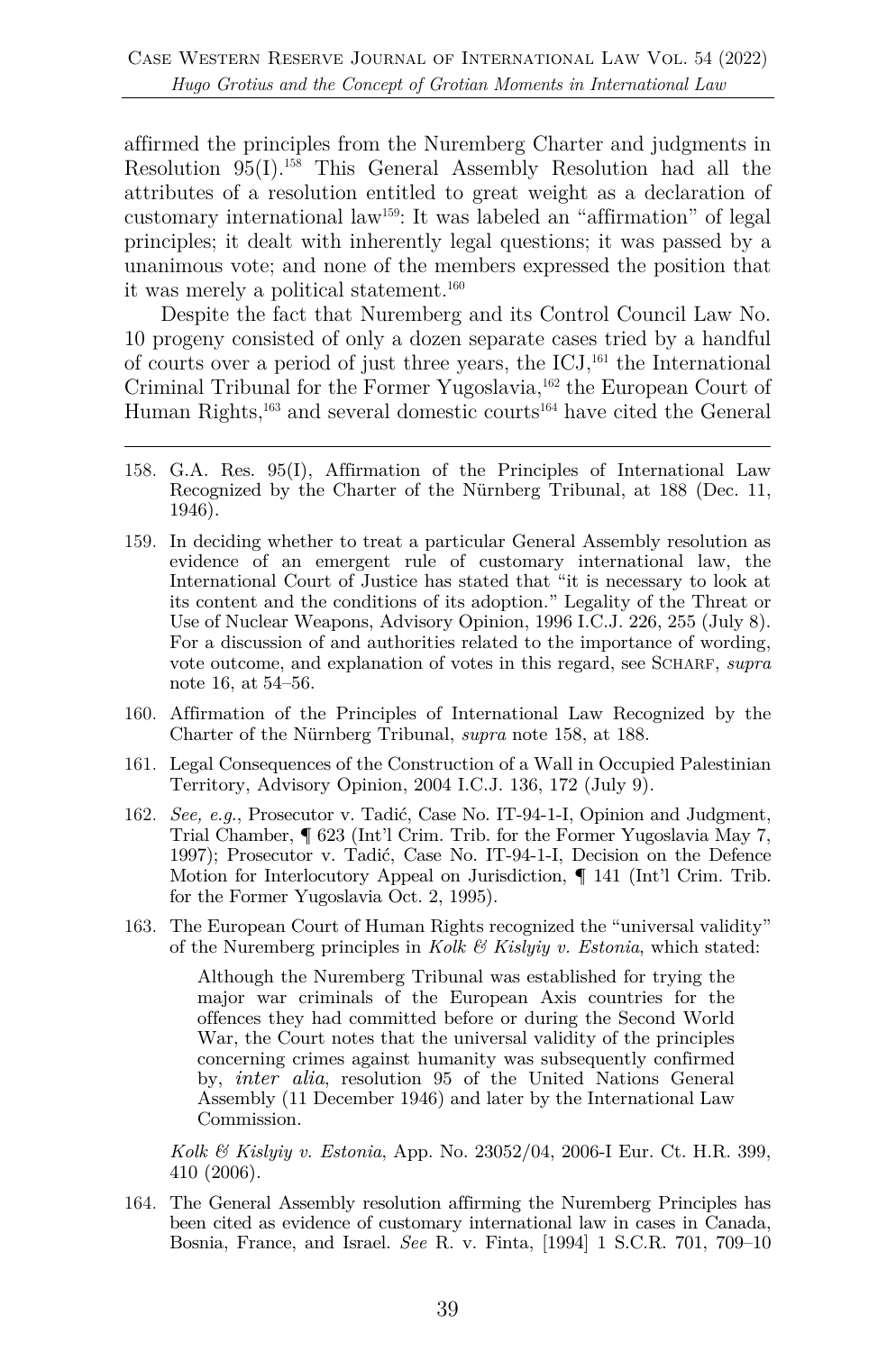Assembly Resolution affirming the principles of the Nuremberg Charter and judgments as an authoritative declaration of customary international law.

Nuremberg, then, represented a prototypical Grotian Moment. The Tribunal's formation was in response to the most heinous atrocity in the history of humankind—the extermination of six million Jews and several million other "undesirables" by the Nazi regime.<sup>165</sup> From a conventional view of customary international law formation, the amount of State practice was quite limited, consisting only of the negotiation of the Nuremberg Charter by four States, its accession by nineteen others, the judgment of the Tribunal, and a General Assembly Resolution endorsing (though not enumerating) its principles.<sup>166</sup> Moreover, the time period from the end of the war to the General Assembly endorsement of the Nuremberg Principles was a mere year, a drop in the bucket compared to the amount of time it ordinarily takes to crystallize customary international law. Yet, despite the limited State practice and minimal time, the ICJ, European Court of Human Rights, and four international criminal tribunals have confirmed that the Nuremberg Charter and Judgment immediately ripened into customary international law.167

The Grotian Moment concept rationalizes this outcome. Nuremberg reflected a novel solution to unprecedented atrocity in the context of history's most devastating war. Beyond the Nuremberg trial, there was a great need for universal implementation of the Nuremberg Principles.168 Yet, on the eve of the Cold War, it was clear that a widely ratified multilateral convention would not be a practicable near-term solution. In fact, it would take half a century before the international community was able to conclude a widely ratified treaty transforming the Nuremberg model into a permanent International Criminal Court.<sup>169</sup> It is this context of fundamental change and great need for a timely response that explains how Nuremberg could so quickly and universally be accepted as customary international law.

- 165. SCHARF, *supra* note 16, at 67.
- 166. Scharf, *supra* note 120, at 334.
- 167. *See supra* notes 76–90.
- 168. Scharf, *supra* note 120.
- 169. *Id*. at 334–45.

<sup>(</sup>Can.); Prosecutor v. Vrdoljak, No. X-KR-08/488, Court of Bosnia and Herzegovina (July 10, 2008); Leila Sadat Wexler, *The Interpretation of the Nuremberg Principles by the French Court of Cassation: From Touvier to Barbie and Back Again*, 32 COLUM. J. TRANSNAT'L L. 289 (1994) (summarizing the *Touvier* and *Barbie* cases in French courts).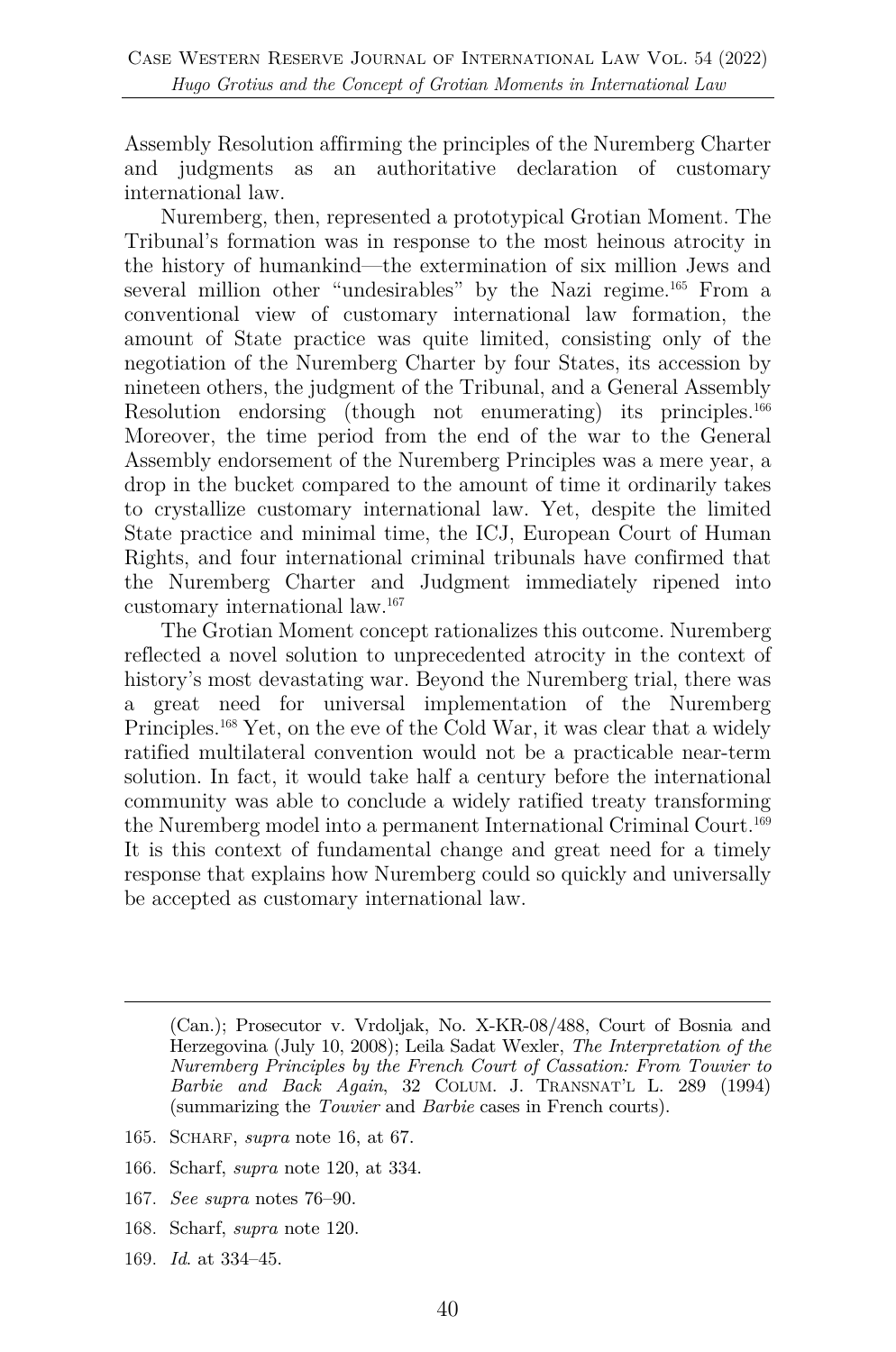#### *D. Examples of Grotian Moments Since World War II*

As the Max Planck Encyclopedia of Public International Law has observed, "[r]ecent developments show . . . that customary rules may come into existence rapidly."170 The venerable publication goes on to explain:

This can be due to the urgency of coping with new developments of technology, such as, for instance, drilling technology as regards the rules on the continental shelf, or space technology as regards the rule on the freedom of extra-atmospheric space . . . Or it may be due to the urgency of coping with widespread sentiments of moral outrage regarding crimes committed in conflicts such as those in Rwanda and Yugoslavia . . . that brought about the rapid formation of a set of customary rules concerning crimes committed in internal conflicts.171

These are not the only examples of Grotian Moments since World War II, but each follow the pattern of Nuremberg. Let us examine each of these examples in turn, beginning with the rapid formation of the law of the continental shelf. In 1945, U.S. President Truman issued a proclamation that the resources on the continental shelf off the coast of the United States belonged to the United States.172 This represented a major departure from the existing customary international law of the sea, under which the seabed outside of twelve nautical miles was considered free for exploitation by any State.173 The Truman Proclamation was driven by technological developments enabling exploitation of offshore oil and gas supplies and the intense post-war demand for such resources for a rebuilding world.174 Though the United States recognized that it was acting as a custom pioneer,  $175$  it was careful to couch its justification in legal terms that would render the action easier to accept and replicate by other States. Despite the farreaching change it represented, the Truman Proclamation was met with no protest; <sup>176</sup> rather, within five years, thirty coastal States had made

- 172. Proclamation No. 2667, 10 Fed. Reg. 12,305 (Sept. 28, 1945).
- 173. *See* BARRY BUZAN, SEABED POLITICS 8 (1976).
- 174. *Id.* at 7; *see also* JAMES B. MORELL, THE LAW OF THE SEA: AN HISTORICAL ANALYSIS OF THE 1982 TREATY AND ITS REJECTION BY THE UNITED STATES 4 (1992).
- 175. ANN L. HOLLICK, U.S. FOREIGN POLICY AND THE LAW OF THE SEA 30 (1981) (citing unpublished manuscripts on file with the National Archives and Records information).
- 176. BUZAN, *supra* note 173, at 8.

<sup>170.</sup> Treves, *supra* note 136, ¶ 24; *accord* INT'L L. ASS'N, *supra* note 129, at 20.

<sup>171.</sup> Treves, *supra* note 136, ¶ 24.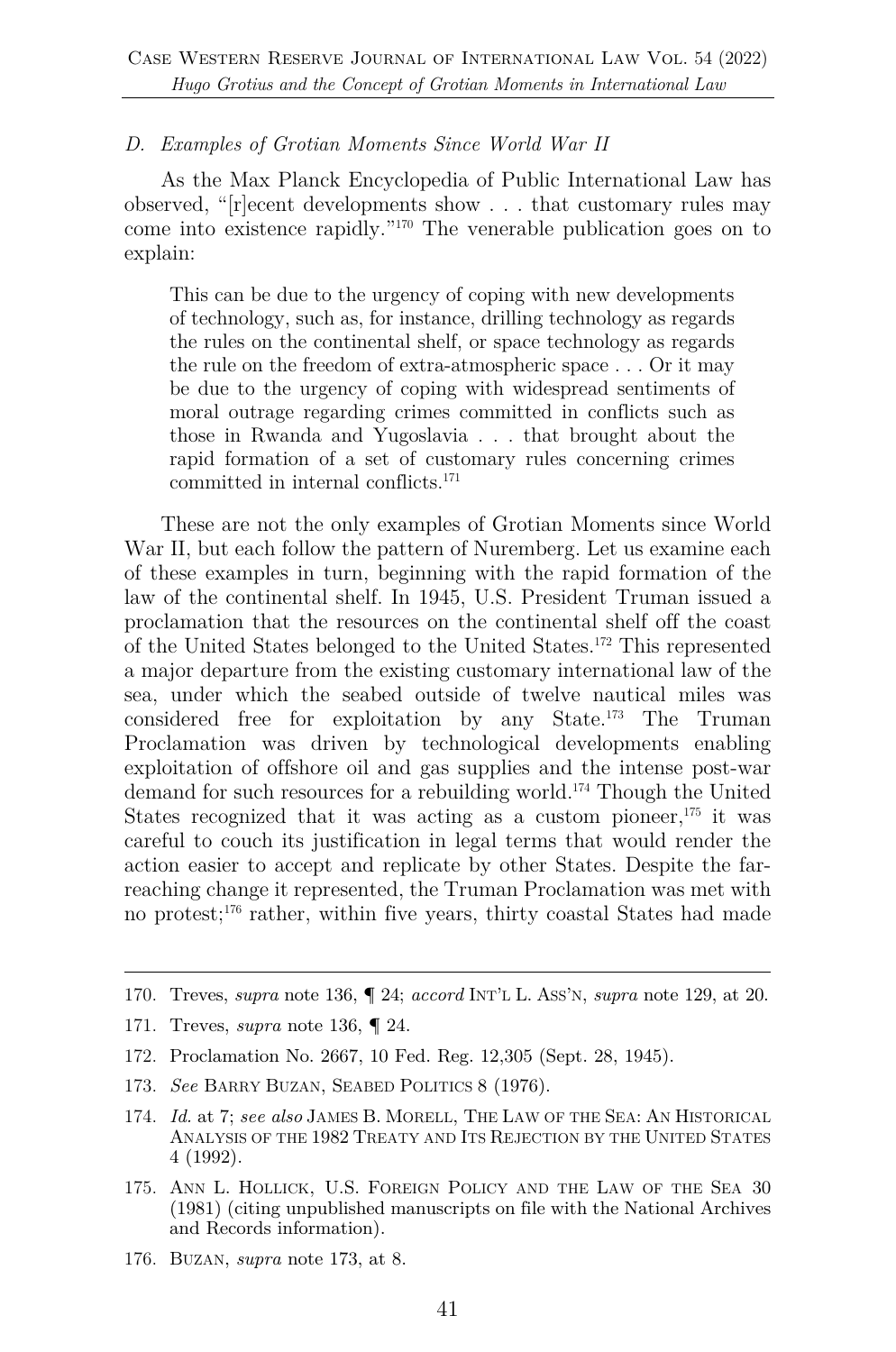similar claims to the resources of their continental shelves, $177$  leading commentators to declare that the continental shelf concept had become virtually instant customary international law.178 By 1969, the ICJ had confirmed that the Truman Proclamation quickly generated customary international law binding on States that had not ratified the 1958 Geneva Convention on the Continental Shelf. 179

Next, let us look at the formation of outer space law, which rapidly emerged from the great leaps in rocket technology in the 1960s, led by the Soviet Union and the United States, inaugurating the era of space flight.<sup>180</sup> Rather than treat outer space like the high seas (open to unregulated exploitation), the international community embraced a unique set of rules to govern this new area as codified in the General Assembly Declaration on Outer Space, which was unanimously approved in 1963.181 Though the amount of State practice was limited to a few dozen space flights launched by two States and the lack of protest by the States over which these rockets passed, States and scholars have concluded that the 1963 Declaration represented an authoritative statement of customary international law that rapidly formed in response to new technologies requiring a new international law paradigm.<sup>182</sup>

Finally, let us turn to the customary international humanitarian law that rapidly emerged from the Yugoslavia Tribunal in the 1990s. The establishment of the Yugoslavia Tribunal was made possible because of a unique constellation of events at the end of the Cold War, which included the break-up of the Soviet Union,<sup>183</sup> Russia's assumption of the Soviet seat in the Security Council,184 and the return of genocide

- 177. MORELL, *supra* note 174, at 2.
- 178. Hersch Lauterpacht, *Sovereignty over Submarine Areas*, 27 BRIT. Y.B. INT'L L. 376, 376–77 (1950).
- 179. North Sea Continental Shelf (Germ. v. Den. & Neth.), Judgment, 1969 I.C.J. 3, ¶ 47 (Feb. 20).
- 180. SCHARF ET AL., *supra* note 125, at 27.
- 181. G.A. Res. 1280 (XVIII), Declaration of Legal Principles Governing the Activities of States in the Exploration and Use of Outer Space, at 15 (Nov. 27, 1963).
- 182. MANFRED LACHS, THE LAW OF OUTER SPACE: AN EXPERIENCE IN CONTEMPORARY LAW-MAKING 138 (1972).
- 183. *See generally The Collapse of the Soviet Union*, OFF. OF THE HISTORIAN, https://history.state.gov/milestones/1989-1992/collapse-soviet-union [https://perma.cc/RVQ7-GXYF].
- 184. *See generally* Yehuda Z. Blum, *Russia Takes over the Soviet Union's Seat at the United Nations*, 3 EUR. J. INT'L L. 354 (1992).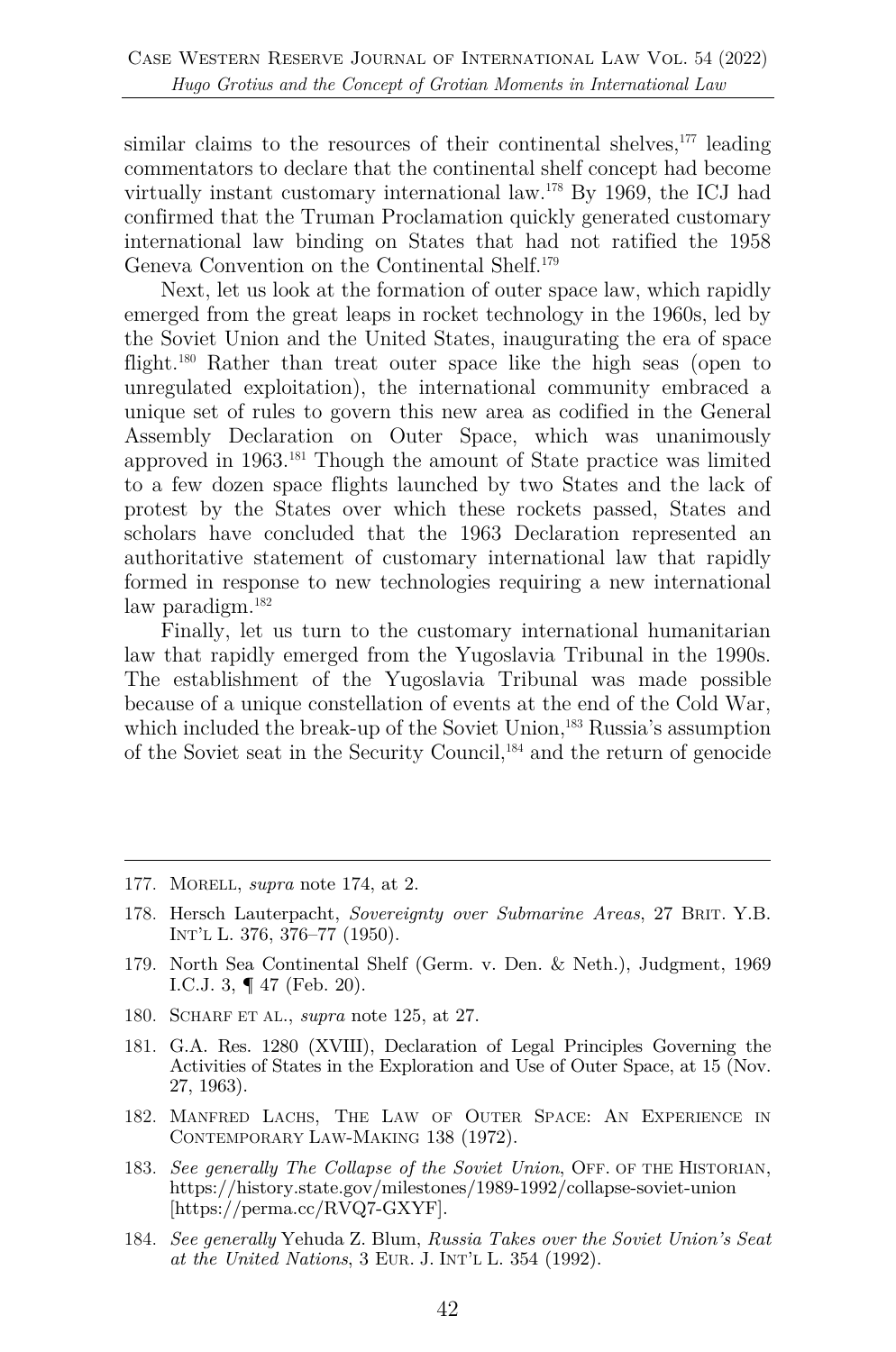to Europe for the first time since Nazi Germany.185 In its inaugural case, the Appeals Chamber of the Yugoslavia Tribunal rendered a revolutionary decision that for the first time held that individuals could be held criminally liable for violations of Common Article 3 and Additional Protocol II of the Geneva Conventions for war crimes committed in internal conflict.186 This decision closed a gap in the coverage of international humanitarian law and was soon thereafter affirmed by the Rwanda Tribunal187 and the Special Court for Sierra Leone.<sup>188</sup> It was codified in the 1998 Statute of the International Criminal Court, which has been ratified by 123 States.<sup>189</sup>

While there are no legal consequences to calling something a Grotian Moment, these case studies suggest that the Grotian Moment concept has several practical applications. It can explain the rapid formation of customary rules in times of flux, thereby imbuing those rules with greater repute. It can counsel governments when to seek the path of a U.N. General Assembly resolution as a means of facilitating the formation of customary international law, and how to craft such a resolution to ensure that it is viewed as a capstone in the formation of such customary rules. It can, in apt circumstances, strengthen the case for litigants arguing the existence of a new customary international rule. It can also furnish international courts and international organizations with the confidence to recognize new rules of customary international law in appropriate cases, despite a relative paucity and short duration of State practice. That is what happened in the case of use of force against ISIS.

#### *E. A Modern Grotian Moment: Use of Force Against Non-State Actors*

Had the Max Plank Encyclopedia been written today, it would likely have added the international community's about-face on the legality of the use of force against non-State actors as another example of a Grotian Moment. In 2014, a militant group known as ISIS rapidly

- 187. U.N. Secretary-General, *Rep. of the Secretary-General Pursuant to Paragraph 5 of Security Council Resolution 955*, ¶ 12, U.N. Doc. S/1995/134 (Feb. 13, 1995).
- 188. Statute of the Special Court for Sierra Leone art. 3, Jan. 16, 2002, 2178 U.N.T.S. 145.
- 189. Rome Statute of the International Criminal Court art. 8, July 17, 1998, 2187 U.N.T.S. 90 (distinguishing between "international armed conflict" in paragraph 2(b) and "armed conflict not of an international character" in paragraphs  $2(c)$ –(f)).

<sup>185.</sup> *See generally The Bosnian Genocide*, MONTREAL HOLOCAUST MUSEUM, https://museeholocauste.ca/en/resources-training/the-bosnian-genocide/ [https://perma.cc/B697-EBCP].

<sup>186.</sup> Prosecutor v. Tadić, Case No. IT-94-1-I, Decision on the Defence Motion for Interlocutory Appeal on Jurisdiction, ¶ 89 (Int'l Crim. Trib. for the Former Yugoslavia Oct. 2, 1995).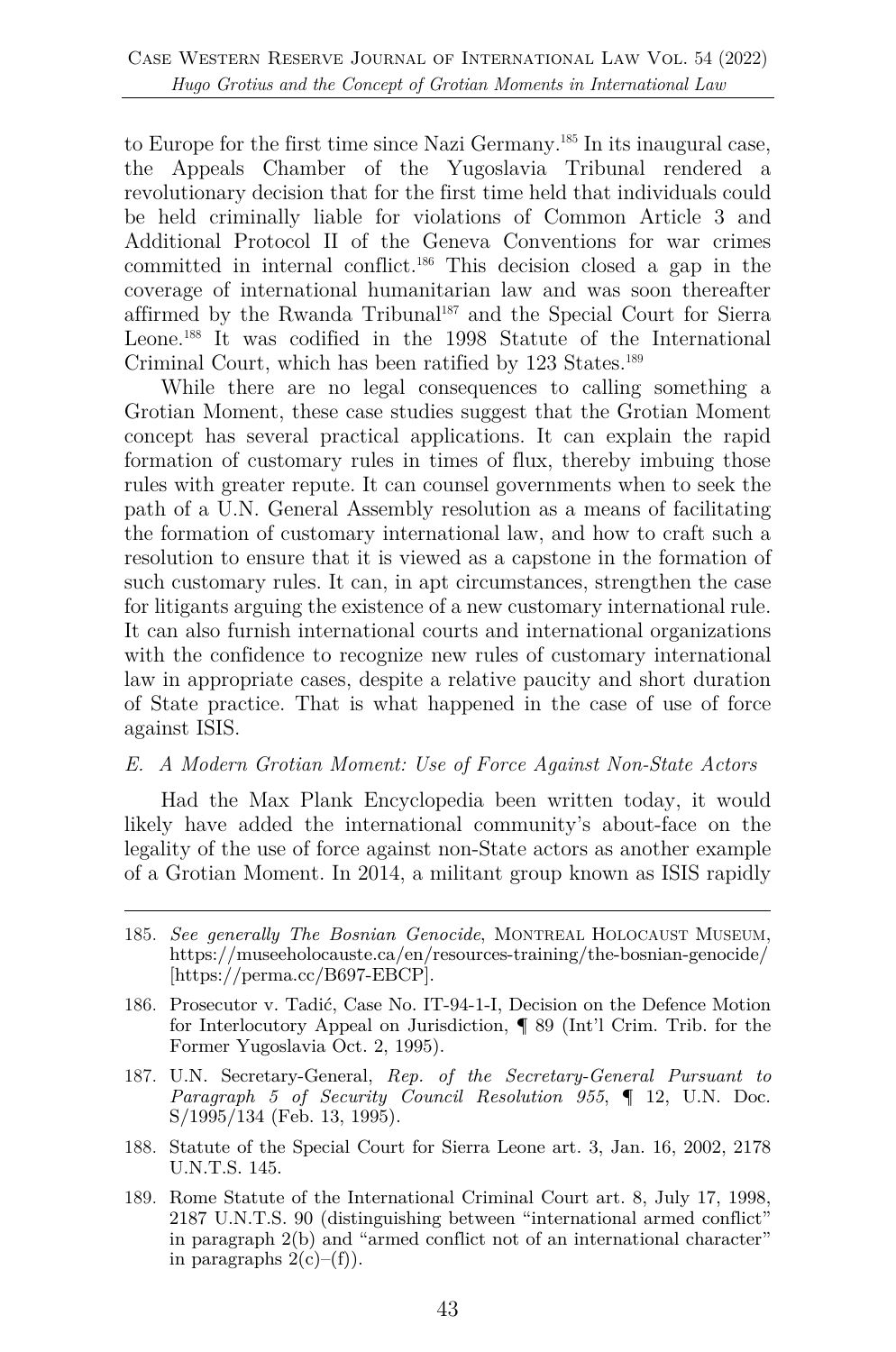took over more than thirty percent of the territory of Syria and Iraq.190 In the process, it captured oil fields and refineries worth billions of U.S. dollars,<sup>191</sup> bank assets and antiquities,<sup>192</sup> and tanks and armaments,<sup>193</sup> and became one of the greatest threats to peace and security in the Middle East.194 In an effort to "degrade and defeat" ISIS, the United States, assisted by a handful of other Western and Arab countries, launched thousands of bombing sorties and cruise missile attacks against ISIS targets in Iraq and Syria starting in August 2014.195 While the Iraqi government had consented to foreign military action against ISIS within Iraq, the Syrian government did not consent to foreign military action within its territory.196 Rather, Syria protested that the air strikes in Syrian territory were an unjustifiable violation of international law.197

The United States claimed that the airstrikes in Syria were lawful acts of collective self-defense on behalf of the government of Iraq.198 Use of force in self-defense has traditionally not been viewed as lawful against non-State actors in a third State unless they are under the effective control of that State,199 but the United States argued that since

- 191. *Syria Iraq: The Islamic State Militant Group*, BBC (Aug. 2, 2014), https://www.bbc.com/news/world-middle-east-24179084 [https://perma.cc/SS2C-DUYD].
- 192. *Id.*
- 193. *Id.*
- 194. Brian Katulis, Hardin Lang & Vikram Singh, *Defeating ISIS: An Integrated Strategy to Advance Middle East Stability*, CTR. FOR AM. PROGRESS (Sep. 10, 2014), https://www.americanprogress.org/issues/sec urity/reports/2014/09/10/96739/defeating-isis-an-integrated-strategy-toadvance-middle-east-stability [https://perma.cc/9LPS-JTGC].
- 195. CLAIRE MILLS, ISIS/DAESH: THE MILITARY RESPONSE IN IRAQ AND SYRIA 4–7 (2017).
- 196. HOUSE OF COMMONS LIBR., ISIS AND THE SECTARIAN CONFLICT IN THE MIDDLE EAST 54 (2015). The United States did warn the Assad regime about the imminent launch of airstrikes in September 2014 but did not request the regime's permission.
- 197. *Id.* at 55.
- 198. Letter from Samantha J. Power, Rep. of United States to the United Nations to Ban Ki-moon, Secretary-General of the United Nations (Sept. 23, 2014).
- 199. Military and Paramilitary Activities in and Against Nicaragua (Nicar. v. U.S.), Merits, 1986 I.C.J. 14, ¶ 195 (June 27); Oil Platforms (Iran v. U.S.), Judgment, 2003 I.C.J. 161,  $\P\P$  71–72 (Nov. 6); Legal Consequences of the Construction of a Wall in the Occupied Palestinian Territory, Advisory

<sup>190.</sup> Mattisan Rowan, *ISIS After the Caliphate*, WILSON CTR. (Nov. 28, 2017), https://www.wilsoncenter.org/article/isis-after-the-caliphate-0 [https://perma.cc/LC9K-F33W].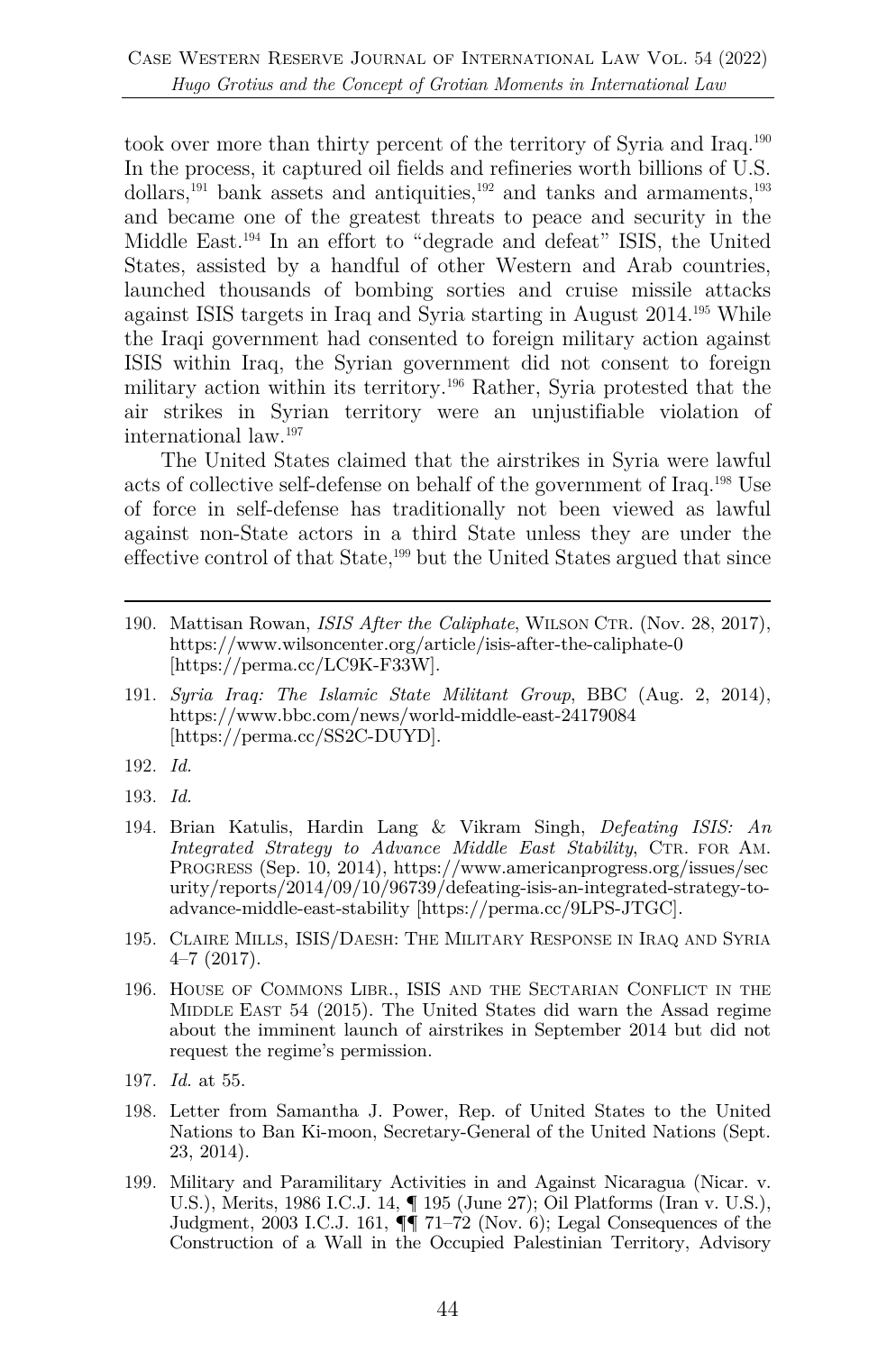the infamous  $9/11$  attacks by al-Qaeda,<sup>200</sup> such force can be justified where a government is unable or unwilling to suppress the threat posed by the non-State actors operating within its borders.<sup>201</sup>

At first, the United States was isolated in its position. Its allies pointed out that the International Court of Justice had repeatedly held that unless the acts of non-State actors are attributable to the territorial State, use of force against non-State actors in that State is unlawful.202 Reaffirming its previous precedent, in its 2005 *Armed Activities on the Territory of the Congo* case, the ICJ required the responsibility of the Congo for the attacks of Ugandan rebels operating from the Congolese territory in order to find Uganda's right to selfdefense lawful.<sup>203</sup> The post-9/11 case signaled the ICJ's "determination" to counter a more permissive reading of Article 51" brought on by the international community's reaction to 9/11.204

Scholars<sup>205</sup> and certain members of the International Court of Justice were highly critical of the ICJ's continued insistence after 9/11 that self-defense can only be claimed in cases where the attack by non-State actors can be attributed to the territorial State.<sup>206</sup> Writing separately in the *Congo* case, Judge Kooijmans noted that in the era of al Qaeda, it is "unreasonable to deny the attacked State the right to self-defence merely because there is no attacker State."207 Judge Simma similarly concluded in his separate opinion in the *Congo* case that "Security Council resolutions 1368 (2001) and 1373 (2001) cannot but

Opinion, 2004 I.C.J. 136, ¶ 139 (July 9); Armed Activities on the Territory of the Congo (Dem. Rep. Congo v. Uganda), 2005 I.C.J. 168, ¶¶ 146–47 (Dec. 19).

- 200. Jonathan I. Charney, *The Use of Force Against Terrorism and International Law*, 95 AM. J. INT'L L. 835, 835 (2001).
- 201. Ashley S. Deeks, *"Unwilling or Unable": Toward a Normative Framework for Extraterritorial Self-Defense*, 52 VA. J. INT'L L. 483, 497 (2012).
- 202. Thomas M. Franck, *Terrorism and the Right of Self-Defense*, 95 AM. J. INT'L L. 839, 839–40 (2001).
- 203. Dem. Rep. Congo v. Uganda, 2005 I.C.J. 168, ¶¶ 145–47 (holding that Uganda could not rely on self-defense to justify its military operation in the Congo because (1) Uganda did not immediately report to the Security Council following its use of force as required by Article 51, (2) Uganda's actions were vastly disproportionate to the threat, and (3) there was no evidence from which to impute the attacks against Ugandan villages by rebel groups operating out of the Congo to the government of Congo).
- 204. Theresa Reinold, *State Weakness, Irregular Warfare, and the Right to Self-Defense Post-9/11*, 105 AM. J. INT'L L. 244, 261 (2011).
- 205. *See id.*
- 206. Legal Consequences of the Construction of a Wall in the Occupied Palestinian Territory, 2004 I.C.J. 136, ¶ 33 (separate opinion of Higgins, J.).
- 207. Dem. Rep. Congo v. Uganda, 2005 I.C.J. 168, ¶ 30 (separate opinion of Kooijmans, J.).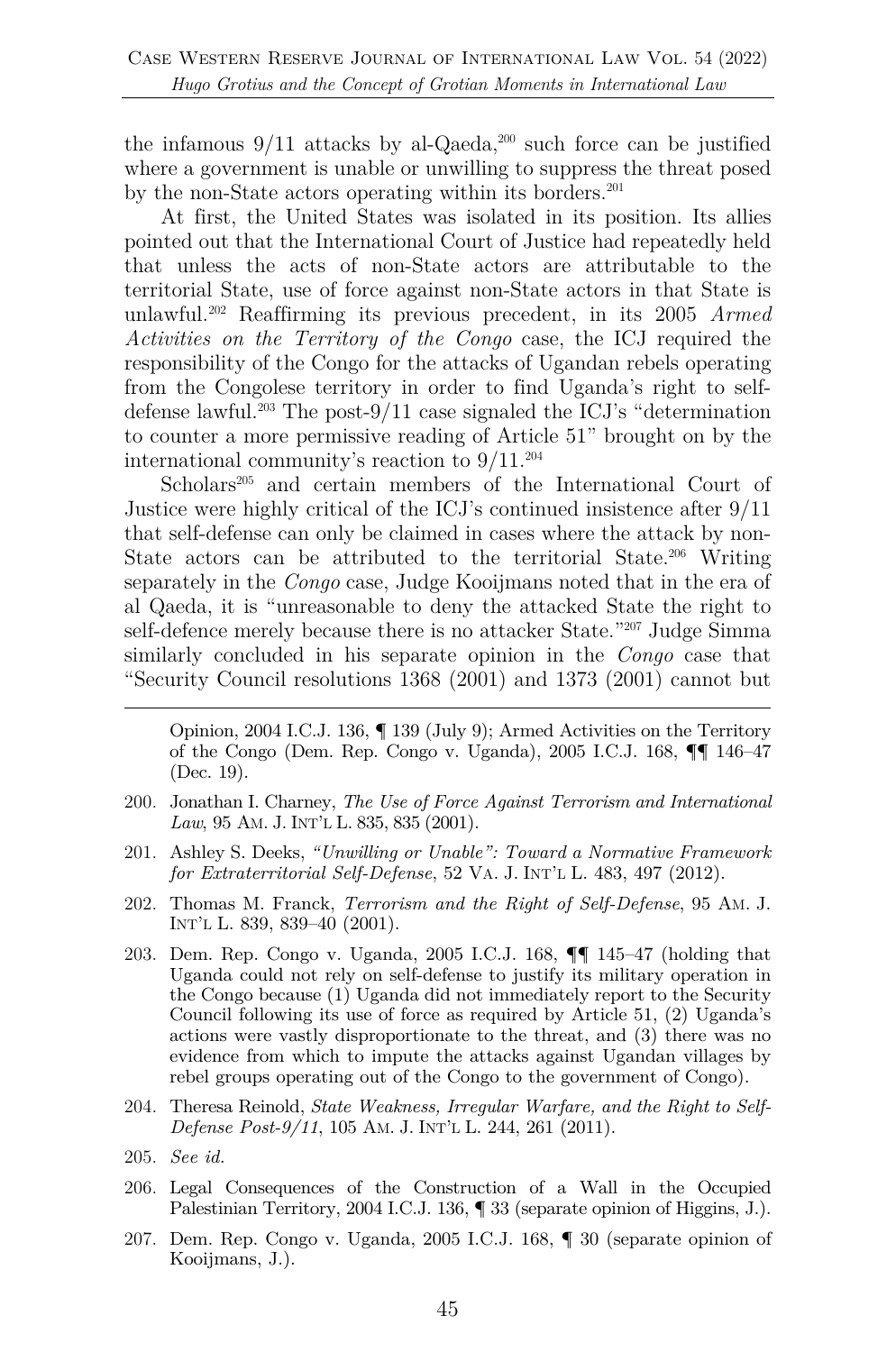be read as affirmations of the view that large-scale attacks by non-State actors can qualify as 'armed attacks' within the meaning of Article 51."208

But it was not until ISIS bombed a Russian jetliner over the Sinai desert on October 31, 2015<sup>209</sup> and attacked a Paris stadium and concert hall on November 13, 2015, $2^{10}$  that the situation was ripe for a Grotian Moment. A week after these attacks, the U.N. Security Council unanimously adopted Resolution 2249, which determined that ISIS is "a global and unprecedented threat to international peace and security," and called for "all necessary measures" to "eradicate the safe haven [ISIS] established" in Syria.<sup>211</sup>

The October 31 and November 13 ISIS attacks were a game changer, killing and injuring hundreds of people, including nationals of Russia, France, and twenty-two other countries.212 The attacks showed that ISIS—the richest and most technologically advanced terrorist organization in the world—was no longer confining its objectives to territorial acquisition in Syria and Iraq, but had adopted the tactics of other terrorist groups, focusing on attacking vulnerable targets outside the Levant.213 Moreover, Russia was now just as much a target as the West.

It is important to recognize that Resolution 2249 did not provide a new stand-alone legal basis or authorization for use of force against ISIS in Syria.214 Unlike past Security Council resolutions that have authorized force, Resolution 2249 does not mention Article 42, or even Chapter VII, of the U.N. Charter, which are the Article and Chapter

- 208. Dem. Rep. Congo v. Uganda, 2005 I.C.J. 168, ¶ 11 (separate opinion of Simma, J.).
- 209. Gwyn Topham, Matthew Weaver & Alec Luhn, *Egypt Plane Crash: Russia Says Jet Was Bombed in Terror Attack*, THE GUARDIAN (Nov. 17, 2015), https://www.theguardian.com/world/2015/nov/17/egypt-planecrash-bomb-jet-russia-security-service [https://perma.cc/4QUM-GLVX].
- 210. *Paris Attacks: What Happened on the Night*, BBC (Dec. 9, 2015), https://www.bbc.com/news/world-europe-34818994 [https://perma.cc/SE 7Q-77VD].
- 211. S.C. Res. 2249, pmbl. ¶ 5 (Nov. 20, 2015).
- 212. Topham, Weaver & Luhn, *supra* note 209 (reporting 224 passengers killed on Russian jet); Mary B. Marcus, *Injuries from Paris Attacks Will Take Long to Heal*, CBS NEWS (Nov. 19, 2015), https://www.cbsnews.com/ne ws/injuries-from-paris-attacks-will-take-long-to-heal/ [https://perma.cc/ JV4X-GAJG] (reporting 129 killed and 368 injured in Paris attacks).
- 213. *Beyond Iraq and Syria, ISIS' Global Reach: Hearing Before S. Comm. on Foreign Relations*, 105th Cong. 1 (2017) (statement of Sen. Bob Corker, Chairman, S. Comm. on Foreign Relations).
- 214. ARABELLA LANG, LEGAL BASIS FOR UK MILITARY ACTION IN SYRIA 8 (2015), https://www.voltairenet.org/IMG/pdf/CBP-7404.pdf [https://perm a.cc/2ML7-8WCD].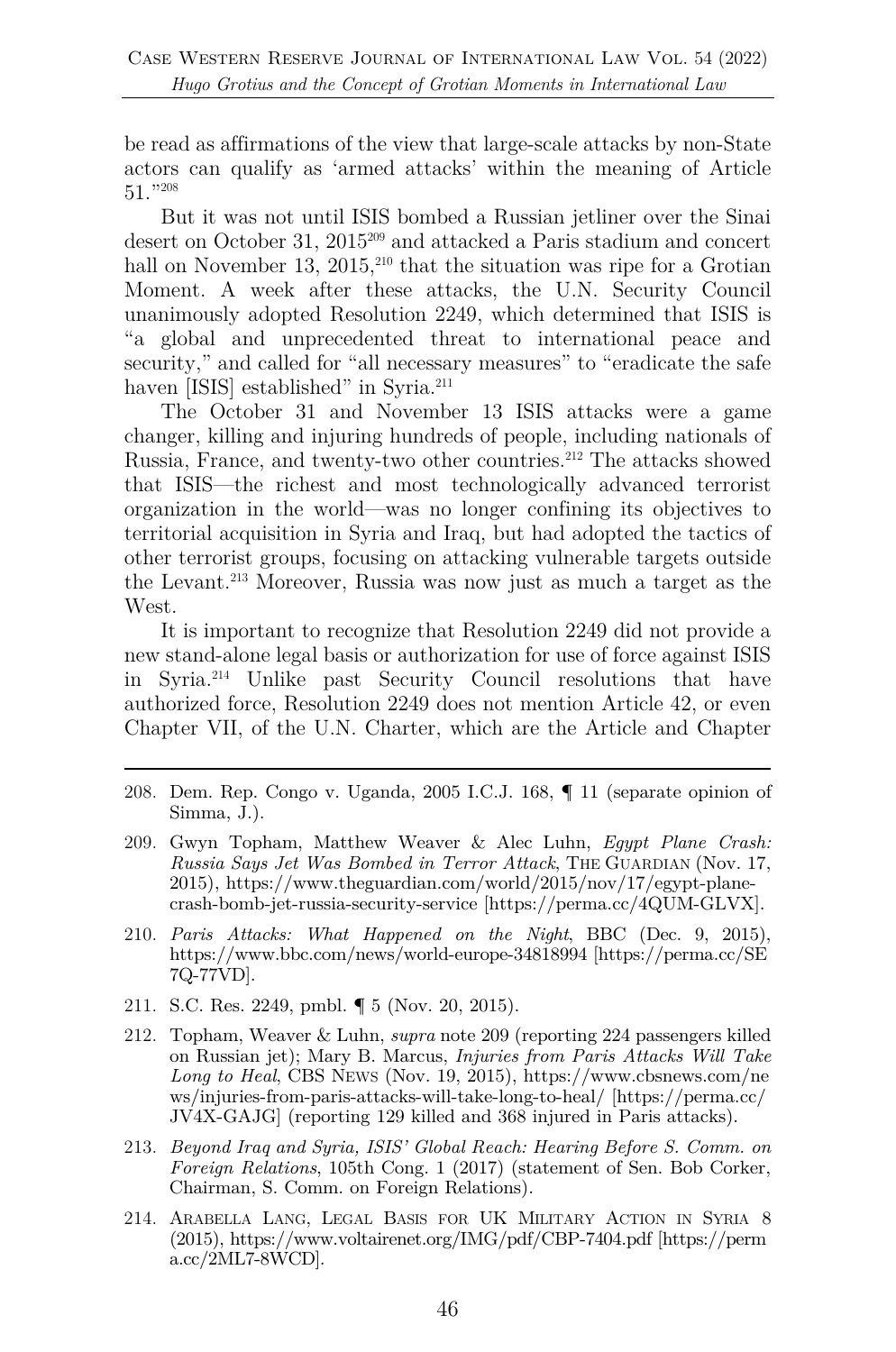under which the Security Council can permit States to use force as an exception to Article  $2(4)$  of the U.N. Charter.<sup>215</sup> Nor does the Resolution use the word "authorizes" or even "decides" in relation to use of force.<sup>216</sup> These textual differences led Professor Marc Weller to conclude that "[t]his language suggests that the resolution does not grant any fresh authority for states seeking to take action."217

But the resolution does stand as a confirmation by the Security Council that use of force against ISIS in Syria is permissible under the inherent right of self-defense. Importantly, the French Security Council Representative, who had sponsored Resolution 2249, stated in his explanation of vote on the resolution that "collective action could now be based on Article 51 [self-defense] of the United Nations Charter."218 With a unanimous confirmation, Resolution 2249 has played an important role in crystallizing the new rule of customary international law regarding use of force in self-defense against non-State actors—a phenomenon colorfully described by Professor David Koplow as "helping to midwife the development of new norms of [customary international law]."219

Resolution 2249 immediately changed government attitudes about the legality of use of force against autonomous non-State actors. Within two weeks of its adoption, the UK parliament voted to approve, by a vote of 397 to 223, participating in airstrikes against ISIS in Syria despite the earlier views of many of those same MPs that such action could not be legally justified.220 Immediately thereafter, the UK joined the United States and several other States in bombing ISIS targets throughout Syria.<sup>221</sup>

#### IV. CONCLUSION: RESPONDING TO THE CRITIQUES

Ordinarily, customary international law takes many decades to crystallize. In this context, sixteen years, the time period from the 9/11 attacks to the Security Council confirmation that force could be used

- 219. Koplow, *supra* note 131, at 162.
- 220. Steven Erlanger & Stephen Castle, *British Jets Hit ISIS in Syria After Parliament Authorizes Airstrikes*, N.Y. TIMES (Dec. 2, 2015), https://www .nytimes.com/2015/12/03/world/europe/britain-parliament-syria-airstrikesvote.html?  $r=0$  [https://perma.cc/NCK2-ABGW].

<sup>215.</sup> *Id*. at 5–7.

<sup>216.</sup> *See* S.C. Res. 2249, *supra* note 211.

<sup>217.</sup> LANG, *supra* note 214, at 7.

<sup>218.</sup> Press Release, Security Council, Security Council 'Unequivocally' Condemns ISIL Terrorist Attacks, Unanimously Adopting Text that Determines Extremist Group Poses 'Unprecedented' Threat, U.N. Press Release SC/12132 (Nov. 20, 2015).

<sup>221.</sup> *Id.*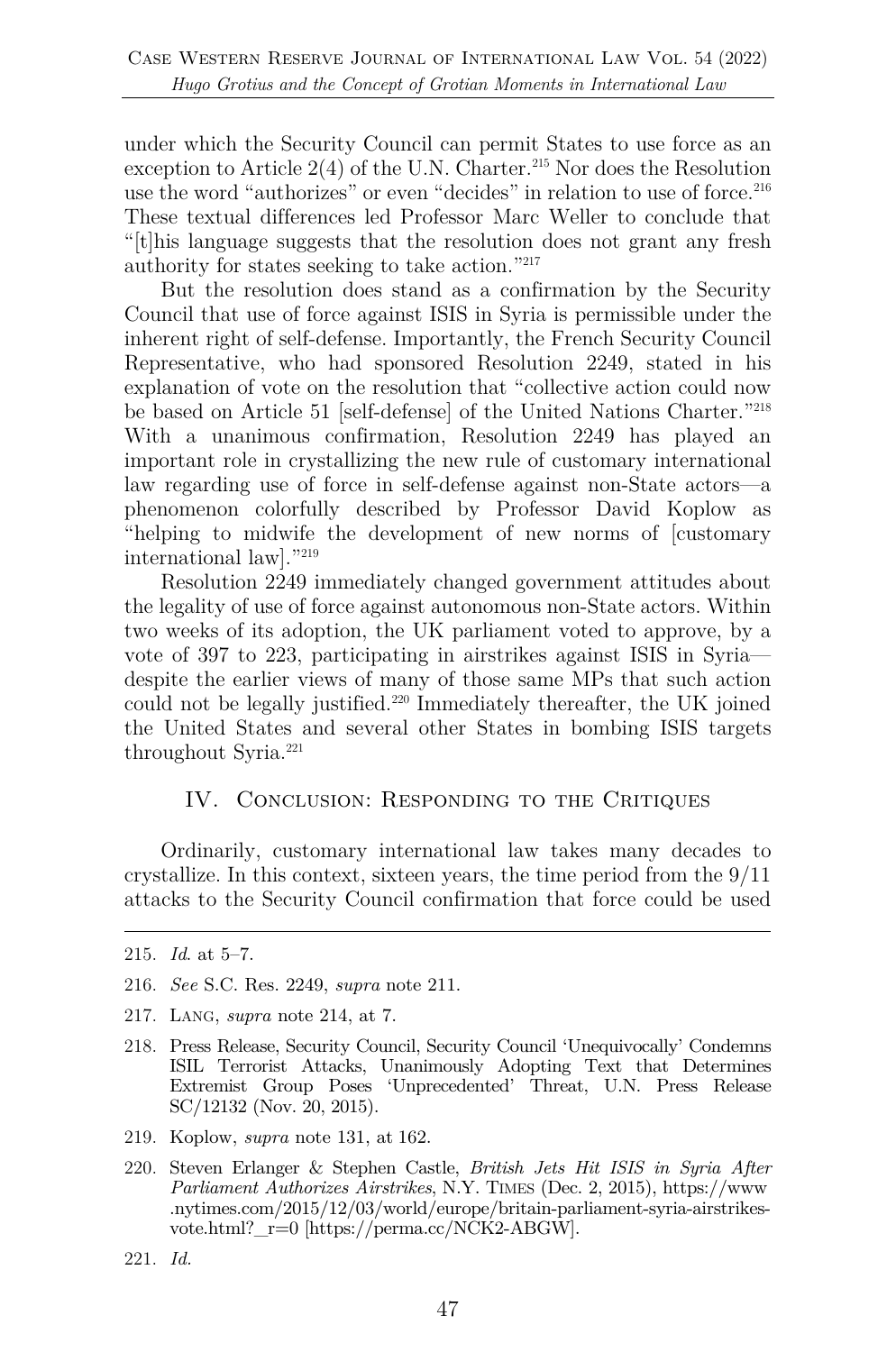in self-defense against ISIS, is an extremely short duration for the development of a new rule of customary international law. Historically, there has been a series of other instances of so-called Grotian Moments, where a context of fundamental change served as an accelerating agent, enabling customary international law to form much more rapidly, and with less State practice, than is normally the case. What do these historic situations have in common? Each represented a radical legal development. In each, the development was ushered in by the urgency of dealing with fundamental change. In some cases, the change was the advent of new technology, such as with offshore drilling and outer space flight. In others, it was in the form of pervasive moral outrage regarding shocking revelations of crimes against humanity, as preceded the Nuremberg Tribunal and the Yugoslavia Tribunal. And in each case, the new rule was confirmed by an international judicial decision, or a widely supported resolution of an international organization, or both.

The changing law governing use of force against non-State actors follows this pattern. ISIS and al Qaeda were widely viewed as representing a new kind of threat, in which a non-State actor possesses many of the attributes of a State: massive wealth, large numbers of personnel, sophisticated training and organization, and access to destructive weaponry.<sup>222</sup> To respond to the fundamental change presented by these uber-terrorist groups, the United States argued that it is now lawful to attack such non-State actors when they are present in States that are unable or unwilling to curb them.223 While States and the International Court of Justice were initially reluctant to embrace this new view of self-defense, in the aftermath of the attacks against the Russian airliner and Parisian concert hall and stadium, Security Council Resolution 2249 confirmed that use of force in self-defense is permissible against non-State actors where the territorial state is unable to suppress the threat that they pose.224 In the words of the Institute of International Law, "where a rule of customary law is (merely) emerging or there is still some doubt as to its status" a unanimous non-binding resolution of the General Assembly or Security Council "can consolidate the custom and remove doubts which might have existed."225 Resolution 2249 capped a Grotian Moment and reaffirmed the importance of this concept in international law.

<sup>222.</sup> *See* FREDERICK W. KAGAN ET AL., AL QAEDA AND ISIS: EXISTENTIAL THREATS TO THE U.S. AND EUROPE (2016).

<sup>223.</sup> Elena Chachko & Ashley Deeks, *Which States Support the 'Unwilling and Unable' Test?*, LAWFARE (Oct. 10, 2016, 1:55 PM), https://www.lawfare blog.com/which-states-support-unwilling-and-unable-test [https://perma .cc/FNY2-Y29D].

<sup>224.</sup> *See* S.C. Res. 2249, *supra* note 211.

<sup>225.</sup> INT'L L. ASS'N, *supra* note 129, at 775 n.177.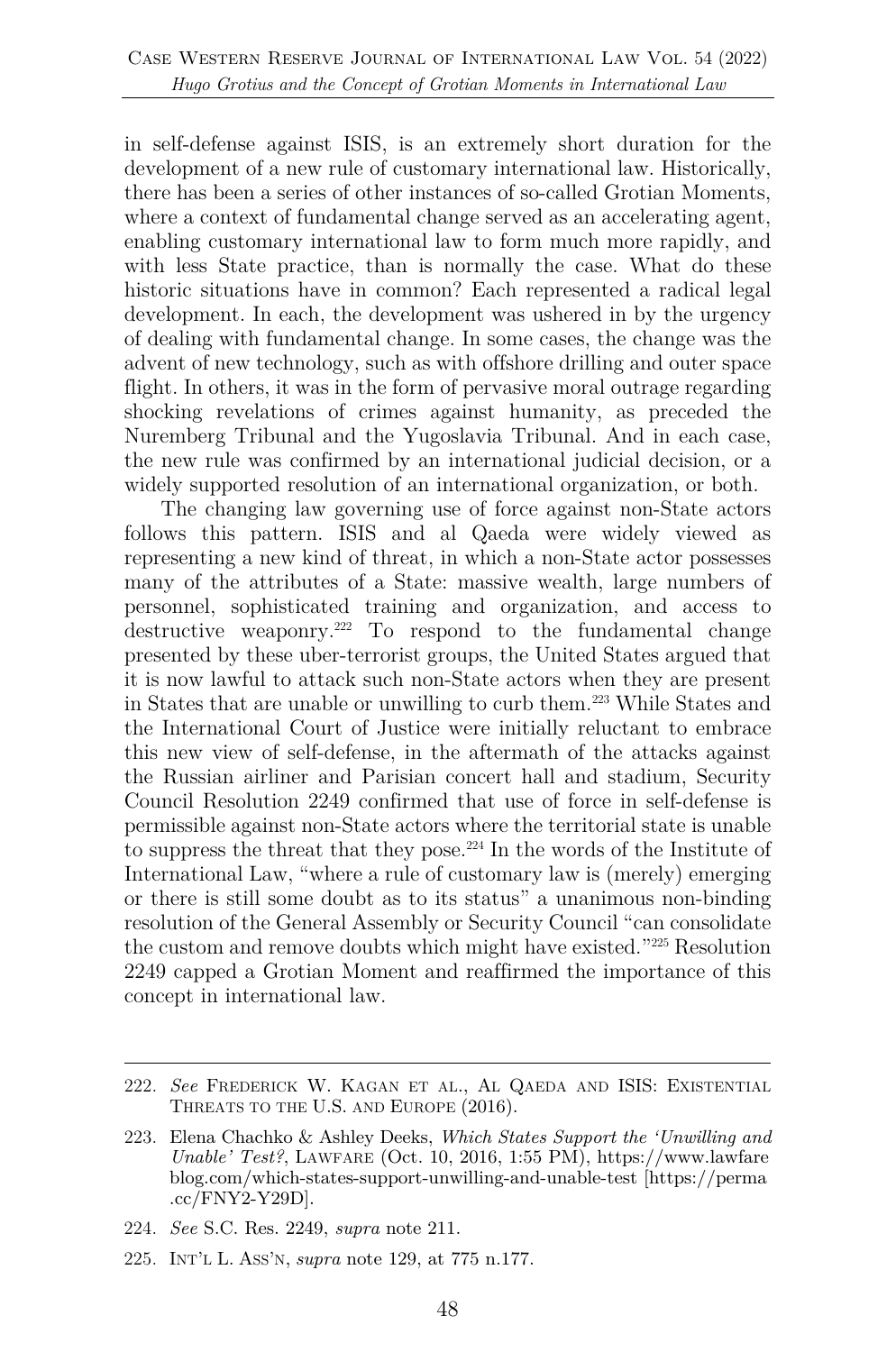In closing, the article addresses five critiques that the author has encountered at conferences and workshops where he has presented the Grotian Moment concept.

The first critique asks whether the case studies discussed are perhaps more evolutionary than the author characterizes them. For example, the argument that States can use force against independent non-State actors was used by the United States for over a decade to justify its Predator drone strikes against al Qaeda throughout the Middle East before its attacks on ISIS in Syria.226 As such, does the Grotian Moment concept really just represent the tipping point that every rule of customary international law encounter as they ripen? To some extent that is true, but what makes a Grotian Moment extraordinary is the context of fundamental change behind the tipping point, laying the foundation for more than an incremental change.

The second critique suggests that greater historic perspective is necessary to discern whether a development really constitutes a Grotian Moment. Admittedly, during times of international flux, it may be easy to perceive a turning point that is not really there.<sup>227</sup> We will certainly have a clearer picture of the state of law regarding use of force against non-State actors with the benefit of a decade or two of confirming State practice. For example, does it apply to all terrorist groups, or just ISIS? Does it apply to pirates, narco-traffickers and other violent non-State actors or just terrorist groups? Does it apply in all States where such non-State actors are present, or just partially-failed States like Syria? But international scholars and courts do not always have the luxury of taking a position only once the law is crystal clear, as the International Court of Justice has recognized in its 1996 *Advisory Opinion on the Legality of the Threat or Use of Nuclear Weapons*<sup>228</sup> and in its 2019 *Advisory Opinion on the Legal Consequences of the Separation of the Chagos Archipelago from Mauritius in 1965*. <sup>229</sup> Past examples of Grotian Moments may serve as a useful benchmark for assessing the rapid formation of new customary rules in other areas of international law.

- 226. Kate Martin, *Are U.S. Drone Strikes Legal?*, CTR. FOR AM. PROGRESS (Apr. 1, 2016, 6:14 PM), https://www.americanprogress.org/issues/securit y/reports/2016/04/01/134494/are-u-s-drone-strikes-legal/ [https://perma.cc/JM2E-VC5L].
- 227. Ibrahim J. Gassama, *International Law at a Grotian Moment: The Invasion of Iraq in Context*, 18 EMORY INT'L L. REV. 17, 20, 30 (2004).
- 228. Legality of the Threat or Use of Nuclear Weapons, Advisory Opinion, 1996 I.C.J. 226 ¶ 18 (July 8) ("[I]n stating and applying the law, the Court necessarily has to specify its scope and sometimes note its general trend.").
- 229. Legal Consequences of the Separation of the Chagos Archipelago from Mauritius in 1965, Advisory Opinion, 2019 I.C.J. 95, ¶ 160 (Feb. 25).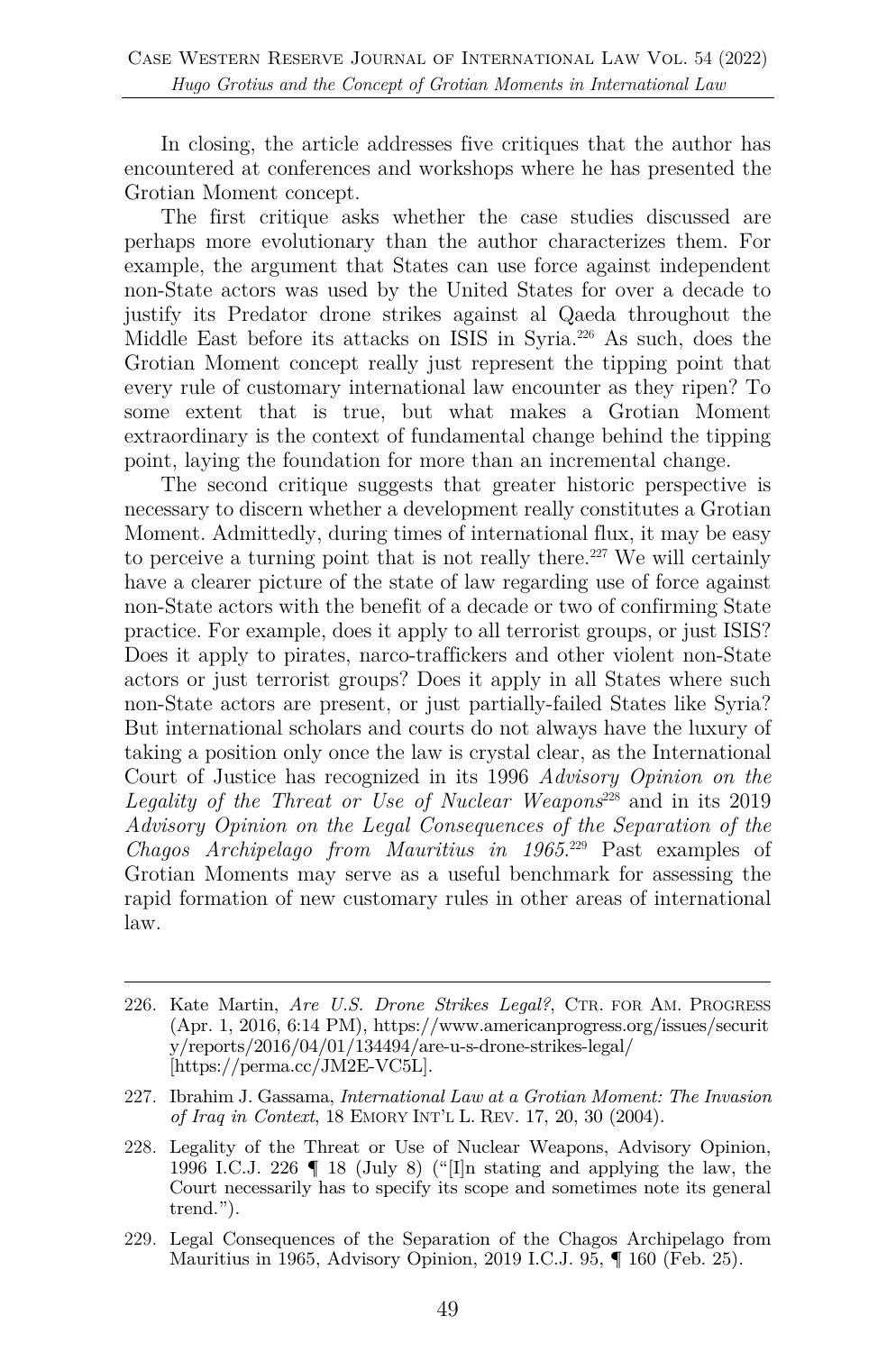The third critique asks how the Grotian Moment concept can be differentiated from the much-criticized concept of so-called "instant custom"?230 Grotian Moments, such as the response to ISIS, represent instances of *rapid*, as opposed to *instantaneous*, formation of customary international law. In addition to non-binding General Assembly or Security Council resolutions, some underpinning of State practice is necessary, whether it precedes the resolution consistent with Professor Myres McDougal's "claim and response" approach,<sup>231</sup> or follows the resolution as envisioned in Professor Anthony D'Amato's "articulation and act" approach.<sup>232</sup>

The fourth critique asks whether the Grotian Moment concept unfairly favors the great powers at the expense of less developed States? Grotius, himself, has been accused of being a colonialist in his mindset.233 And it is true that in the examples of Grotian Moments discussed in this article, the largest, most economically and militarily powerful, and technologically advanced States were the dominant players in developing the new customary rules. But the phenomenon is not unique to accelerated formation of customary international law. Professor Charles De Visscher has drawn an insightful analogy between the formation of ordinary custom and the making of a path through the soil of the forest.<sup>234</sup> While many animals pass by with barely a trace, others, because of their relative size and weight or the frequency of their passage, make deeper footprints.235 Understood in this light, whether accelerated or at a glacial pace, the process of customary international law formation has never been particularly democratic or fair.

And the final critique suggests that the Grotian Moment concept might be destabilizing. Despite the distinction between instant custom and the phenomenon of Grotian Moments, some States and commentators are understandably apprehensive about a concept that rationalizes rapid formation of customary international law. For them, international law is best created exclusively through treaties, as to

- 230. Bin Cheng, *United Nations Resolutions on Outer Space: 'Instant' International Customary Law?*, 5 IND. J. INT'L L. 23 (1965), *reprinted in*  STUDIES IN INTERNATIONAL SPACE LAW 133, 136, 147 (1997); Benjamin Lengille, *It's "Instant Custom": How the Bush Doctrine Became Law After the Terrorist Attacks of September 11, 2001*, 26 B.C. INT'L & COMPAR. L. REV. 145, 145 (2003).
- 231. McDougal & Schlei, *supra* note 119, at 648.
- 232. ANTHONY A. D'AMATO, CONCEPT OF CUSTOM IN INTERNATIONAL LAW 88 (1971).
- 233. Martine Julia van Ittersum, *The Long Goodbye: Hugo Grotius' Justification of Dutch Expansion Overseas, 1615–1645*, *3*6 HIST. EUR. IDEAS 386, 386 (2010).
- 234. CHARLES DE VISSCHER, THEORY AND REALITY IN PUBLIC INTERNATIONAL LAW 155 (Princeton Univ. Press, 1968).
- 235. *See id.*